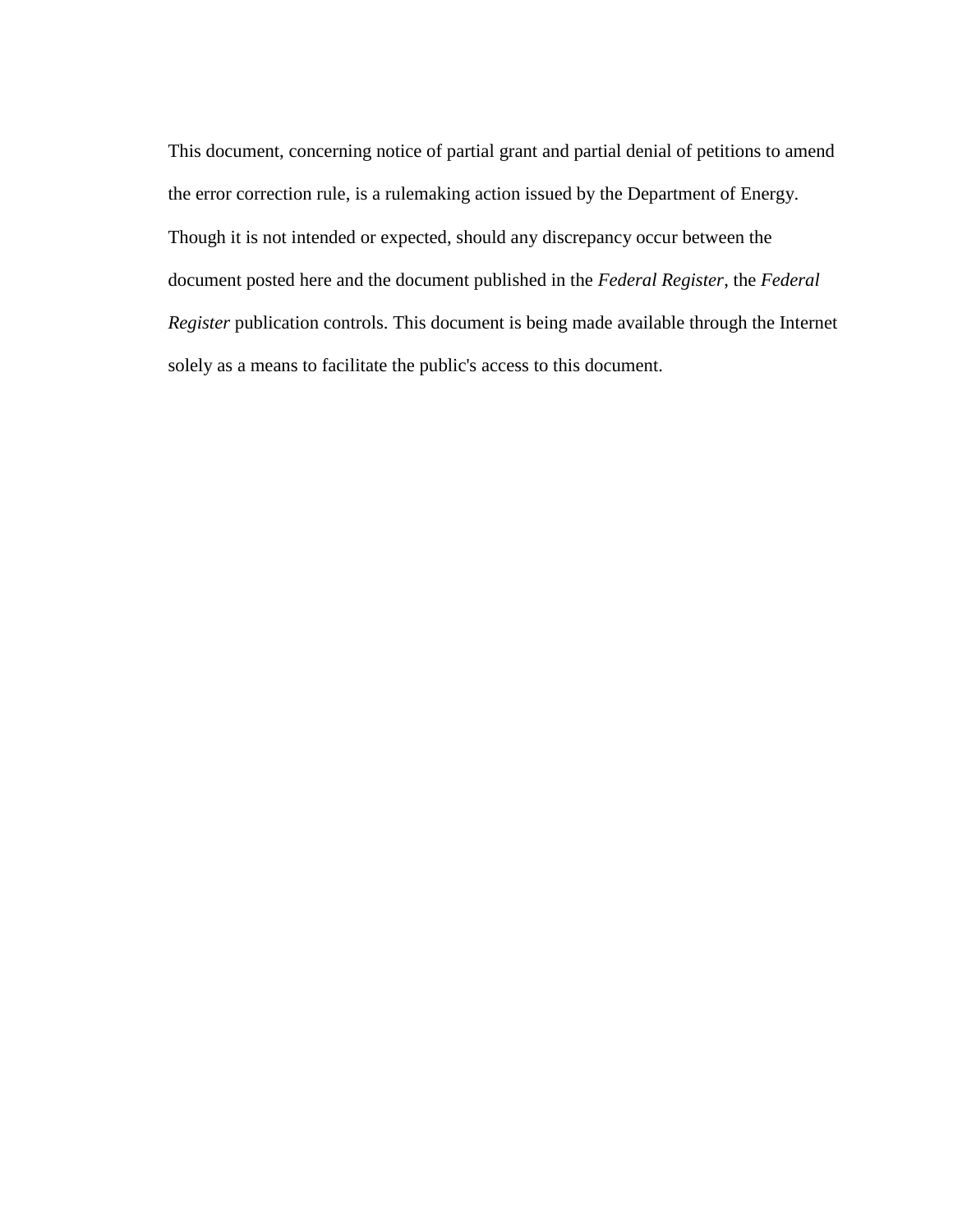#### **6450-01-P**

### **DEPARTMENT OF ENERGY**

# **10 CFR Parts 430 and 431**

#### **RIN 1904-AD63**

#### **[Docket Number EERE–2016–BT–PET–0016]**

 **Energy Conservation Program: Notice of Partial Grant and Partial Denial of Petitions to Amend the Error Correction Rule** 

**AGENCY:** Office of Energy Efficiency and Renewable Energy, Department of Energy.

**ACTION:** Final rule; partial grant and partial denial of petitions.

 **SUMMARY:** The U.S. Department of Energy ("DOE") is granting in part and denying in part a series of petitions to amend a recently published rule that established a procedure through which a party can, within a prescribed period after DOE posts a rule establishing or amending an energy conservation standard, identify a possible error in such a rule and request that DOE correct the error before the rule is published in the Federal Register ("error correction rule"). DOE also provided an opportunity for the public to comment on these petitions. This document responds to both the petitions and related comments that were submitted and received in accordance with the timelines established in a prior Federal Register notice inviting such petitions and comments.

 **DATES**: This partial grant and partial denial is effective **[INSERT 30 DAYS AFTER**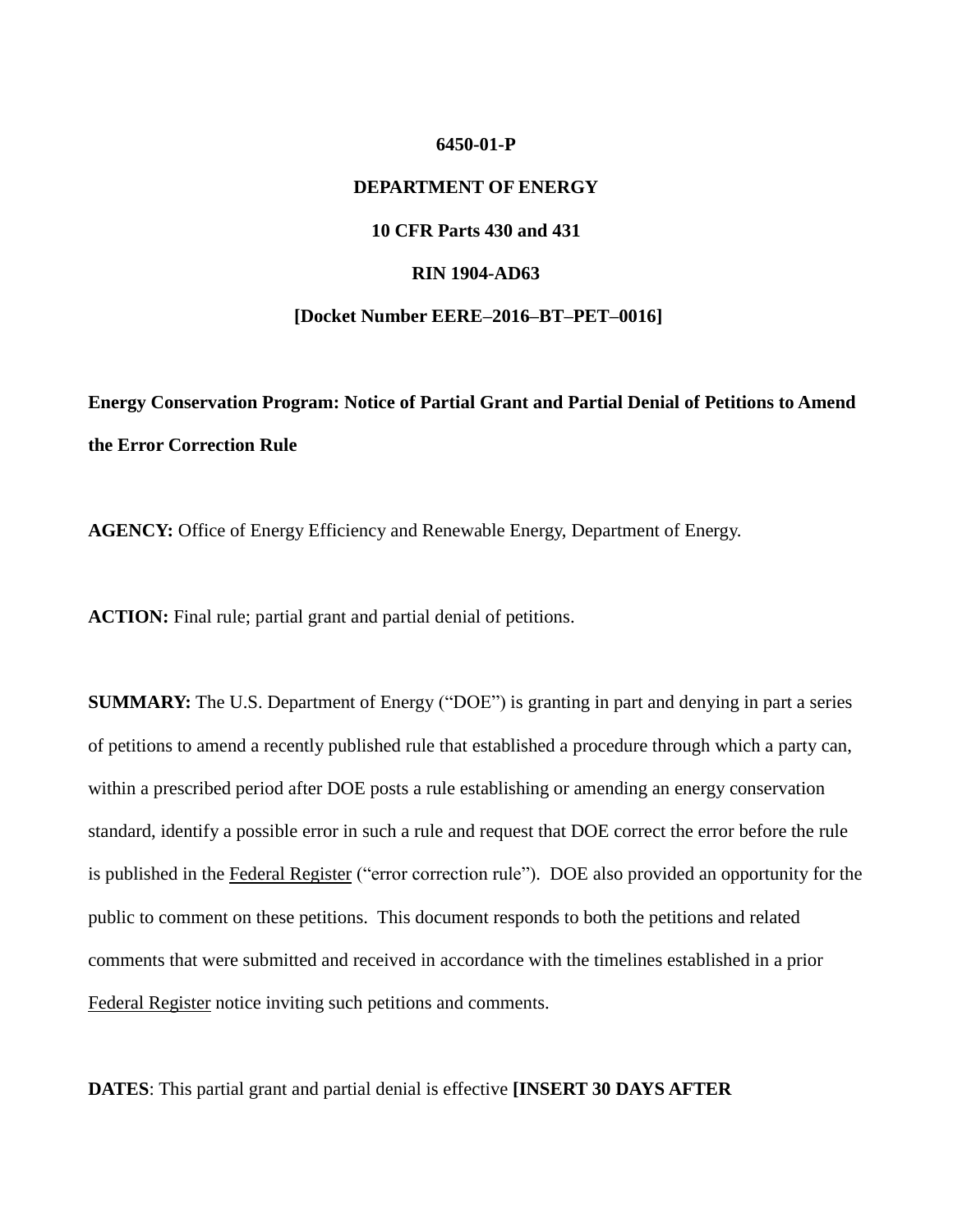#### **THE DATE OF PUBLICATION IN THE FEDERAL REGISTER]**.

 Federal Register notice have been entered into docket number EERE-2016-BT-PET-0016. The docket docket, contact Mr. John Cymbalsky at (202) 287–1692 or by email: *[John.Cymbalsky@ee.doe.gov](mailto:John.Cymbalsky@ee.doe.gov)*. **ADDRESSES:** All petitions and comments filed in accordance with the timelines set forth in the prior is available for review at *[http://www.regulations.gov](http://www.regulations.gov/)*. For further information on how to review the

# **FOR FURTHER INFORMATION CONTACT:**

 20585-0121. Telephone: (202) 287-1692 or *[John.Cymbalsky@ee.doe.gov](mailto:John.Cymbalsky@ee.doe.gov)*. Mr. John Cymbalsky, U.S. Department of Energy, Office of Energy Efficiency and Renewable Energy, Building Technologies Program, EE-5B, 1000 Independence Avenue, SW., Washington, DC,

#### **SUPPLEMENTARY INFORMATION:**

# **I. Background**

 establishing a procedure through which an interested party can, within a 30-day period after DOE posts and request that DOE correct the error before its publication in the Federal Register. See 81 FR 26998 petitions to amend the error correction rule. DOE provided that it would use its best efforts to issue a The Department of Energy ("DOE" or the "Department") recently published a final rule a rule establishing or amending an energy conservation standard, identify a possible error in such a rule (May 5, 2016). In that same issue of the Federal Register, DOE also invited the public to submit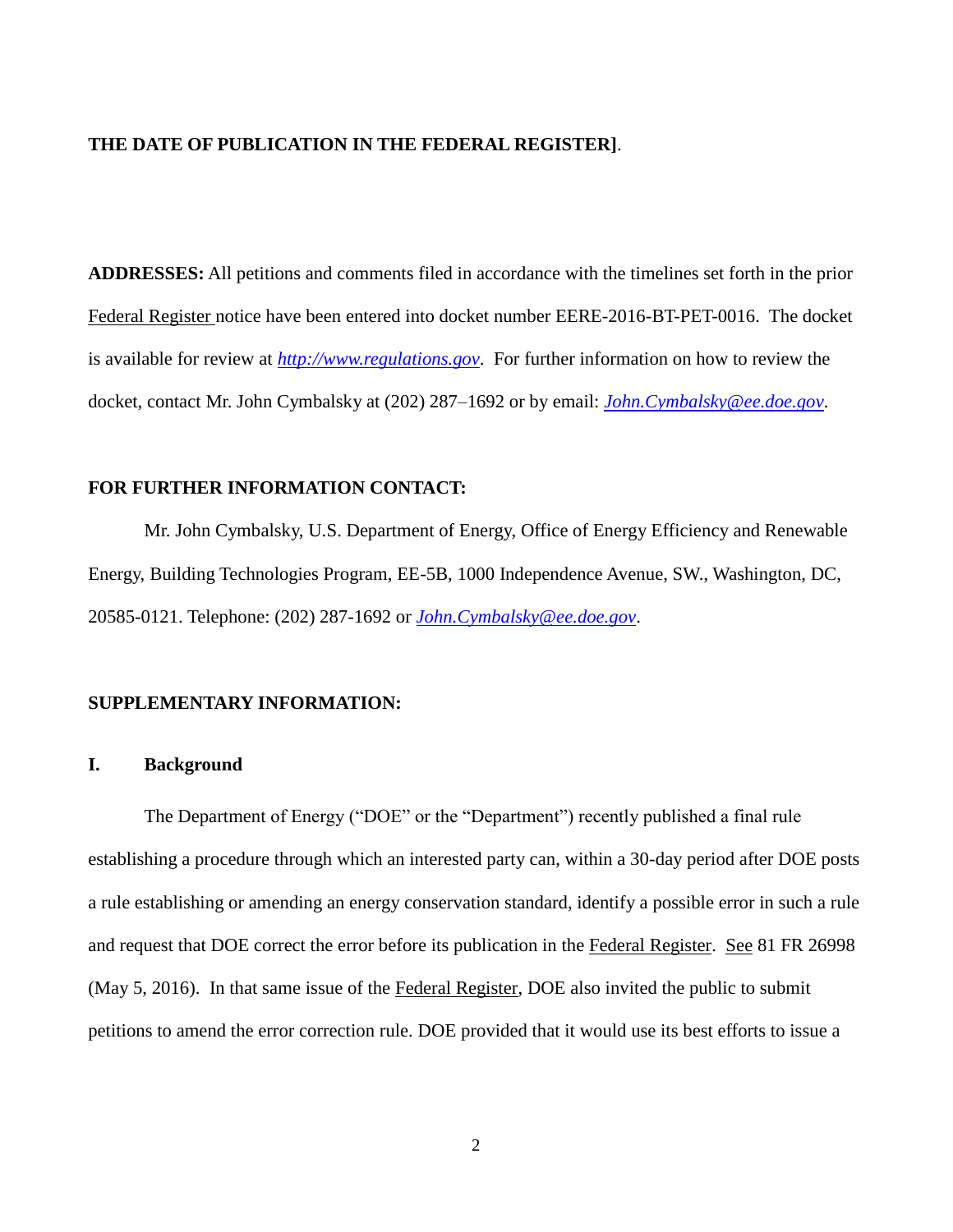public document by August 10, 2016, responding to any such petitions submitted by June 6, 2016, and

any timely filed comments responding to those petitions. See 81 FR 27054 (May 5, 2016).

DOE received four petitions to amend the rule and several comments responding to those

petitions. The submitters of these documents, along with their affiliations, are identified in Table 1.

| Petitioners (P)/Commenters (C)                                                                 | <b>Organization Type</b>                    | <b>Identifier/Acronym</b> |
|------------------------------------------------------------------------------------------------|---------------------------------------------|---------------------------|
| Air Conditioning, Heating and                                                                  | Heating, Ventilation and Air                | <b>AHRI</b>               |
| Refrigeration Institute (P, C)                                                                 | Conditioning ("HVAC") Industry Trade        |                           |
|                                                                                                | Organization                                |                           |
| American Gas Association and                                                                   | <b>Energy Industry Trade Organization</b>   | AGA-AGPA                  |
| American Public Gas Association (C)                                                            |                                             |                           |
| <b>Appliance Standards Awareness</b>                                                           | <b>Energy Efficiency Advocates</b>          | <b>Joint Advocates</b>    |
| Project, Earth Justice, and Natural                                                            |                                             |                           |
| Resources Defense Council (P, C)                                                               |                                             |                           |
| <b>Association of Home Appliance</b>                                                           | Home Appliance Industry Trade               | <b>AHAM</b>               |
| Manufacturers (C)                                                                              | Organization                                |                           |
| Hussmann Corporation (P, C)                                                                    | Refrigeration Equipment Manufacturer        | Hussmann                  |
| Lennox International $(P, C)$                                                                  | <b>HVAC Manufacturer</b>                    | Lennox                    |
| Traulsen and Kairak (C)                                                                        | <b>Refrigeration Product and Equipment</b>  | Traulsen-Kairak           |
|                                                                                                | <b>Manufacturers</b>                        |                           |
| Zero Zone $(C)$                                                                                | <b>Refrigeration Equipment Manufacturer</b> | Zero Zone                 |
| Note: AHAM filed both joint comments with AHRI as well as separate comments on its own behalf. |                                             |                           |

**Table 1 – List of Petitioners/Commenters** 

### **II. Summary of and responses to comments**

 Advocates, and Lennox – all agreed with the stated purpose of the error correction rule – that is, to commercial equipment. AHRI Petition to Amend, EERE–2016–BT–PET–0016-0005, at 1-2; At the outset, DOE notes that the petitioners agreed with the fundamental underpinnings supporting the basis for the error correction rule. First, the petitioners – AHRI, Hussmann, the Joint prevent errors from affecting energy conservation standards applicable to consumer products or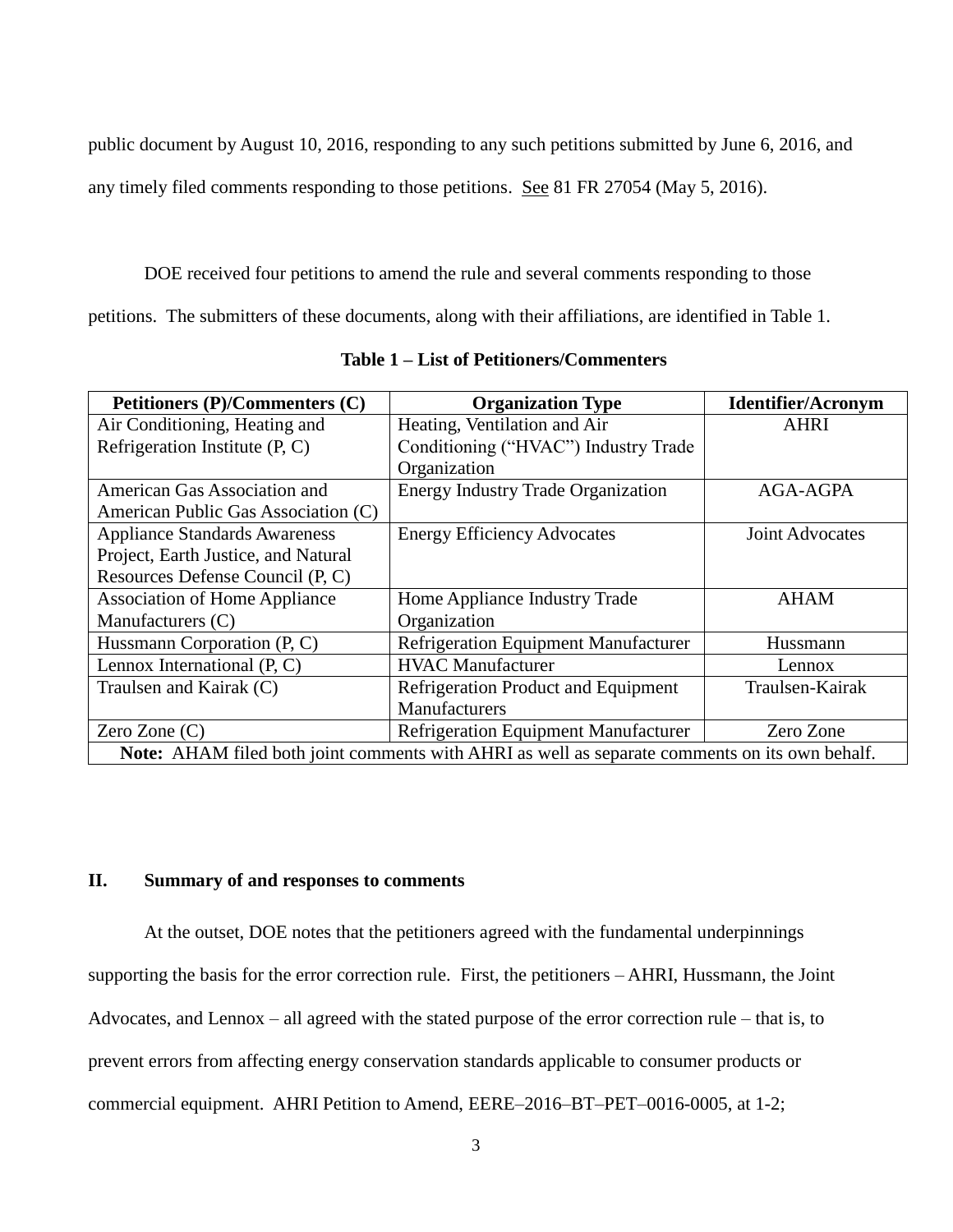Hussmann Petition to Amend, EERE–2016–BT–PET–0016-0003, at 1; Joint Advocates Petition to Lennox Petition, No. 0004, at 1 and Joint Advocates Petition, No. 0006, at 1, and that the process laid already been raised and addressed during the rulemaking process. See AHRI Petition, No. 0005, at 1-2 and Lennox Petition, No. 0004, at 1. AHRI and Lennox also acknowledged that applying the error  $6295(p)(4)$ . See AHRI Petition, No. 0005, at 10-11 and Lennox Petition, No. 0004, at 4. Amend, EERE–2016–BT–PET–0016-0006, at 1; and Lennox Petition to Amend, EERE–2016–BT– PET–0016-0004, at 1. They also generally agreed that errors in need of correction are not common, see out in the error correction rule should not be used as a means to revisit and re-argue issues that have correction process to direct final rules established under 42 U.S.C. 6295(p)(4) was not warranted, assuming that identification of an error would qualify as an "adverse comment" for purposes of

 suggested several changes to the rule. These suggestions are discussed in the following sections. While the petitioners agreed with the need and rationale for the error correction rule, they also

### **A. Time within which to file an error correction request, statutory deadlines**

 The error correction rule requires that a party must submit a request for correction "within 30 calendar days of the posting of the rule." 10 CFR 430.5(d)(1). The timelines also prescribe a period within which DOE will submit any corrected rule for publication in the Federal Register. See 10 CFR 430.5(d) through (f). Petitioners and commenters responded to each of these issues.

which to submit an error correction request. See 81 FR at 27005. The petitioners asserted that because First, with respect to potential modifications to the rule, each of the industry petitioners asked that DOE consider providing a longer period of time than the 30 days prescribed by the rule within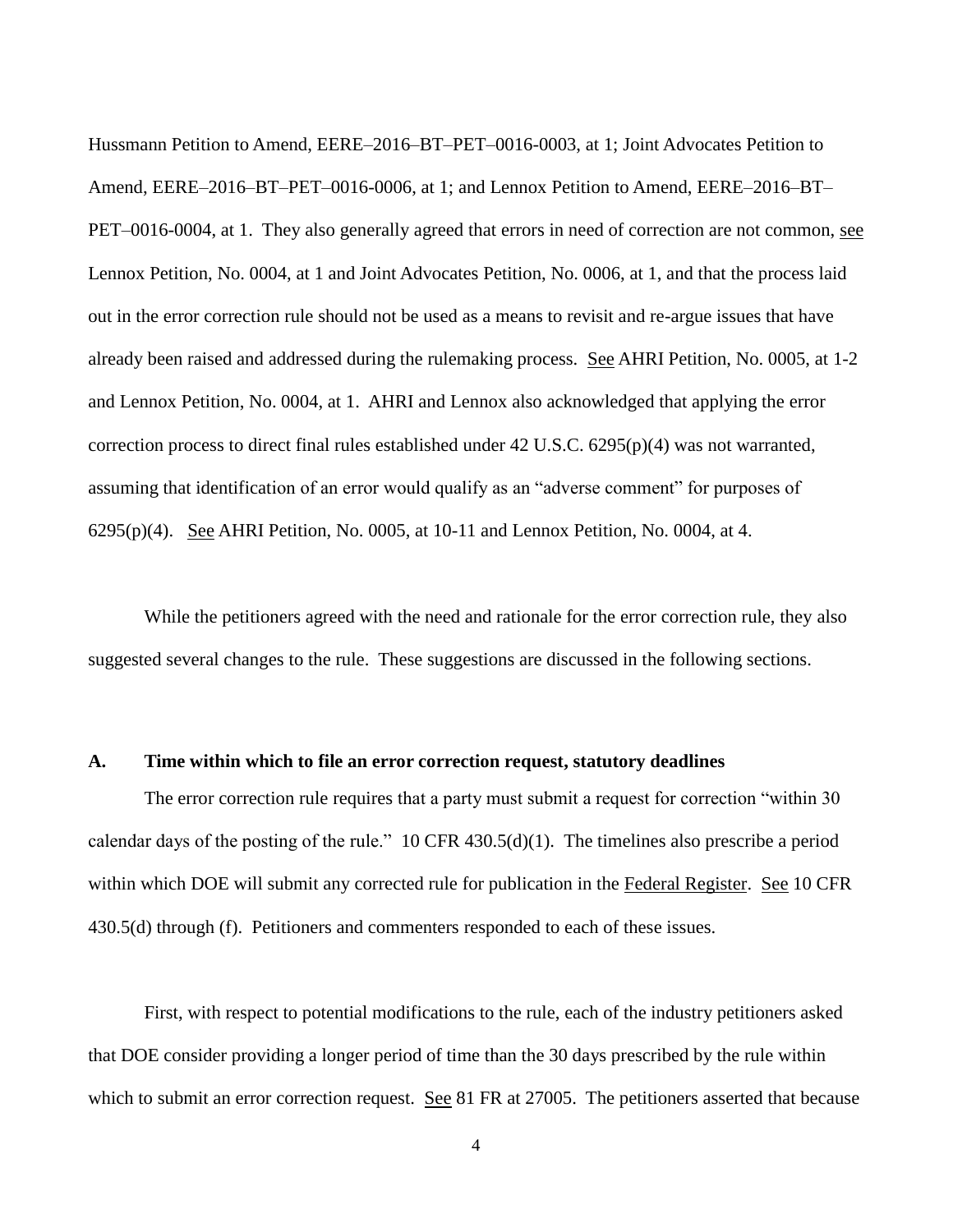DOE's standards rulemakings are often both complex and lengthy, additional time beyond the Hussmann Petition, No. 0003, at 1; Lennox Petition, No. 0004, at 3; and AHRI Petition, No. 0005, at 8. Among these petitioners, one – AHRI – also suggested that DOE consider extending the time period for submitting error correction requests until the effective date of a rule. According to AHRI, extending the 0005, at 8-9. In AHRI's view, such an option would also be consistent with DOE's prior view of the meaning of the term "effective date" and is supported by the fact that a rule is not necessarily effective period for parties to challenge a final rule establishing an energy conservation standard in court. Id. at prescribed 30 days should be provided to ensure that any errors in the standards final rule are identified to DOE. The suggested timelines from these petitioners ran from 45 days up to 60 days. See period in this way would "not further delay the effective date of the rule," although AHRI also stated that its approach is "consistent with the APA power to postpone effective dates." AHRI Petition, No. upon publication in the Federal Register. AHRI Petition, No. 0005, at 8-9. AHRI also asserted that the inadequacy of a 30-day review period is recognized in EPCA by virtue of its inclusion of a 60-day 8.

 following the rule's timing provisions for review would conflict with statutorily mandated rulemaking for errors. Joint Advocates Petition, No. 0006, at 1-2. Second, the Joint Advocates argued in favor of an exception to the error correction rule when deadlines. In their view, case law suggests that there are only limited circumstances when federal agencies can extend statutory deadlines, none of which apply in the case of an error correction rule. In the event it is needed to avoid potential timing conflicts with statutory deadlines, the Joint Advocates suggested that DOE publicly post a draft of a standards final rule once it is transmitted to the Office of Management and Budget for pre-posting review, in order to provide more lead-time for parties to check

5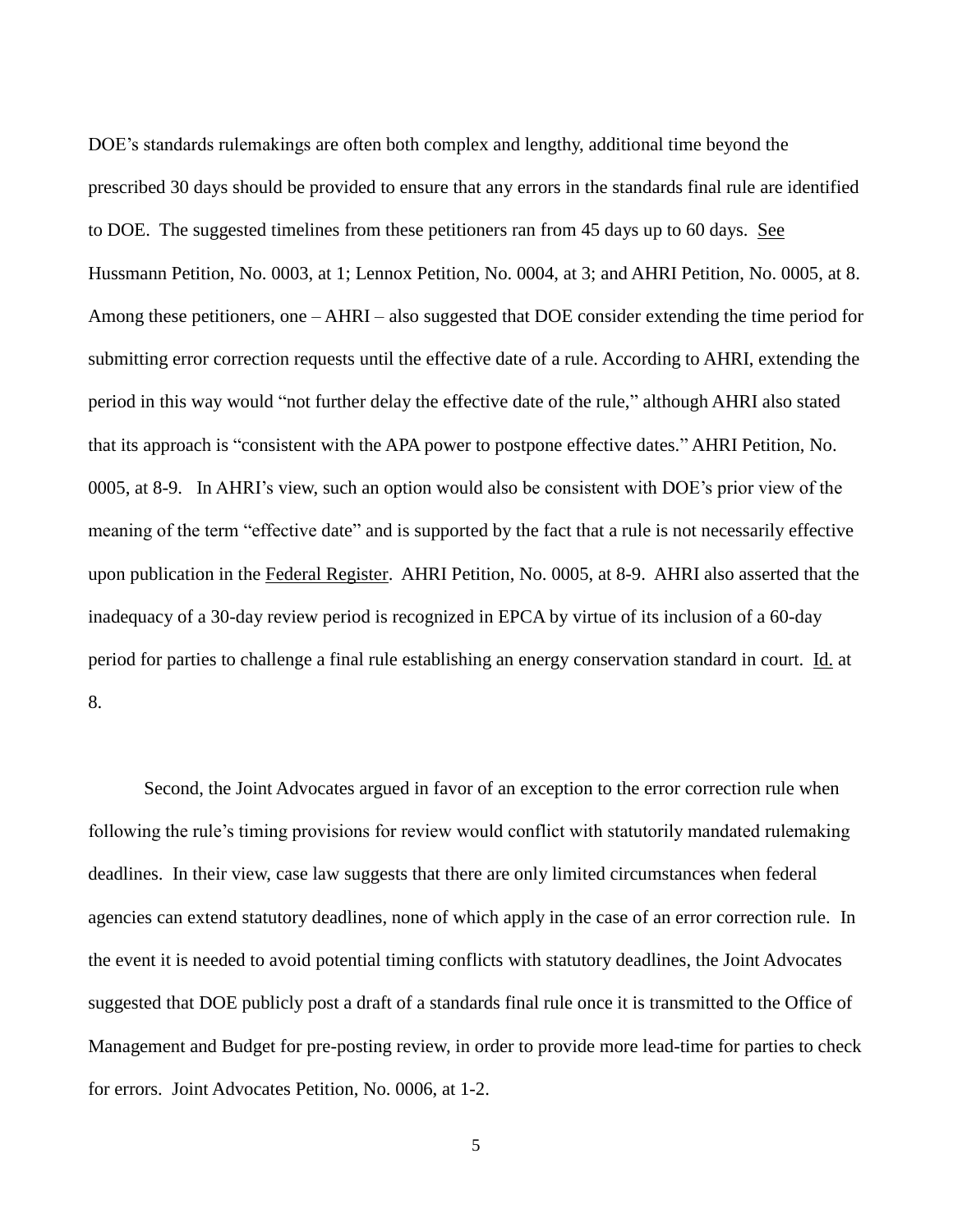Others disagreed with the Joint Advocates' suggestion. See Zero Zone, No. 0007, at 1; Lennox, process than through a court challenge. Zero Zone, No. 0007, at 1. Lennox as well as AHRI and Advocates' approach would result in prioritizing statutory mandates regarding timing over the statutory error correction rule. Finally, the commenters stated that allowing deadlines to prevail over the error errors. Lennox, No. 0009, at 2-3; AHRI-AHAM, No. 0012, at 2-5. No. 0009, at 2-3; AHRI-AHAM, No. 0012, at 2-5. Zero Zone argued that the Secretary should not be held to an exact time period because it is better to achieve a correct rule through an error correction AHAM raised several criticisms of the Joint Advocates' approach. First, they commented that the Joint mandate providing that DOE may not adopt energy conservation standards unless it finds that the standards are technologically feasible and economically justified. Lennox, AHRI, and AHAM suggest that this statutory conflict should be resolved by prioritizing the correction of errors, particularly because of EPCA's anti-backsliding provision, 42 U.S.C. 6295(o)(1). AHRI and AHAM further stated that this position is supported by case law. See AHRI-AHAM, No. 0012, at 3-4. Second, these commenters asserted that rushing to meet a deadline is a type of situation that could lead to rulemaking errors. Third, they warned that not allowing for the correction of errors in a rule could lead to errors resulting in litigation, which could lead to a delay in implementing new standards and result in less energy savings. Fourth, they argued that DOE would be able to manage the competing needs of satisfying any relevant statutorily mandated lead-times and the reviewing period provisions under the correction process could create an incentive for DOE to delay rulemaking in order to avoid addressing

After further consideration, DOE is extending the amount of time for the submission of error correction requests by 15 additional days – for a total of 45 days after the posting of a final rule.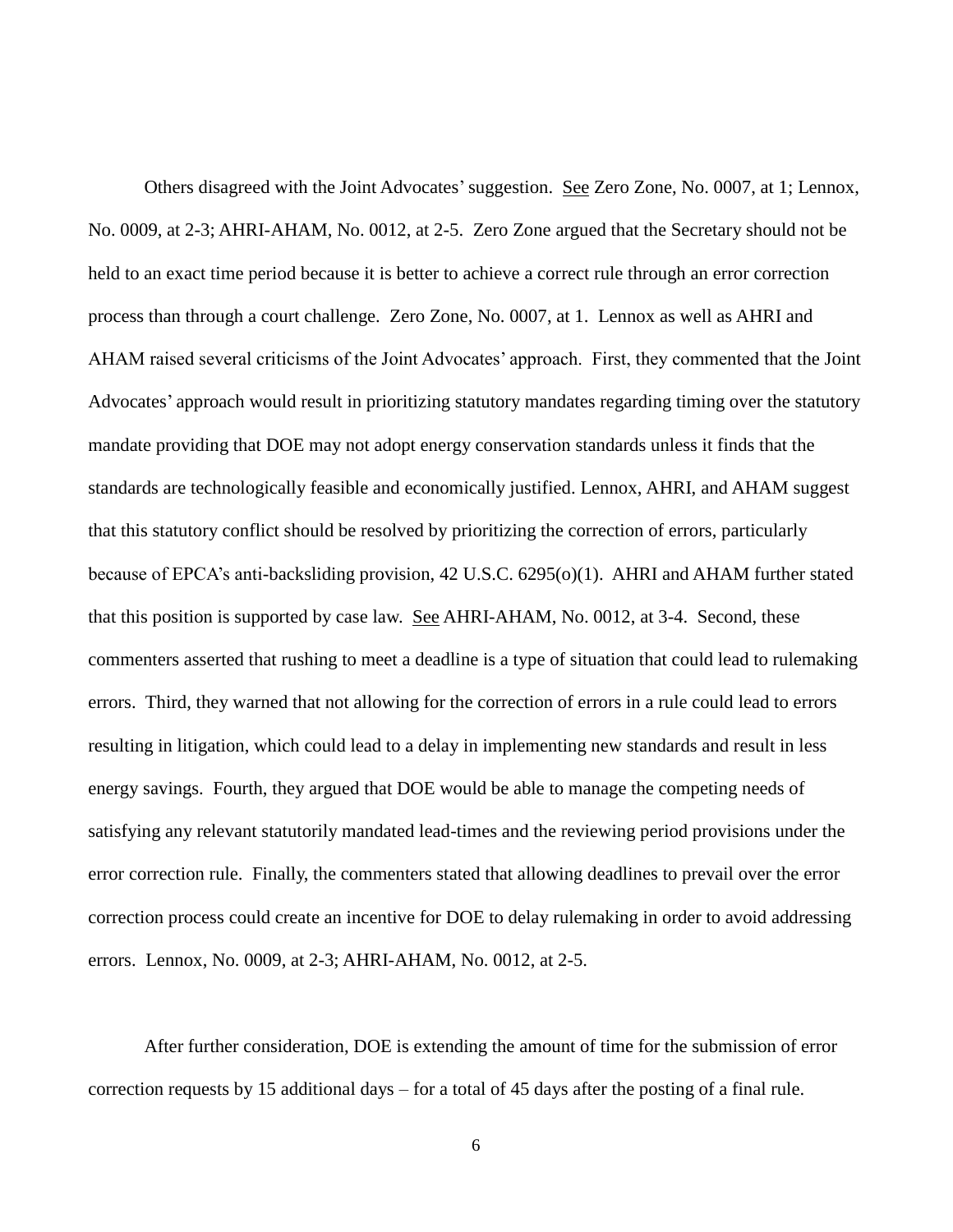prior to the publication of a standards final rule, which will reduce the possibility of promulgating an incorrect energy conservation standard. By taking this step, DOE seeks to increase the likelihood that 60-day period as a matter of routine practice for identifying the types of errors addressed by this rule is Federal Register<sup>1</sup> to file a petition for review in a court of appeals. Such petitions may address a range Providing this additional time will better ensure that any potential errors are addressed and corrected the public will identify any errors of the types addressed by the error correction rule. Correction of these errors will be beneficial for the reasons discussed in the Final Rule. With respect to providing a longer period of time, such as the 60 days suggested by industry petitioners, in DOE's view, offering a unnecessary, as these kinds of errors typically can be readily identified well within the time period provided in this rule. DOE also notes that, contrary to AHRI's contention, its approach is consistent with the provision in EPCA that provides entities with 60 days from the date a rule is published in the of grounds for challenging a final rule, whereas the error correction rule is limited in scope.<sup>2</sup> Accordingly, it should take parties substantially less time to identify errors as defined in the error correction rule and to prepare an error correction request.

after publication of a rule in the Federal Register, because the effective date of a rule necessarily occurs after such publication. But applying the error correction rule to rules that have already been published AHRI also suggested that DOE extend the period for submitting error correction requests until the effective date of a rule. This suggestion misapprehends the purpose and operation of the error correction rule. AHRI's request, by its nature, would permit error correction requests to be submitted

 $\overline{a}$ 

<sup>&</sup>lt;sup>1</sup> Henceforward in this document, the words "published" and "publication" refer to a document being published in the

Federal Register.<br><sup>2</sup> AHRI's request for a reconsideration process that would allow for the consideration of any type of issue with a posted rule is discussed *infra*.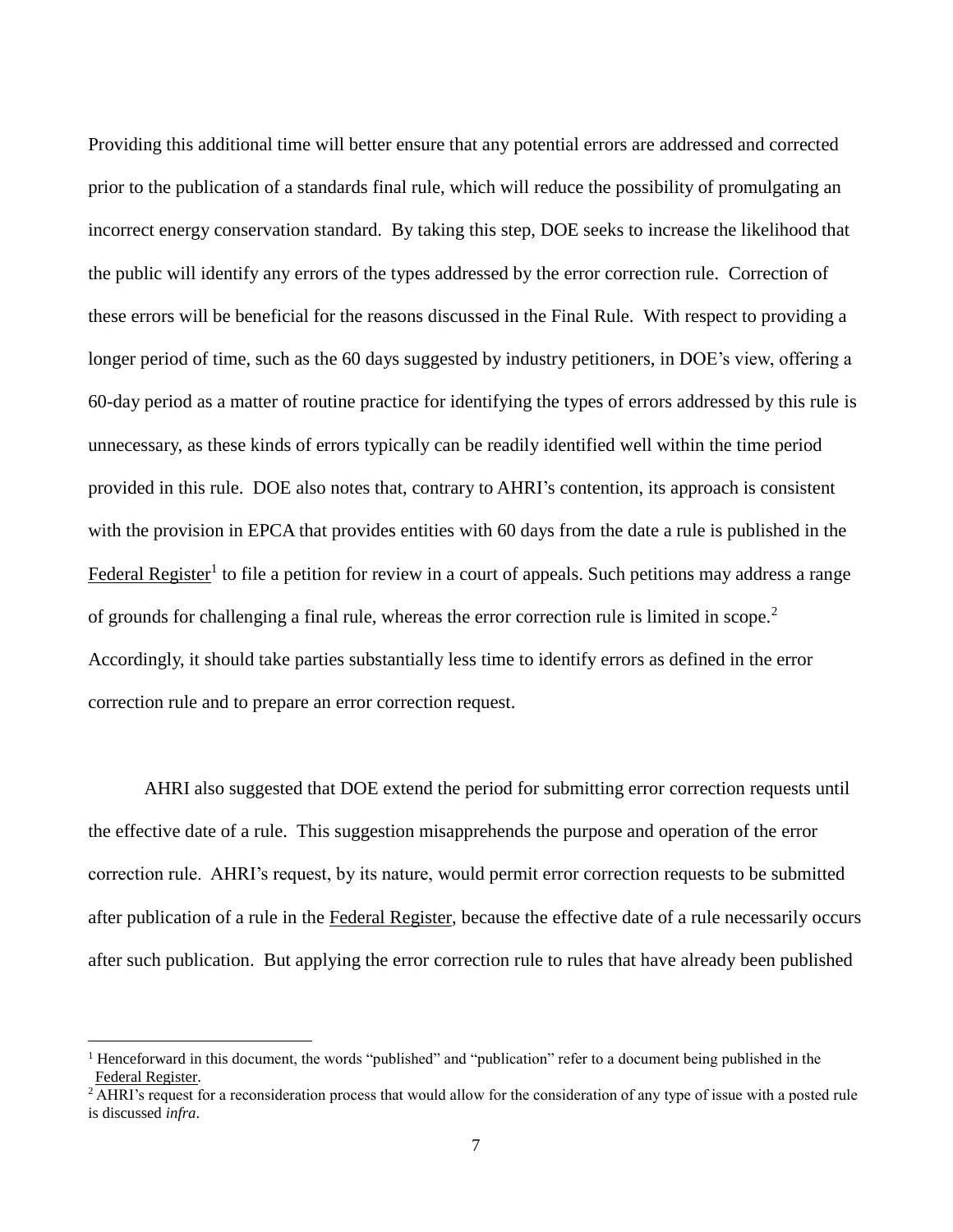are that DOE delays publishing a rule in the Federal Register (for 45 days after posting the rule) to submitted error correction requests before publishing the rule in the Federal Register. After DOE has published a rule in the Federal Register, neither outcome is available. As DOE explained in establishing the error correction rule, the anti-backsliding provision in EPCA, 42 U.S.C. 6295(o)(1), just as easily make use of existing statutory mechanisms to ask DOE to amend the published rule. in the Federal Register would make little sense, because the central features of the error correction rule allow for the submission of error correction requests, and that DOE commits to considering properly makes it particularly important to be able to correct regulatory text before DOE publishes a rule in the Federal Register. By contrast, a person submitting an error correction request after publication could DOE does not see, and AHRI did not explain, why those mechanisms would be inadequate so that a special post-publication error correction process would be warranted.<sup>3</sup>

DOE believes that the pre-publication error correction process set forth in the amended rule is superior to an error correction process permitting the submission of error correction requests during the existing 30-day pre-publication period through the effective date of a rule, which post-dates the publication of a rule in the Federal Register. The Joint Advocates argue that "[e]xtending the error correction process beyond a rule's publication in the Federal Register would ignore that DOE lacks the authority to weaken or postpone a standard beyond that point" under 42 U.S.C.  $\S$  6295(o)(1), EPCA's

 $\overline{a}$ 

<sup>&</sup>lt;sup>3</sup> DOE recognizes that because the error correction rule required parties to submit error correction requests within 30 days of a rule's posting (45 days per the amendment described above), while DOE might not publish the rule in the Federal Register until later (pursuant to § 430.5(f)), there may, for a given rule, be a period of time in which DOE has not yet published a rule in the Federal Register but is not accepting requests under the error correction process. That period is important, because DOE must have some time in which it is able to conclude its consideration of error correction requests and proceed to publish a rule. If DOE committed that it would not publish a rule until it had considered every error correction request submitted before publication—even those submitted well after the 30-day (now 45-day) period—the publication of rules could be significantly delayed. Because compliance dates depend on the dates of publication, that outcome would upset the balance that DOE has struck in committing to a short delay for the sake of correcting errors.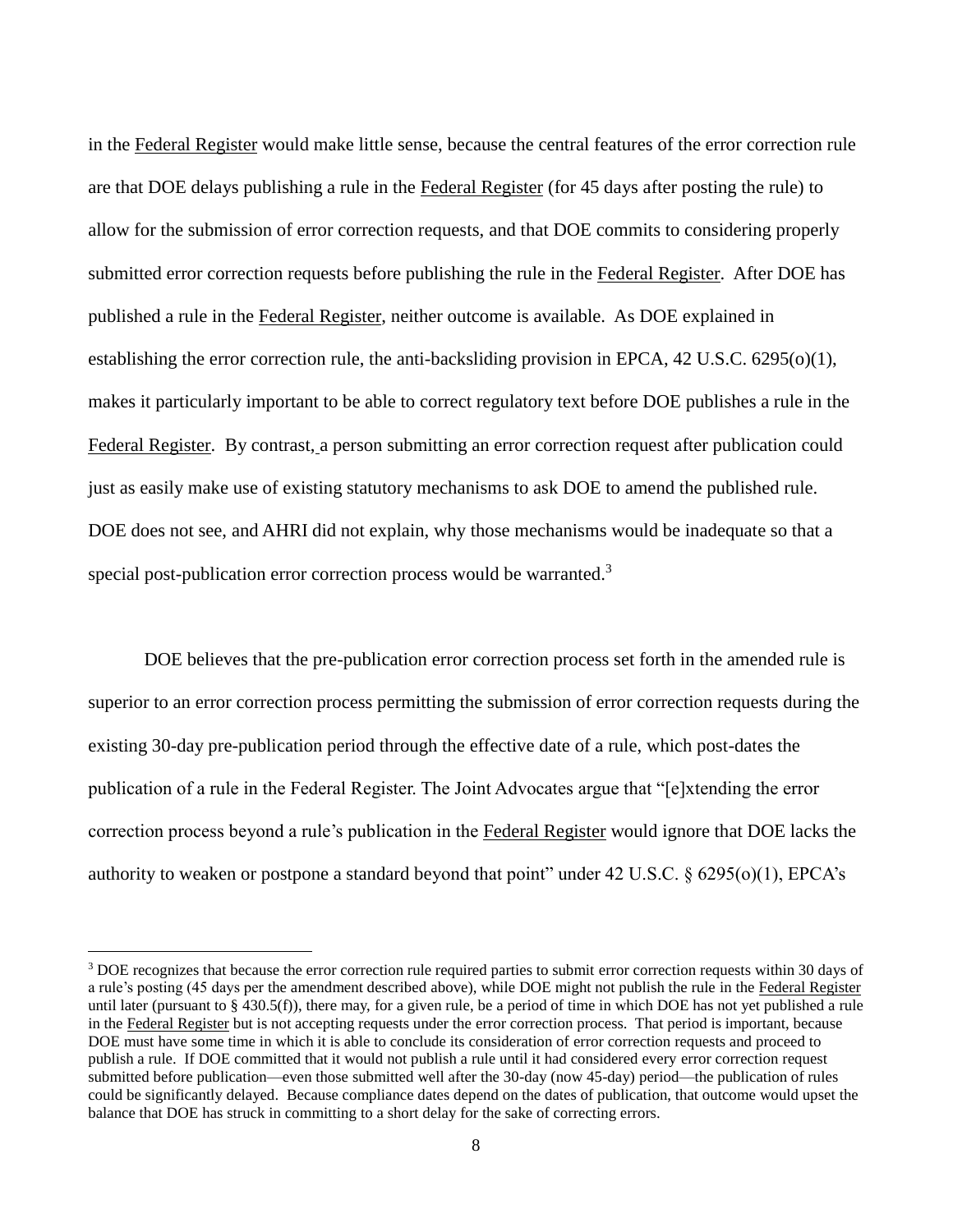anti-backsliding provision. Joint Advocates, No. 0013, at 1. If the Joint Advocates are correct, then AHRI's suggestion that DOE extend the time period for submitting error correction requests beyond publication of a rule in the Federal Register is obviously unworkable because DOE would be precluded from granting error correction requests unless doing so resulted in more stringent energy conservation standards.

 because, even if EPCA and the APA granted DOE the authority to grant any error correction request correction request submitted after publication of a rule in the Federal Register. That is so because such FR at 27,002; see also supra note 2. Such a delay is unacceptable, particularly given that DOE has DOE need not, however, decide in this rulemaking whether the Joint Advocates are correct submitted after the publication of a standards rule in the Federal Register, DOE would still decline to adopt AHRI's suggestion that it extend the current 30-day pre-publication period for submitting error correction requests until the effective date of a rule. Contrary to AHRI's assertion (AHRI Petition, No. 0005, at 8), adopting that suggestion would further delay the energy savings benefits of a standards rule where, among other circumstances, DOE decides to change a standards rule in response to an error a changed rule would need to be published in the Federal Register, and EPCA provides that compliance dates must be set a certain period of time after the "publication" of rules in the Federal Register. See 81 determined that the 45-day period DOE is adopting for the submission of error correction requests is sufficient to permit the public to identify possible errors in its standards rules. Moreover, AHRI's approach would result in substantial uncertainty for the regulated community because manufacturers would not know whether they would be required to conform to standards set forth in rules published in the Federal Register until DOE subsequently announced its decision on pending error correction requests. But the very purpose of the EPCA provisions setting compliance dates a certain amount of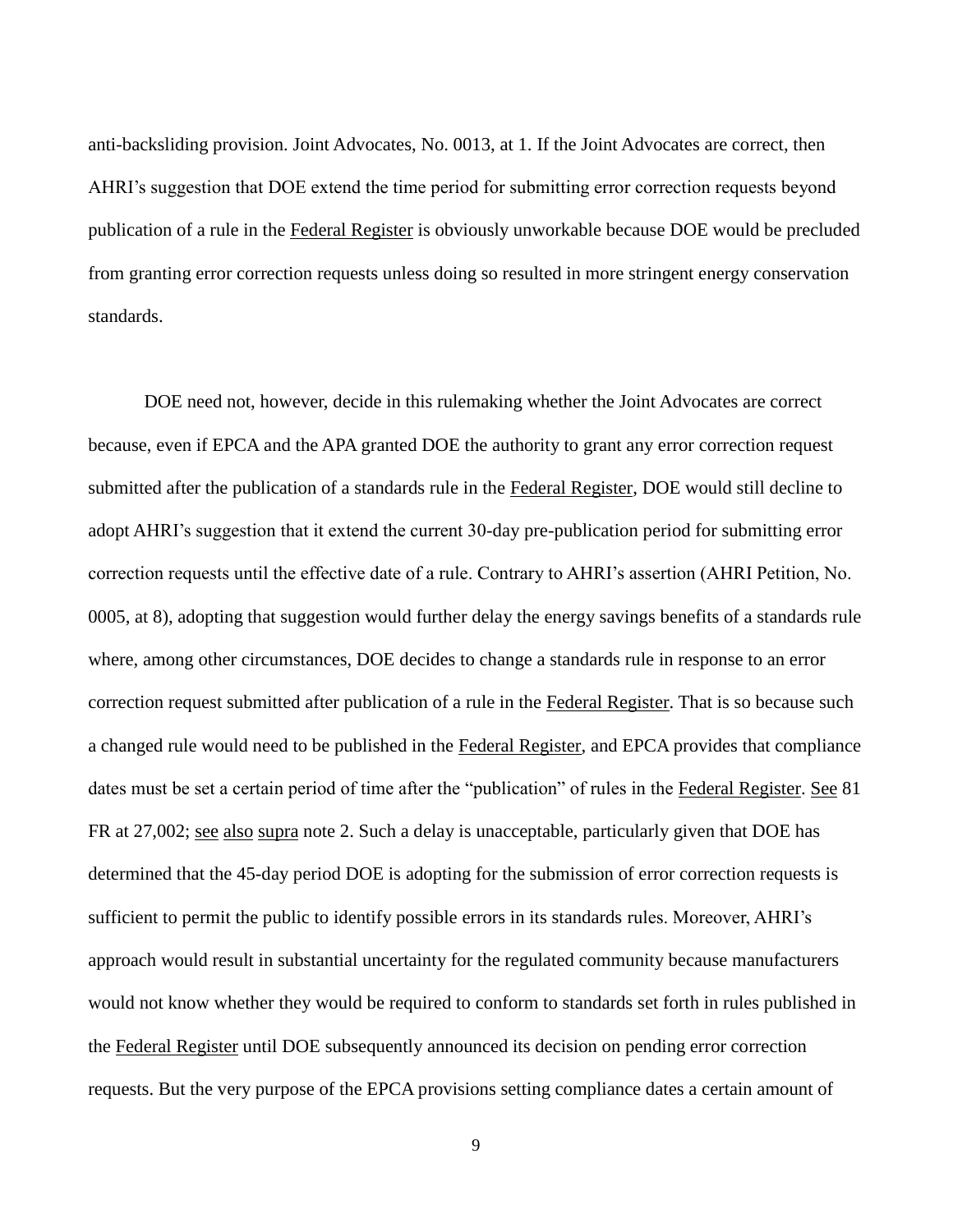time after publication of a standard in the Federal Register is to provide manufacturers enough time to prepare to implement the new standards. AHRI's suggestion would effectively reduce this period of time in many circumstances (such as where DOE decides, after a rule is published in the Federal Register, that it will make no changes to a rule), to the detriment of the regulated community. For all of these reasons, even if DOE could adopt AHRI's suggestion without running afoul of the antibacksliding provision and other requirements set forth in EPCA and the APA (a question that DOE need not decide), it would not—and does not—adopt that approach.

Federal Register publication of a given standards rule. Moreover, the error correction rule promotes and 6316(a). By providing the opportunity to file an error correction request to notify DOE of errors prior to the rule's publication in the Federal Register. An error that could have been identified, if DOE is also declining to adopt the approach suggested by the Joint Advocates. In DOE's view, ensuring that its energy conservation standards published in the Federal Register comport with the judgments DOE has made heavily outweighs the potential costs associated with a modest delay in the compliance with the statutory mandate that DOE not adopt a standard unless it determines, *inter alia*, that the standard is technologically feasible and economically justified. See, e.g., 42 U.S.C. 6295(o)(2) potential errors in the final rule's regulatory text, DOE can more readily identify and correct these given this opportunity, might otherwise become the basis of a legal challenge that could delay the rule yet further. DOE's error correction process seeks to avoid those legal challenges. In addition, as noted earlier, correcting an error means bringing the regulatory text into harmony with DOE's policy judgment, as reflected in the rest of the rulemaking documents. The resulting regulatory text can be expected to fulfill and balance the multiple goals of EPCA better than the erroneous text would have.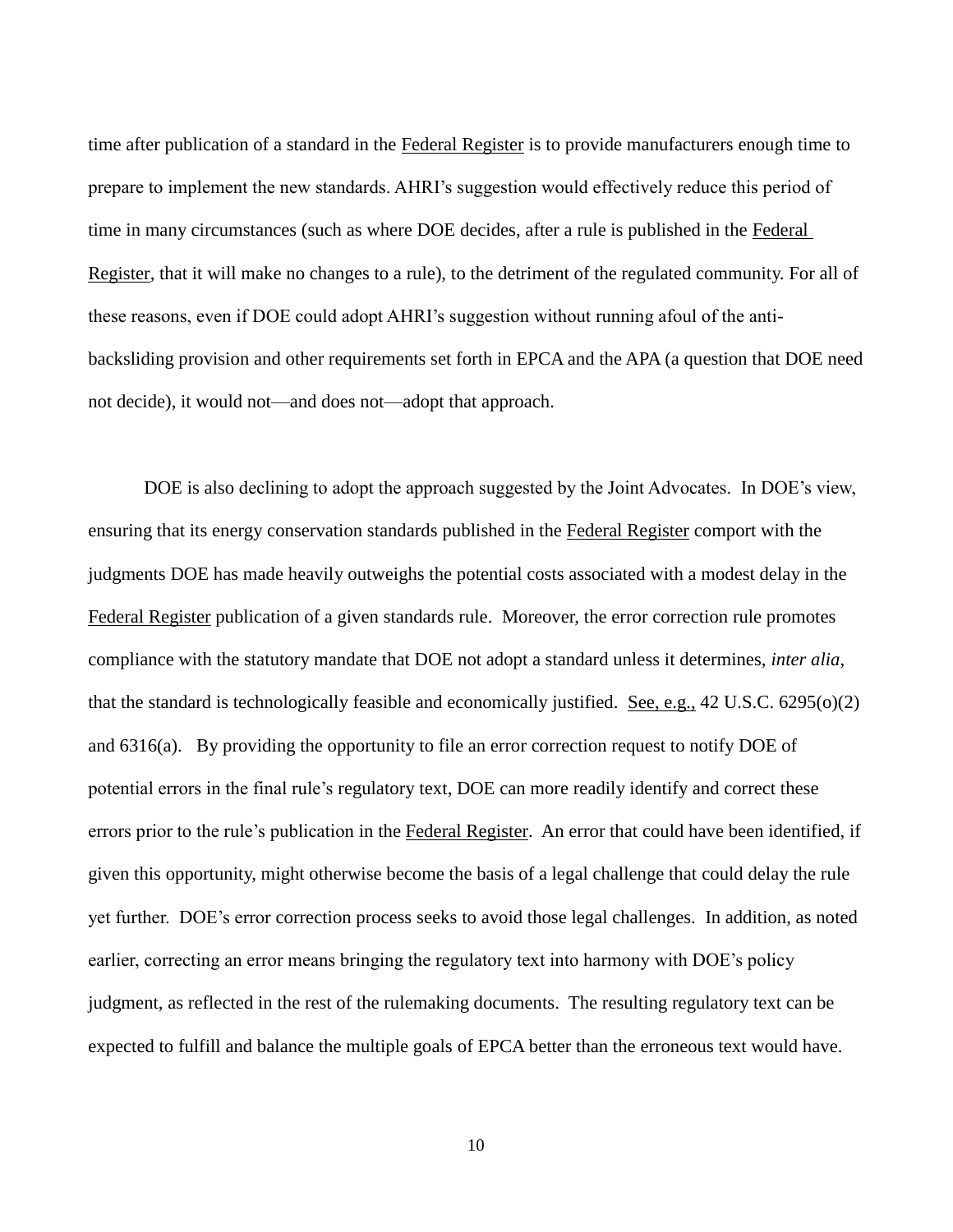modest amount of additional time, in DOE's view, weighing the potential energy savings losses of this relatively small delay against the benefits of correcting errors, given that errors, on occasion, can occur, While providing a pre-publication error correction process may require the expenditure of a cuts in favor of providing potential error correction requesters with the additional time provided by the error correction rule to review and identify errors to the Secretary.

#### **B. Overly narrow definitions**

 Among these terms were definitions for "Error," "Party," and "Rule." The rule defined "Error" as "an rule at the time of posting." 10 CFR 430.5(b). That definition also provided three examples of numbering mistakes. See id. The term "Party" was defined as "any person who has provided input comment or by providing substantive input at a public meeting regarding the rulemaking." Id. Finally, The error correction rule defined a number of terms related to the error correction process. aspect of the regulatory text of a rule that is inconsistent with what the Secretary intended regarding the possible mistakes that could give rise to "Errors" -- typographical mistakes, calculation mistakes, and during the proceeding that led to a rule by submitting timely comments (including ex parte communications properly made within the relevant comment period) in response to a notice seeking a "Rule" was defined as "a rule establishing or amending an energy conservation standard under the Act." 10 CFR 430.5(b).

 Industry petitioners viewed these definitions as overly narrow. First, in their view, the definition for "Error" should be broadened to include not only the regulatory text of a final rule but errors contained within the accompanying Technical Support Document ("TSD") and the final rule's preamble discussion. With respect to TSD-related errors, the petitioners noted that the analysis within the TSD may be needed to help identify potential errors, which would necessitate including these TSD-

11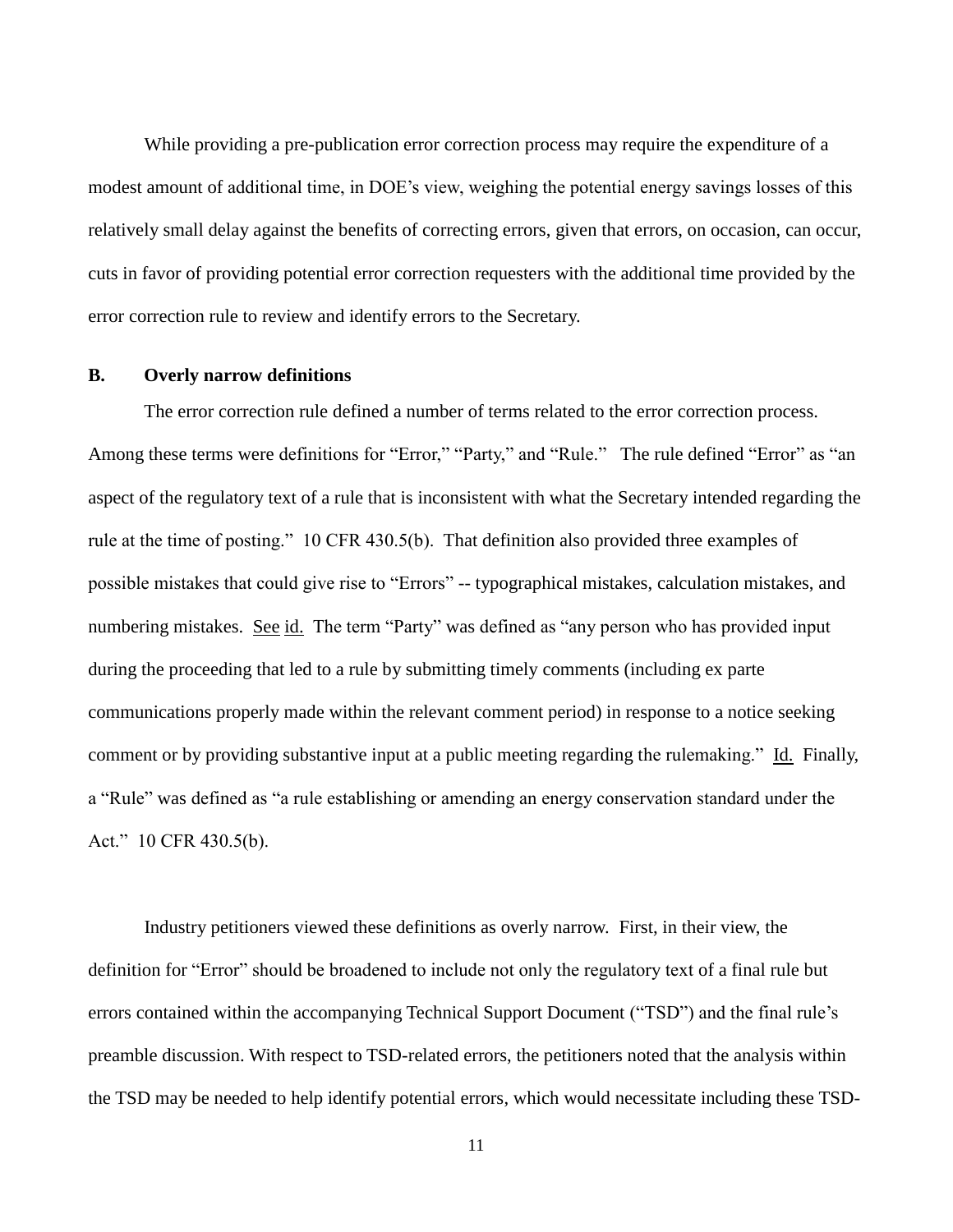related errors as part of the error correction rule. Additionally, they noted that new information with the regulatory text itself. Lennox argued that errors in the preamble should be included because stakeholders will not have had a prior opportunity to comment on new information presented in the preamble discussion of a final rule. AHRI argued that the definition should be amended to make it rule. See AHRI Petition, No. 0005, at 11-13; Lennox Petition, No. 0004, at 5. presented in the preamble should be subject to comment since that information is often intertwined objective, not subjective, and that stakeholders cannot guess the "intent" of the Secretary. Furthermore, AHRI expressed concern that a subjective definition could give rise to unfairness if DOE makes "post hoc assertions" about the Secretary's intent that did not in fact exist at the time of the posting of a final

too narrow. See Hussmann Petition, No. 0003, at 2; Lennox Petition, No. 0004, at 5-6. In their view, responding to a proposal. Lennox stated that an individual's status as a commenter in a rulemaking is irrelevant if the goal of the error correction rule is to correct errors in a given rule. Citing 42 U.S.C. 6305(b), in Lennox's view, the ability to file an error correction request should not hinge on whether a potential error correction requester filed comments in the underlying rulemaking proceeding. It also dropped from the rule. Lennox Petition, No. 0004, at 5-6. Second, some industry petitioners suggested that the rule's definition of the term "Party" was this term should be expanded to include contributors to group responses that are filed as comments during an on-going rulemaking and should not be limited to only the organizations that filed comments suggested that both this term and the related requirement that an individual demonstrate how it satisfies the "Party" requirement when submitting an error correction request (see 10 CFR 430.5(d)(4)) be

12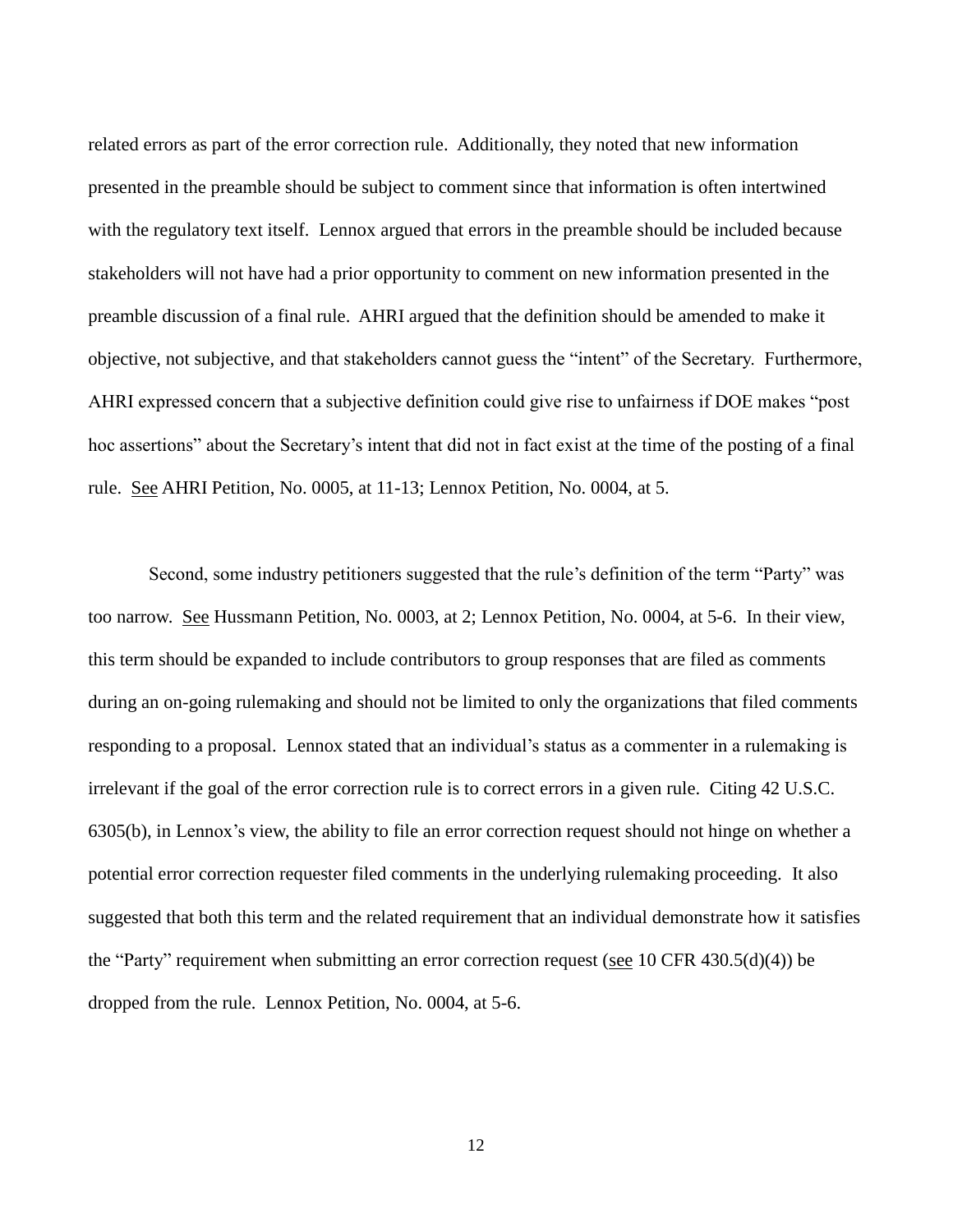Finally, the industry petitioners viewed the definition of "Rule" as too narrow. In their view, standard rulemakings. According to Lennox, test procedure rules are complex and can have an impact on efficiency ratings when intertwined with energy conservation standards. Lennox Petition, No. 0004, at 2-3. In AHRI's view, adding test procedure rules to the definition would promote transparency. It No. 0005, at 4-5 n.2 & 7; Lennox Petition, No. 0004, at 2-3. Hussmann suggested that "all rule types" should be included as part of this definition. Hussmann Petition, No. 0003, at 1-2. this term should include rules besides energy conservation standard rulemakings. The petitioners asserted that this term should include test procedure rulemakings in addition to energy conservation asserted that test procedure rulemakings are intertwined with efficiency standards and contain voluminous, technical data; are often not issued until after, or simultaneously with, efficiency standards; and have the same "real-world effect" as do energy conservation standards. AHRI Petition,

 commenters generally agreed with AHRI's criticisms of the definition for "Error." Zero Zone, No. 0007, at 1; AHAM, No. 0008, at 2; Lennox, No. 0009, at 1; AGA- APGA, No. 0010, at 1; Traulsen- Kairak, No. 0011, at 1. Most commenters also agreed that the definition of "Party" is too narrow. Zero Zone, No. 0007, at 1; Lennox, No. 0009, at 2; AGA-APGA, No. 0010, at 1; Traulsen-Kairak, No. 0011, at 1; AHRI-AHAM, No. 0012, at 2. Zero Zone stated that someone seeing the information for the first time might catch errors that someone familiar with the subject might miss. Zero Zone, No. 0007, at 1. because the goal of error correction is to detect errors. Lennox, No. 0009, at 2. AHRI and AHAM identify errors. AHRI-AHAM, No. 0012, at 2. Most commenters also agreed that the definition of Commenters responding to these points largely agreed with the industry petitioners. Most Lennox agreed with Hussmann's petition, stating that the definition should be eliminated entirely added that the source reporting an error is irrelevant because the purpose of error correction is to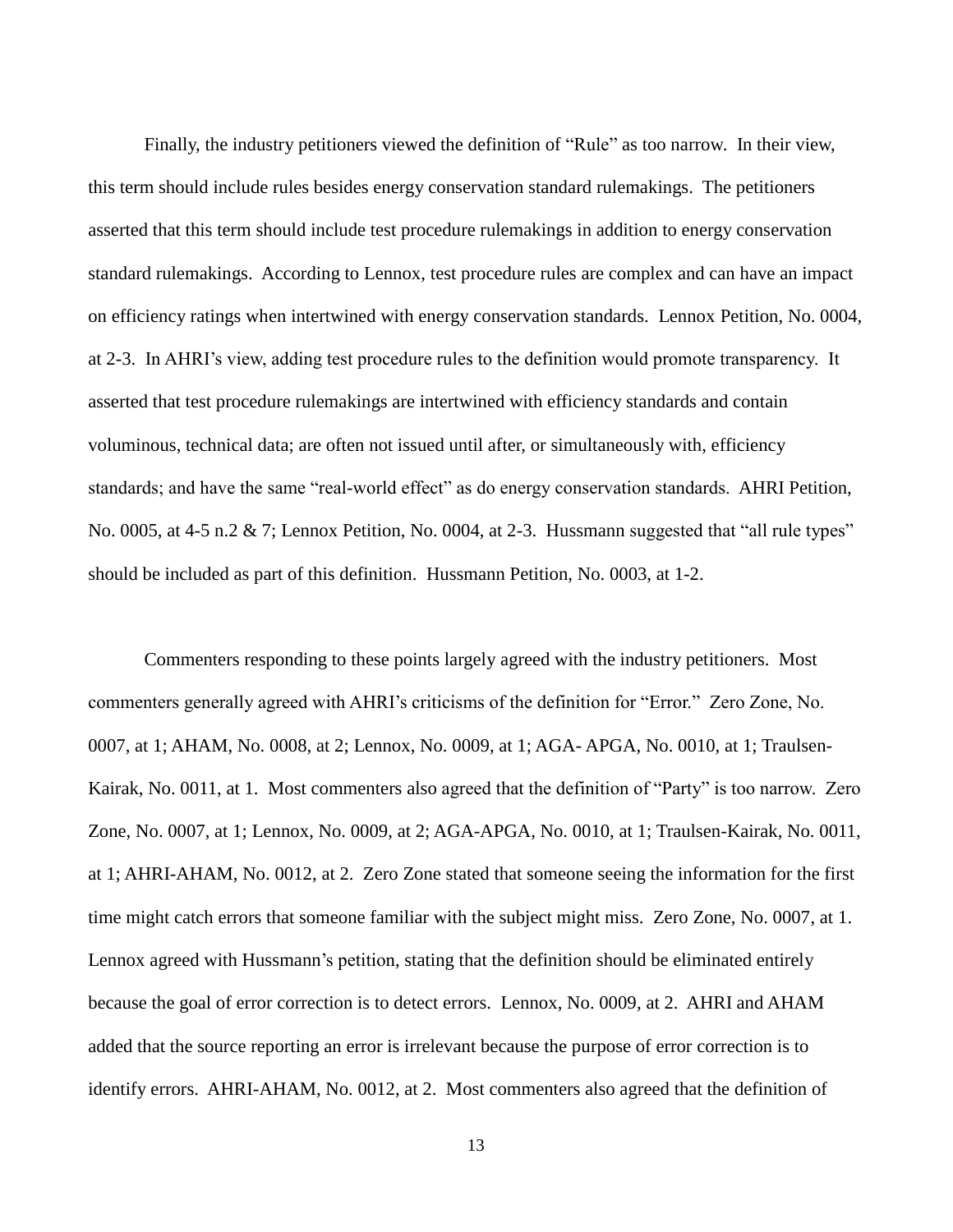"Rule" is too narrow. Zero Zone, No. 0007, at 1; AHAM, No. 0008, at 2; Lennox, No. 0009 at 1; AGA- APGA, No. 0010, at 2; Traulsen-Kairak, No. 0011, at 1. Zero Zone commented that expanding Zero Zone, No. 0007, at 1. AHAM echoed AHRI's petition, commenting that the error correction process will be more transparent if the definition is broadened. AHAM, No. 0008, at 2. the definition to include "[a]ll rules and test procedures" would ensure accurate federal documents.

 DOE is declining to adopt any of the suggested changes to the definitions of "Error" and definition of "Party." With respect to the definition of "Error," DOE disagrees that the error correction process should be available to correct mistakes that are not in the regulatory text itself. The purpose of the error correction rule is to prevent an erroneous energy conservation standards regulation from being "Rule," but it is amending the rule in accordance with the suggested changes regarding the rule's published because after the compliance date, products (or equipment) subject to a standard may not be sold in the United States unless they meet the standard. As a result, errors in the standards adopted in an energy conservation standards rulemaking can have large economic consequences. By contrast, preambles and technical support documents are generally not legally binding in the same way. An error in one of those documents would not have the consequences that an error in the regulatory text might.

 determinations in the rulemaking. In such a case, a person might properly file an error correction the regulatory text. But accepting input, during the brief error correction window, on mistakes in a DOE does not rule out the possibility that a mistake contained in a preamble, TSD, or other supporting material might lead the resulting regulatory text to be inconsistent with DOE's request that pointed out the mistake in the supporting material in the course of identifying the error in preamble, TSD, or other supporting document that did not result in errors in the regulatory text would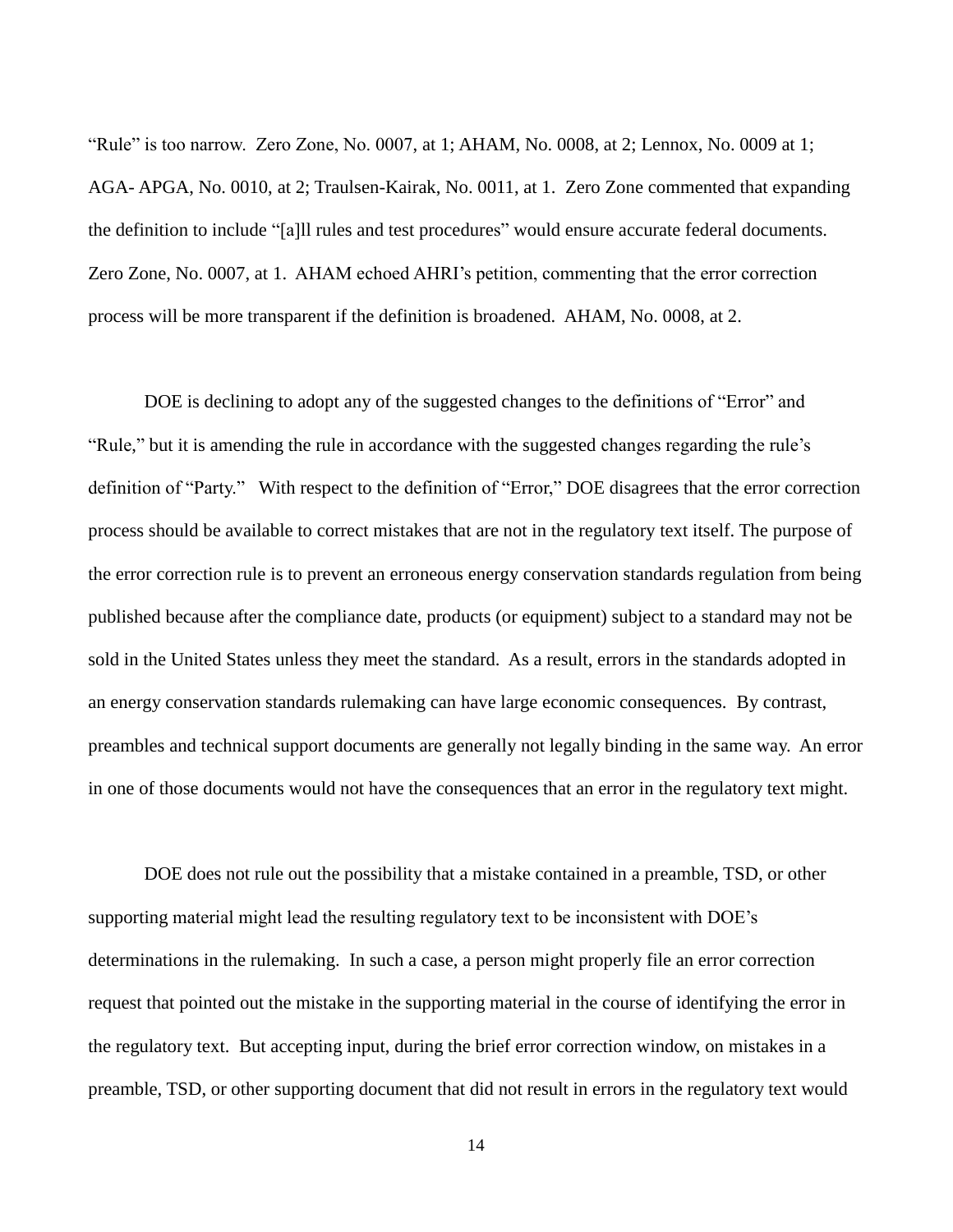either be pointless (because the error was harmless) or would essentially mean being open to revisiting more delay than the error correction rule; and the delay would not be warranted, because DOE would the entirety of the rulemaking. DOE declines to establish a general procedure, applicable to every standards rulemaking, requiring it to reconsider every aspect of the rulemaking documents. As discussed in this preamble, having such a general reconsideration procedure would create substantially generally adhere to the policy decisions it has already made.

 documents, by themselves, do not impose any legal requirements on the affected regulated entities. Because the regulatory text forms the basis of what a regulated entity is legally obligated to perform, this aspect of the final rule should, in DOE's view, remain the focus of the error correction process. While DOE acknowledges that there may be potential value in addressing issues that may arise in the context of the preamble discussion or TSD (and related supporting documents), these And, to the extent that certain information in these documents creates a question regarding the validity of a particular rule, individuals are free to exercise their options under 42 U.S.C. 6306 to seek a remedy to address any applicable issues that would fall outside of the ambit of the error correction rule.

 While DOE appreciates the value of ensuring that the preamble discussion and other supporting standards final rule be correct. To the extent that a given preamble discussion warrants further clarification, DOE is willing – and has – provided supplemental guidance regarding its views. As for documents are free from potential errors, DOE emphasizes that, because regulated entities are held accountable for the provisions contained within the regulatory text, it is vital that this aspect of a corrections to erroneous items within a given TSD or related DOE supporting document, DOE may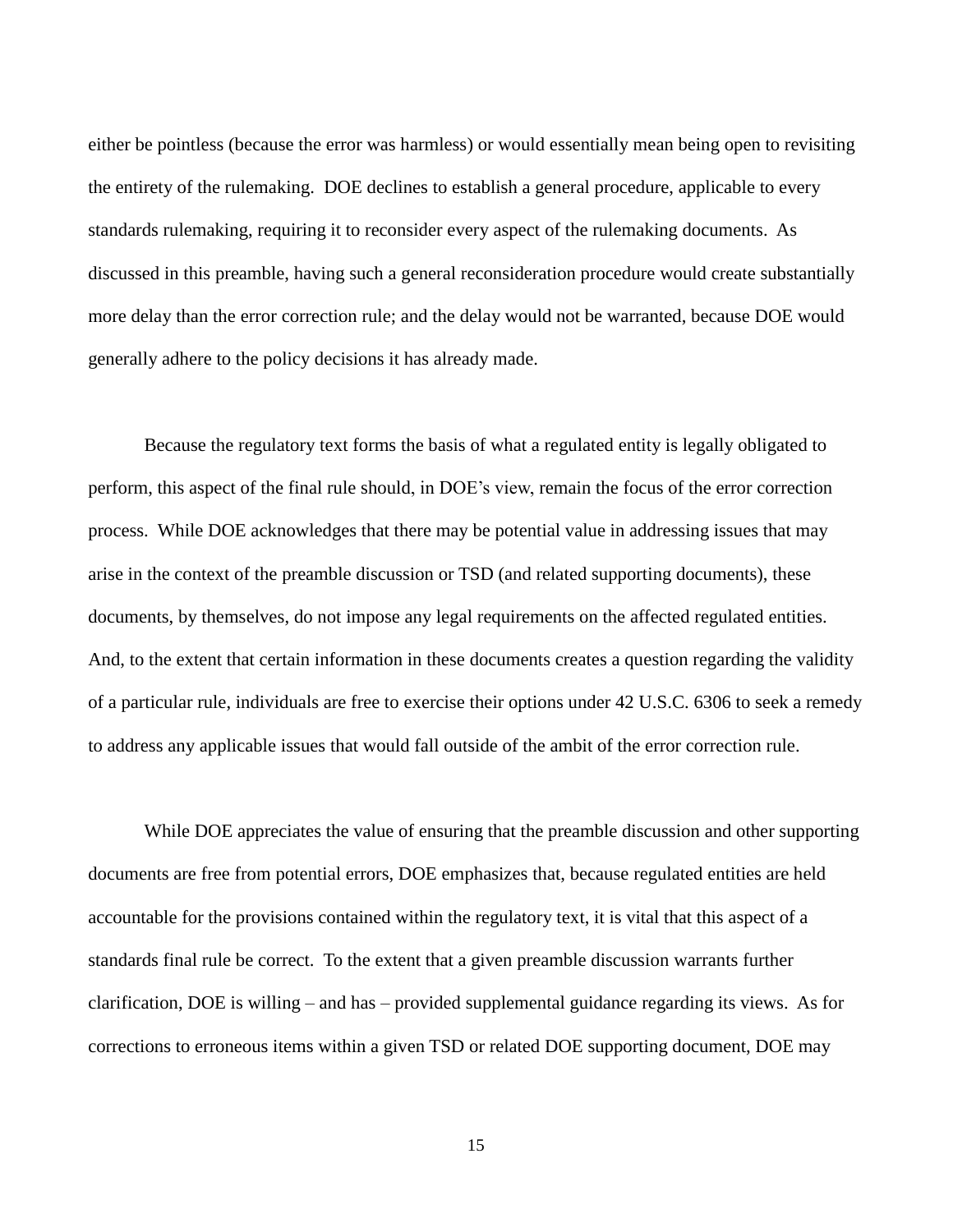address these types of issues on a case-by-case basis to eliminate any potential confusion that may arise from conflicts between those supporting documents and the final rule's regulatory text.

 regarding a rule. AHRI urged DOE to adopt a definition of "Error" that is objective. Although AHRI did not suggest an alternative definition, AHRI contends that without some different definition DOE will be encouraged to provide *post hoc* rationalizations if litigation over a rule arises. DOE does not at all, only after the conclusion of the error correction process. AHRI also criticized the definition of "Error" as involving an assessment of DOE's "intent" agree that the definition of "Error," as it stands, encourages *post hoc* rationalizations during litigation. In the error correction rule, DOE explained that petitions for judicial review of standards rules should be filed after publication of the rule. Consequently, litigation over a given standards rule would arise, if

 ordinarily prevail over any contrary claims about what one or the other party actually subjectively based on evidence in the rulemaking record. Thus, the objective evidence in the rulemaking record will Moreover, DOE does not agree that because the definition of "Error" refers to what DOE "intended," the concept of "Error" is inherently subjective. Objective conceptions of intent are common in the law. For example, in interpreting a contract, objective manifestations of intent intended. With respect to the error correction process, the rule states that a claim of error must be ordinarily illustrate whether the regulatory text contained an Error.

Finally, AHRI noted that in some circumstances a person may conclude that a regulation contains an Error but may not be able to determine what the correct version of the regulation should be. DOE acknowledges that such a situation is in principle possible, and the Department's being notified of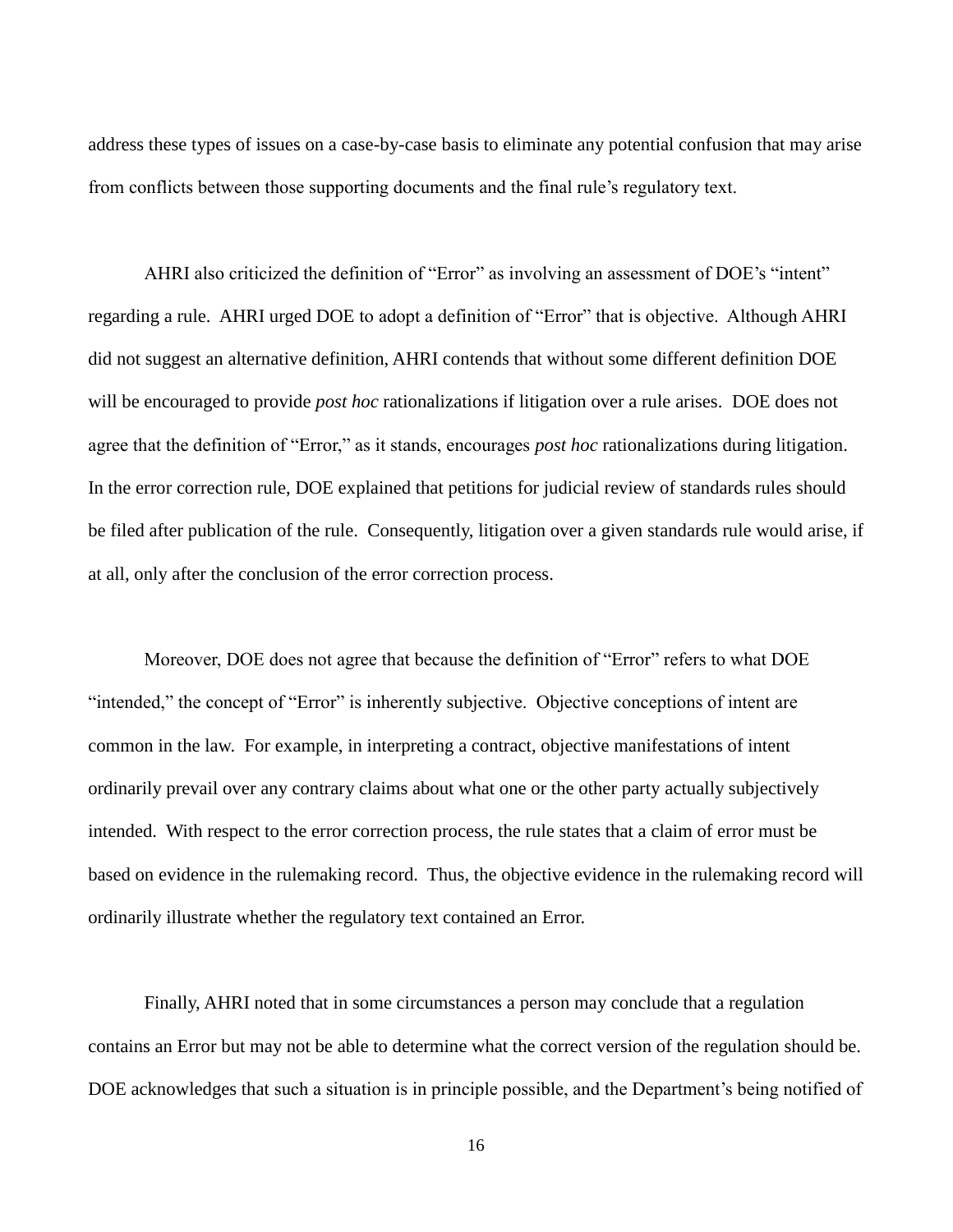is unable to determine the correct text and explains why. the potential Error would be valuable even if the submitter could not state what the correction version of the rule should be. Accordingly, DOE is amending paragraph (d)(2)(i) to permit a person to submit an error correction request without stating the correct substitute text, so long as the person states that it

 is unable to determine the correct text and explains why. With respect to the definition of "Party," which delineates who can file an error correction opportunity to submit such requests. As the error correction rule explained, DOE believes that request, DOE is adopting the suggestion that the rule should not restrict to commenters alone the individuals who have availed themselves of the opportunity to comment on DOE's standards rulemakings, at public meetings or via written comments, are in the best position to identify potential errors with a given final rule. Those participating individuals who have provided comments to assist the agency in crafting the final rule's standards have demonstrated both the interest and requisite familiarity with the relevant rulemaking and its underlying analyses and data to help DOE in readily identifying errors that may appear in the final rule's regulatory text. However, DOE recognizes that other persons may, on occasion, be able to identify errors. DOE's original decision to define "Party" based on prior participation was based on a desire to avoid the burden of responding to voluminous input from persons who, generally lacking familiarity with a rulemaking, might submit suggestions that were really revisiting the substantive decisions behind the rule rather than error correction requests. In light of the petitions and comments, DOE has become convinced that such improper submissions would probably not be as common as it had thought. A person will likely not undertake the effort to prepare and submit a request during the error correction period without making some assessment that the submission will probably be proper. Improper submissions might occur, of course, but because they would represent unfruitful effort, DOE expects that submitters will try to avoid them. In light of

17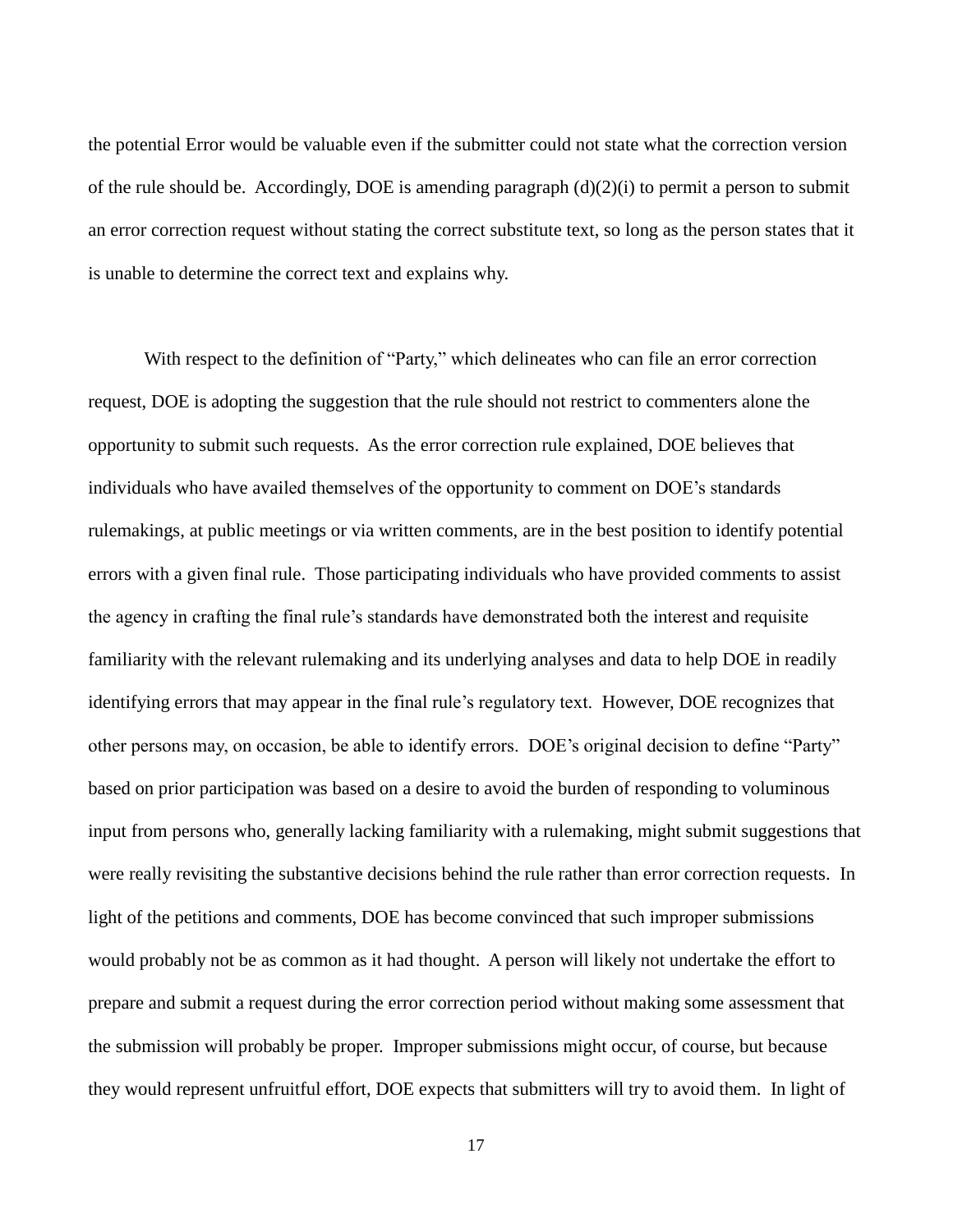this revised balancing of the considerations related to the term "Party," DOE is dropping the definition and modifying its regulations to reflect that any person may submit an error correction request. Finally, with respect to which rules would be subject to the error correction rule's provisions,

Finally, with respect to which rules would be subject to the error correction rule's provisions, conservation standards. While it is also important to ensure that other rules such as those for test procedures are error-free, DOE has more flexibility to address errors in such rulemakings because there is no question that test procedures can be modified without regard to whether they have already been more readily than with standards rules. DOE also notes that the complexity of test procedure rules, along with related industry-based testing protocols that are often incorporated by reference – weighs in window prescribed in this rule, the variations in both length and complexity of the regulatory text of test procedures makes the application of this process less workable for these rulemakings. And if a  $553(e)$ . DOE is declining to extend the rule's application beyond rulemakings that establish or amend energy published or become effective. Accordingly, in DOE's view, while test procedure rulemakings can be complex, potential problems that are discovered in a test procedure's regulatory text can be addressed which stems in large part from the very detailed and comprehensive text of the test procedure itself – favor of not including test procedure rulemakings as part of the error correction process. While DOE believes that errors contained in the regulatory text of a standards final rule can be identified within the person believed that DOE needed to correct an error discovered in the test procedure, it would be free to file a petition for rulemaking asking DOE to initiate a rulemaking to correct that rule. See 5 U.S.C. 553(e).<br>18<br>18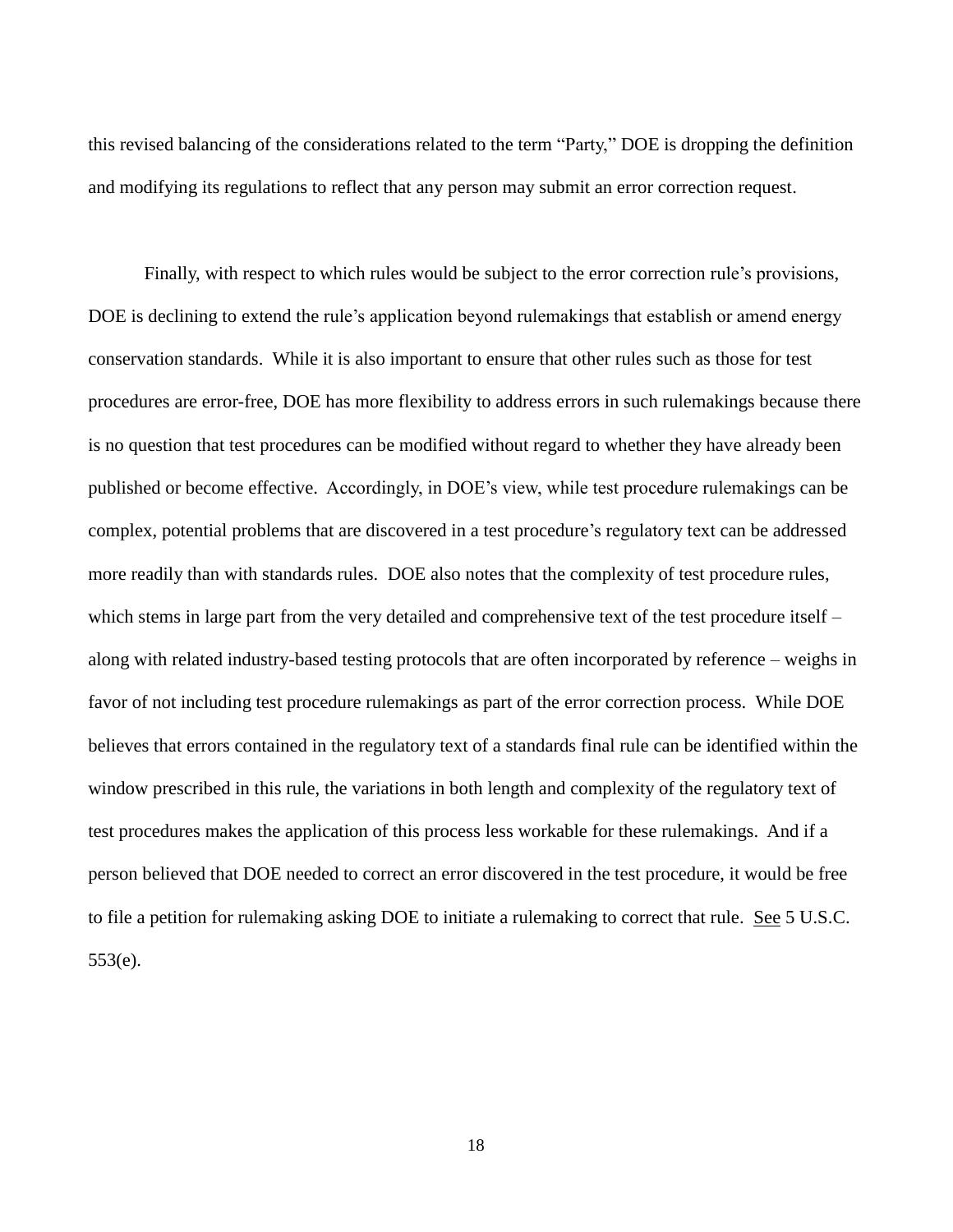#### **C. Publication timing**

 The error correction rule prescribes a timeline under which DOE will submit a rule to the Office of the Federal Register for publication. If the Secretary determines that a correction is necessary after above, is being changed to a 45-day window), "absent extenuating circumstances." 10 CFR 430.5(f)(3). receipt of a properly filed request, the Secretary will submit a corrected rule for publication in the Federal Register within 30 days after the 30-day Request for Correction window (which, as noted

 Petition, No. 0006, at 2-3. The Joint Advocates objected to the quoted language and argued that the error correction rule should contain a more definitive statement regarding when the corrected rule will be submitted for publication in the Federal Register. In their view, DOE's use of the phrase "absent extenuating circumstances" in this context creates an ambiguity with respect to when DOE will submit a corrected rule for publication. The Joint Advocates suggested that DOE either drop this phrase or specify exactly how much time the Secretary will take to submit a corrected rule for publication. See Joint Advocates

 complexity of past DOE rulemaking analyses suggests that more than 30 days may sometimes be favor of ensuring that a standard is correct is preferable to the alternative of having a permanently flawed standard. Lennox, No. 0009, at 3. Lennox indicated in its comments that DOE cannot foresee every possible error and that the needed to resolve a given error correction request. In its view, devoting an additional amount of time in

19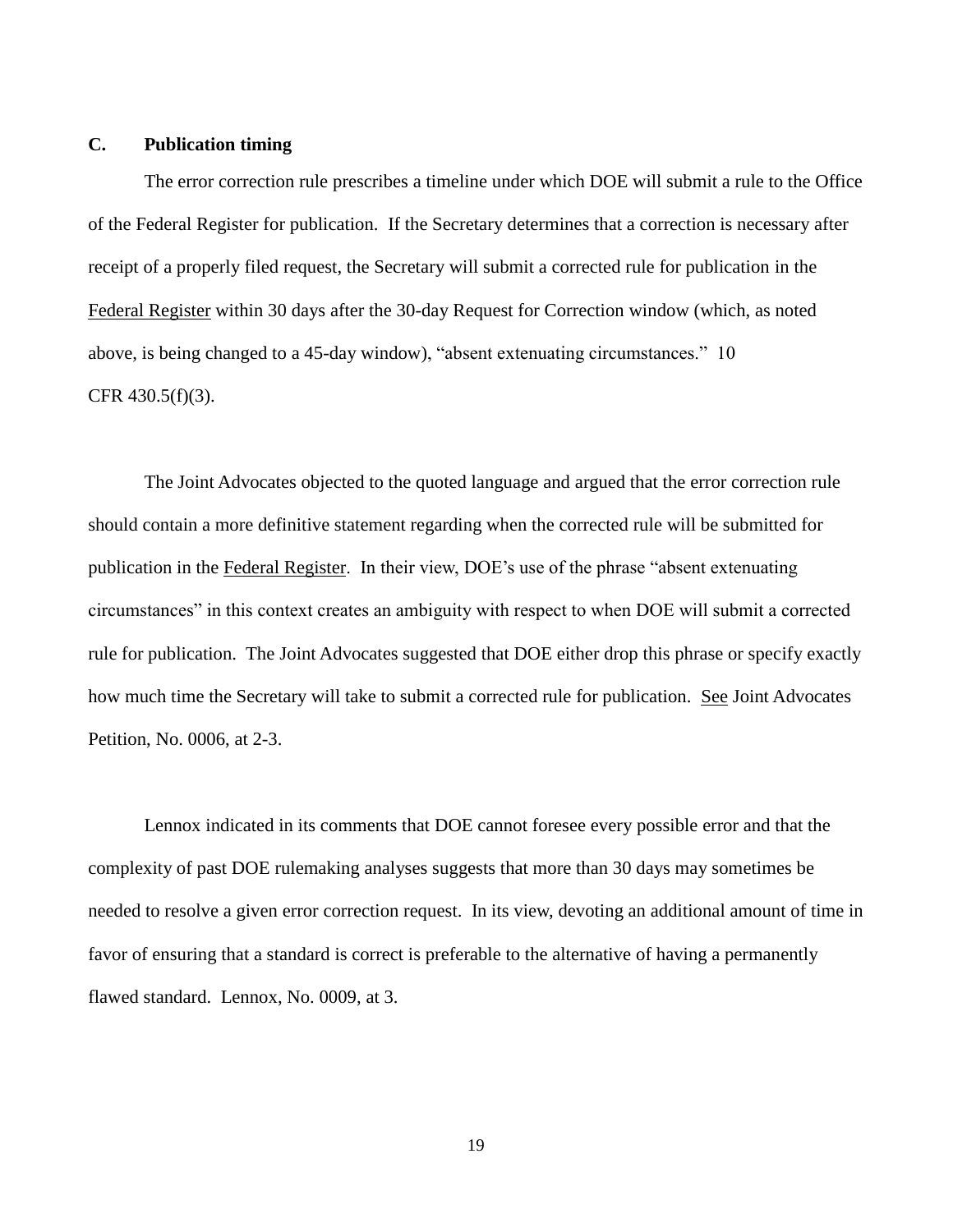DOE is declining to make any change in response to this part of the Joint Advocates' petition. thoroughly review all timely error requests it receives and make any necessary corrections that may be The language in 10 CFR 430.5(f)(3) was crafted to ensure that DOE could adjust to potential situations where additional time beyond the 30-day period for submitting a corrected rule to the Federal Register may be required. While DOE will make every effort to adhere to this 30-day timeline, it is not inconceivable that there may be occasions in which an unexpected delay may occur that would necessitate the need for additional time, such as where an error relates to particularly complex engineering analysis. Having this flexibility will help ensure that DOE has sufficient time to required to the final rule prior to its publication in the Federal Register.

# **D. Clarifying certain text**

 The error correction rule uses the term "posting" to refer to the Secretary's action causing a rule provisions at 10 CFR 430.5(d)(3) and 10 CFR 430.5(f)(3) refer to the Secretary's "issuance" of a rule. rule," DOE will follow a prescribed timeline for submitting a corrected rule to the Federal Register for under the Act to be posted on a publicly-accessible web site. See 10 CFR  $430.5(c)(1)$ . Related Under the former provision, the rule notes that the evidence to substantiate an error correction request or evidence of the error must be in the rulemaking record "at the time of the rule's issuance"; under the latter, the rule indicates that upon receipt of a properly filed correction request "after issuance of a publication.

"posting" in these two instances in the error correction rule, namely, at 10 CFR 430.5(d)(3) (which The Joint Advocates stated that, based on this definition, DOE should replace "issuance" with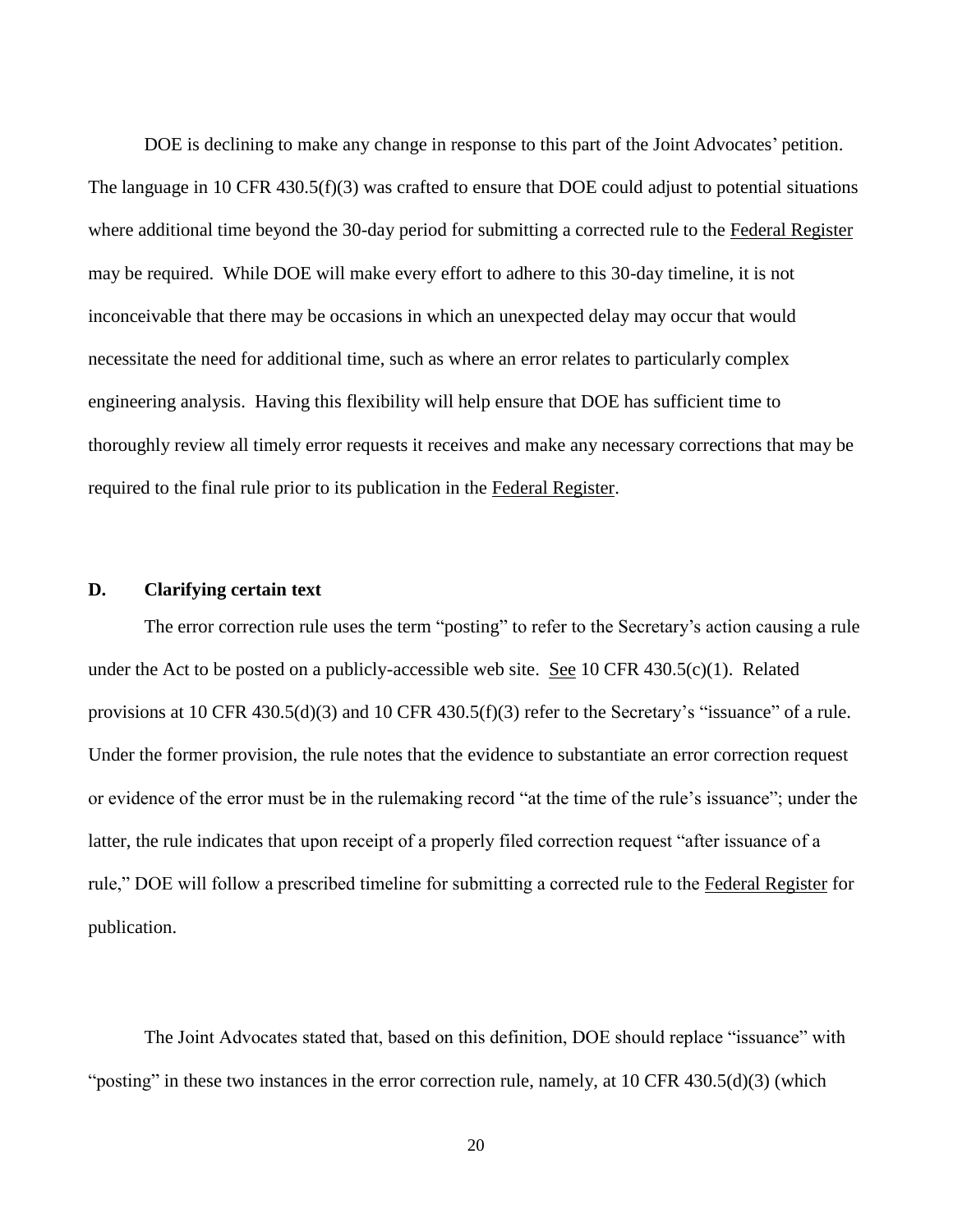describes the point by which evidence supporting an error correction request must be entered into the rulemaking record) and 10 CFR 430.5(f)(3) (which describes the point by which DOE must receive a properly filed error correction request). The Joint Advocates asserted that the term "issuance" means "posting." The Joint Advocates suggested that the language be corrected to avoid confusion. Joint Advocates Petition, No. 0006, at 3. publication in the Federal Register, which was not what DOE intended at those instances, but rather

 Zone, No. 0007, at 1. AHRI and AHAM commented that they agreed with the Joint Advocates that "issuance" of a final rule does not occur until publication in the Federal Register. AHRI-AHAM, No. 0012, at 5. Zero Zone commented that it generally disagreed with the Joint Advocates' Petition. Zero

 the point by which evidence supporting an error correction request must be in the rulemaking record (10 CFR 430.5(d)(3)) and the point after which a properly filed error correction request is submitted to as provided in 10 CFR 430.5 and that DOE may make any necessary corrections in the regulatory text In response to the petition and comments, DOE is amending its error correction rule to clarify DOE (10 CFR 430.5(f)(3)). DOE is clarifying that these points are denoted by the posting date of the final rule. Making this change will help ensure that there is no confusion as to when the supporting evidence must be in the rulemaking record and after which a properly filed request is submitted. DOE notes that it is also clarifying 10 CFR 430.5(c)(3) to more clearly indicate that errors must be identified submitted to the Office of the Federal Register.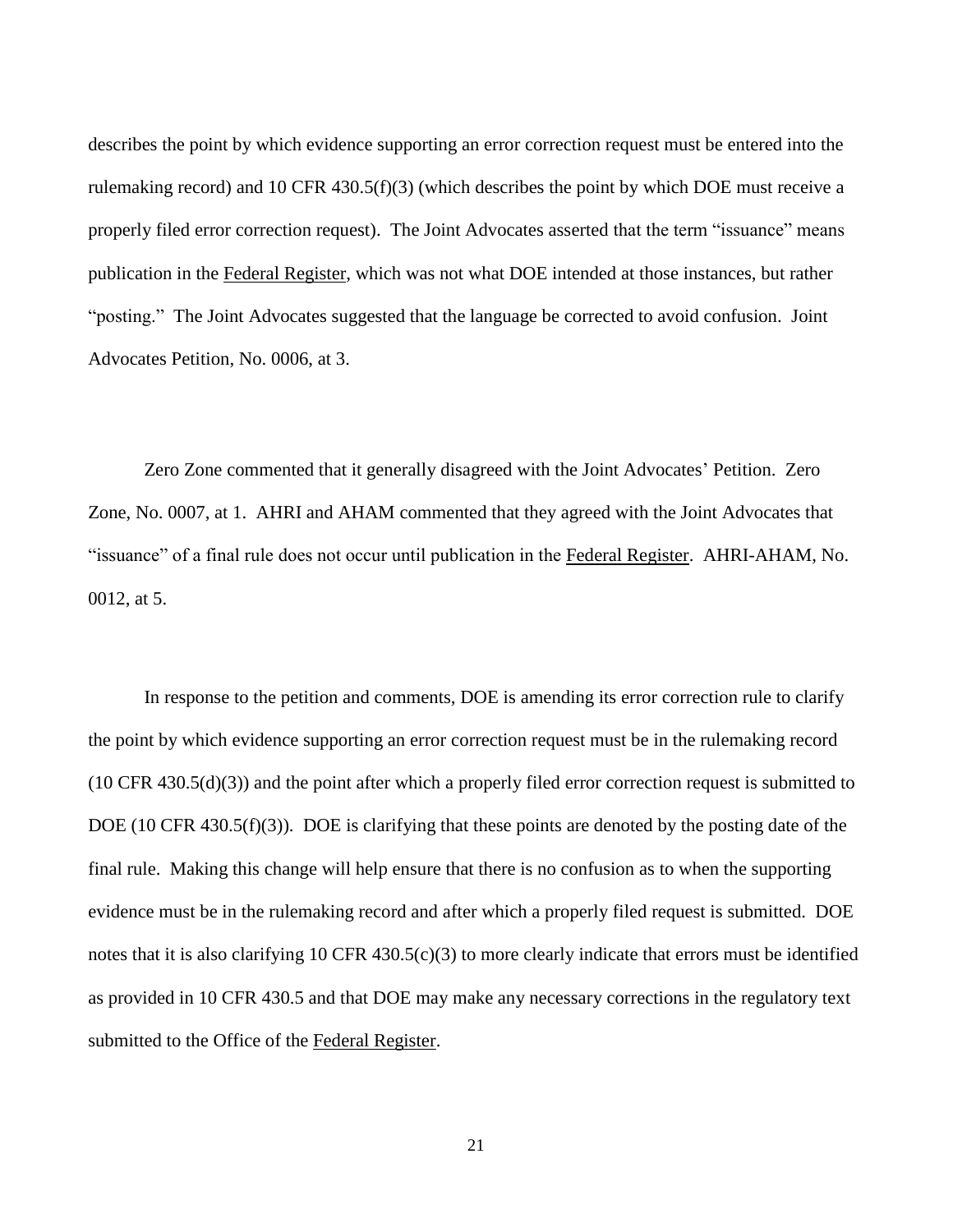# **E. Evidence that may be relied upon in error correction requests and the scope of the administrative record that would be filed in any court challenge to a final rule**

 The error correction rule states that to substantiate an error correction request, the evidence submitted in connection with the request." 10 CFR 430.5(d)(3). AHRI petitioned to broaden the scope 6. According to AHRI, there is no precedent for excluding "new evidence." Id. relied upon must be evidence that is "in the record of the rulemaking at the time of the rule's issuance, which may include the preamble accompanying the rule. The Secretary will not consider new evidence of evidence that the Secretary could consider to include any new evidence. AHRI Petition, No. 0005, at

 81 FR at 26999. AHRI construed this sentence to mean that, in the event of a court challenge to a Procedure Act. Id. In addition, the preamble to the error correction rule stated that DOE "consider[ed] the record with respect to a rule subject to the error correction process [to be] closed upon the posting of the rule." standards rule, no documents postdating the posting of a rule would be included in the administrative record filed in a court of appeals. AHRI Petition, No. 0005, at 9-10. AHRI argued that exclusion of such documents from an administrative record filed in court would be contrary to the Administrative

 Industry commenters agreed with AHRI's suggested approach. Zero Zone, No. 0007, at 1; AHAM, No. 0008, at 2; Lennox, No. 0009, at 1; AGA-APGA, No. 0010, at 1; Traulsen-Kairak, No. 0011, at 1. AHRI also commented that the Joint Advocates indirectly supported AHRI's Petition. According to AHRI, when the Joint Advocates stated that a final rule is not "issued" until it is published in the Federal Register, their statement supported AHRI's view that the rulemaking record is not yet closed when a rule is "posted." AHRI-AHAM, No. 0012, at 5.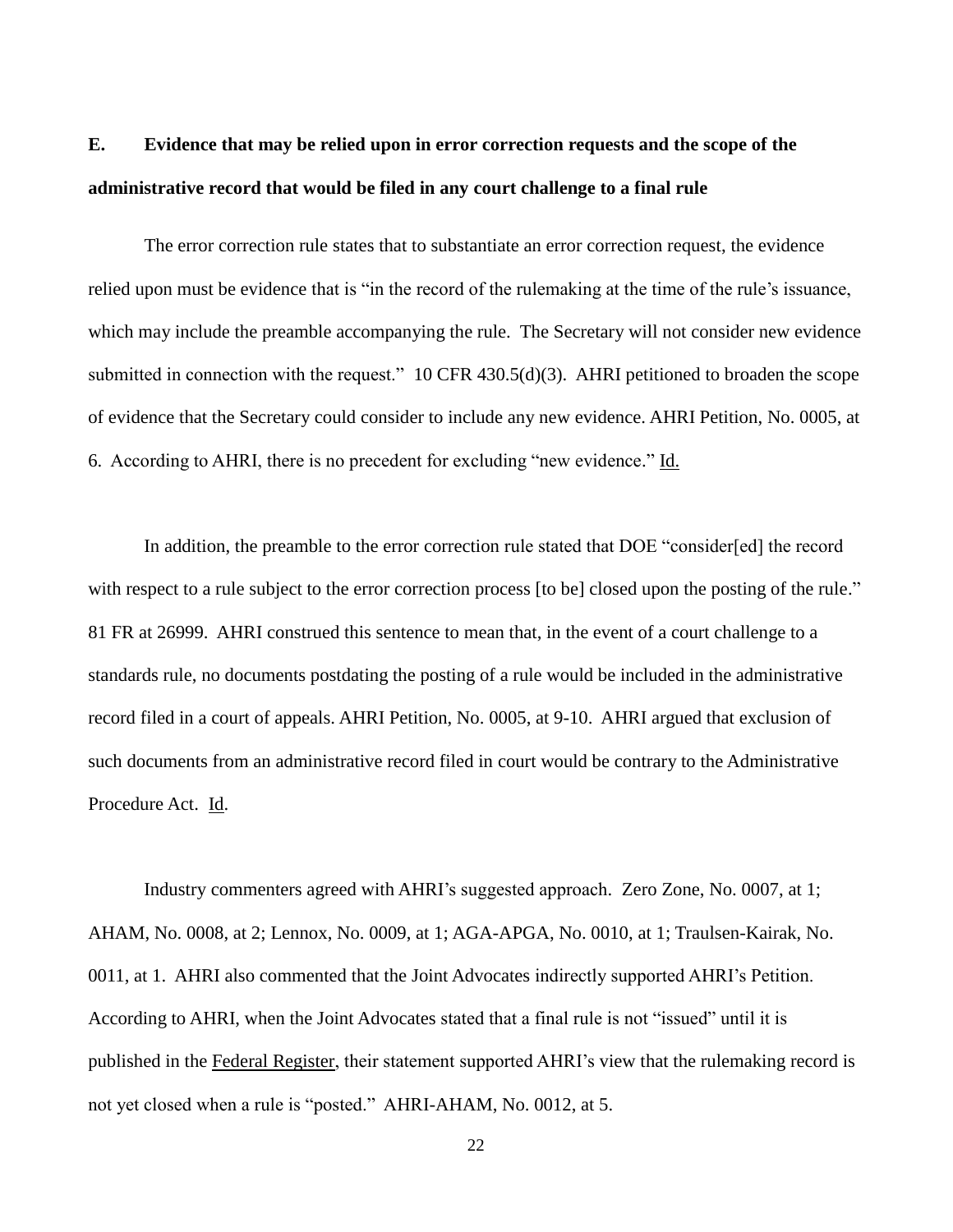With respect to AHRI's distinct concern about the scope of the administrative record that would all documents that are required by law to be part of such a record, including (1) all properly filed error clarification addresses the concerns articulated by AHRI and others that the administrative record not be filed in a court of appeals in the event of a challenge to a final standards rule published in the Federal Register, DOE notes that it did not intend for the preamble to the error correction rule to make any statements about the contents of such an administrative record. DOE clarifies that an administrative record filed in a court reviewing a final standards rule published in the Federal Register would include correction requests (including any supporting materials submitted to DOE); (2) DOE's responses to such requests; and (3) the final rule published in the Federal Register. DOE believes that this be closed upon the posting of a standards rule. DOE emphasizes, however, that inclusion in the administrative record of supporting materials attached to an error correction request does not mean that DOE must substantively consider such materials. To the contrary, DOE is only obligated to consider such materials if they satisfy all regulatory requirements, including the requirements of Section 430.5(d)(3) discussed in this preamble.

 substantive analysis and decision-making regarding the applicable standards. The purpose of the error detailed in the regulatory text of a given standards rule -- accurately reflect that completed substantive In DOE's view, the posting of an energy conservation standards rule signals the end of DOE's correction rule is to ensure that the legal requirements that regulated entities will need to meet – as analysis and decision-making. It is not possible for a regulation to be in error, as defined for purposes of the error correction rule, based on evidence first introduced after the substantive decision has been made. Accordingly, such a consideration would be beyond the scope of the error correction process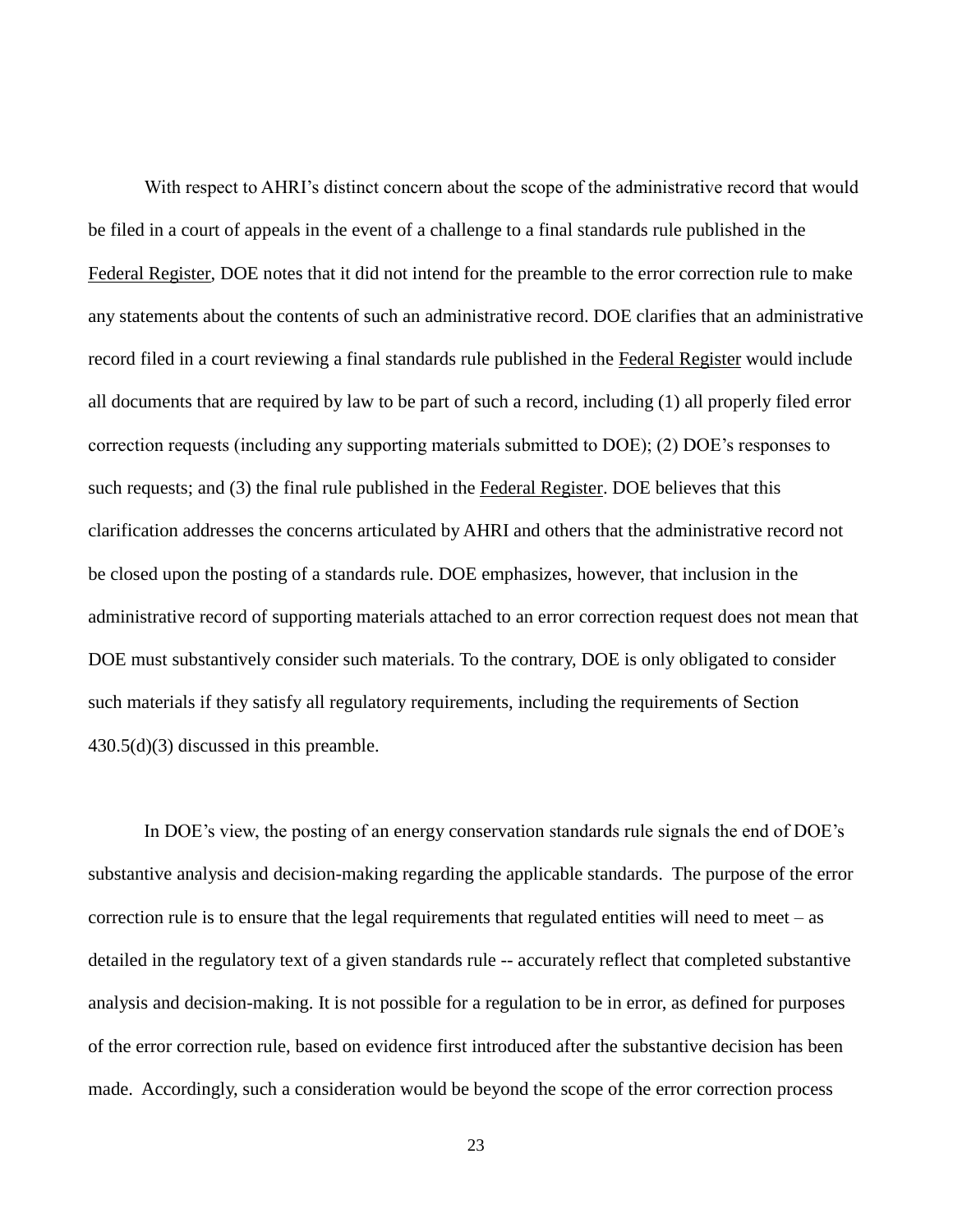that DOE has developed. It would, essentially, be akin to a request for reconsideration; the submitter to encompass requests for reconsideration of its standards rules on any ground. would be arguing that, in light of additional evidence, DOE should alter its decision. For the reasons discussed elsewhere in this preamble, DOE declines to expand the scope of the error correction process

#### **F. DOE responses to error correction requests**

rule for Federal Register publication as posted, thereby effectively denying any requests. See 10 CFR 430.5(f)(1). Second, if no properly filed requests are submitted and the Secretary does not identify any errors, the Secretary will submit the final rule for publication as it was posted. See 10 CFR 430.5(f)(2). Finally, if the Secretary receives a properly filed request and determines that a correction is necessary, the Secretary will submit the final rule for publication with the correction included. See 10 CFR The error correction rule describes three potential options that could occur after the period for submitting error correction requests expires. See 10 CFR 430.5(f). First, if one or more "properly filed requests" are submitted and the Secretary determines that no correction is necessary, the Secretary has discretion on whether to provide a written response. The Secretary may, for example, submit the final  $430.5(f)(3)$ .

 0003, at 1; Lennox Petition, No. 0004, at 4; AHRI Petition, No. 0005, at 10. Hussmann stated that Hussmann Petition, No. 0003, at 1. Lennox and AHRI stated that providing a response will promote analyzed any requests. Lennox Petition, No. 0004, at 4; AHRI Petition, No. 0005, at 10. Lennox added Several petitioners stated that DOE should provide a public response to requests for correction, regardless of whether the Secretary deems that any correction is merited. Hussmann Petition, No. DOE should do so, either before or at the time of publication of a final rule in the Federal Register. transparency and should not take much additional time for DOE to prepare, assuming that DOE already

24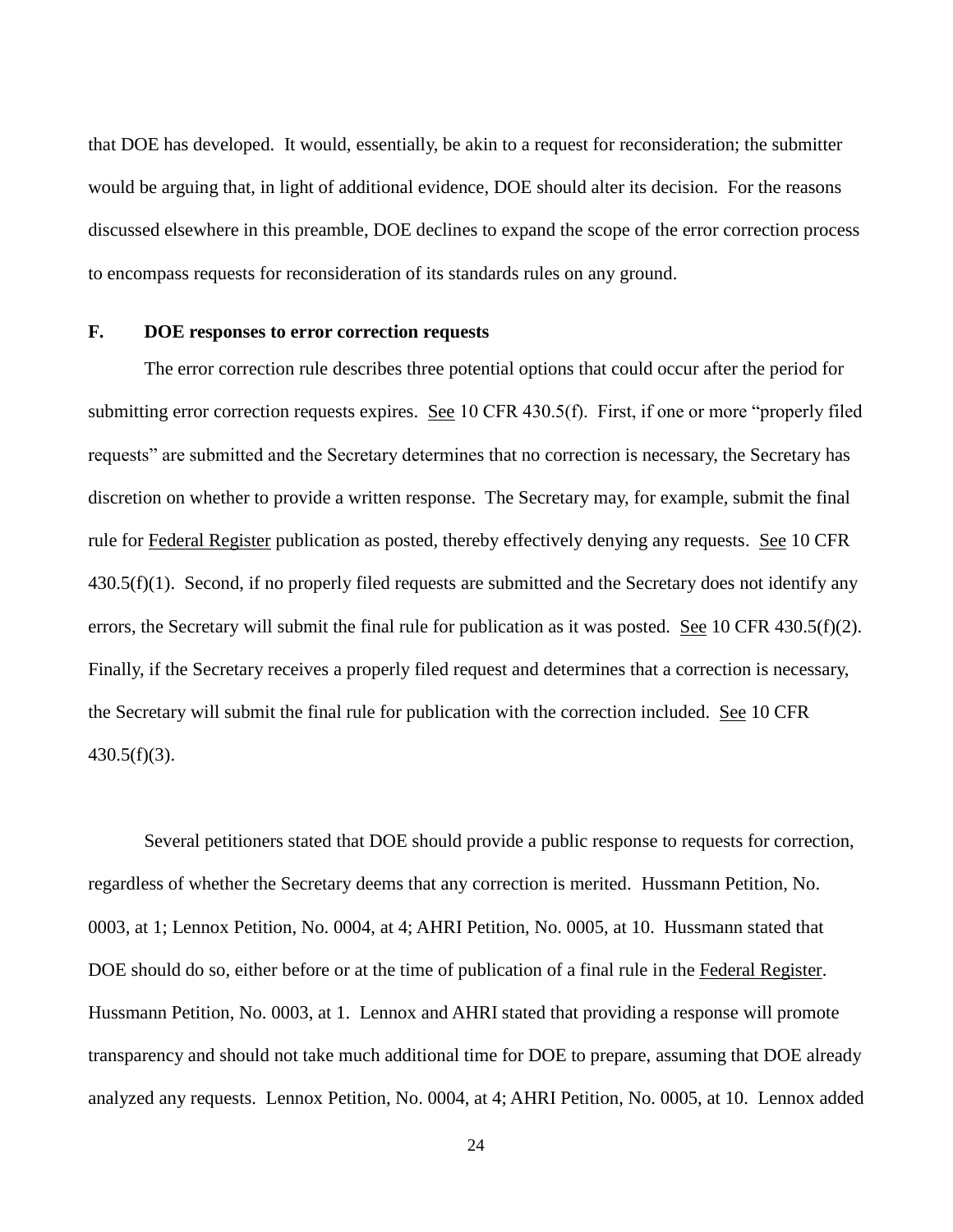incur real costs when submitting a request. Lennox Petition, No. 0004, at 4. that rejecting an error correction request through a non-response is not acceptable because petitioners

statement in the preamble to the error correction rule under the "Publication in the Federal Register" section. In particular, DOE indicated that there may be instances where DOE "may choose not to response not only to promote transparency but also to reduce subsequent litigation. AHRI argued that while Lennox asserted that if DOE is mistaken about an error being insignificant and does not publish a exploitation of perceived loopholes." Lennox Petition, No. 0004, at 4; AHRI Petition, No. 0005, at 10. Related to the Secretary's options under 10 CFR 430.5(f), petitioners made reference to a correct the regulation because it concludes the regulatory text is nonetheless acceptable; for instance, because it considers the error insignificant." 81 FR at 27002. Both Lennox and AHRI stated that, especially when an error is considered "insignificant" by the Secretary, DOE should provide a public DOE should furnish a rationale or justification explaining why an error is deemed to be insignificant, response, the absence of a response could lead "to unintended actions by stakeholders, including the

 Zero Zone, No. 0007, at 1; AHAM, No. 0008, at 2; Lennox, No. 0009, at 1; AGA-APGA, No. 0010, at 2; Traulsen-Kairak, No. 0011, at 1. Most commenters generally agreed with the petitioners who urged DOE to provide a public response to requests for error correction, including when DOE deems an error to be "insignificant."

 After giving careful consideration to this issue, DOE has decided to make public brief written indications of its handling of all properly-filed error correction requests. DOE will ordinarily summarize these indications in a single document. In DOE's view, the vast majority of cases in which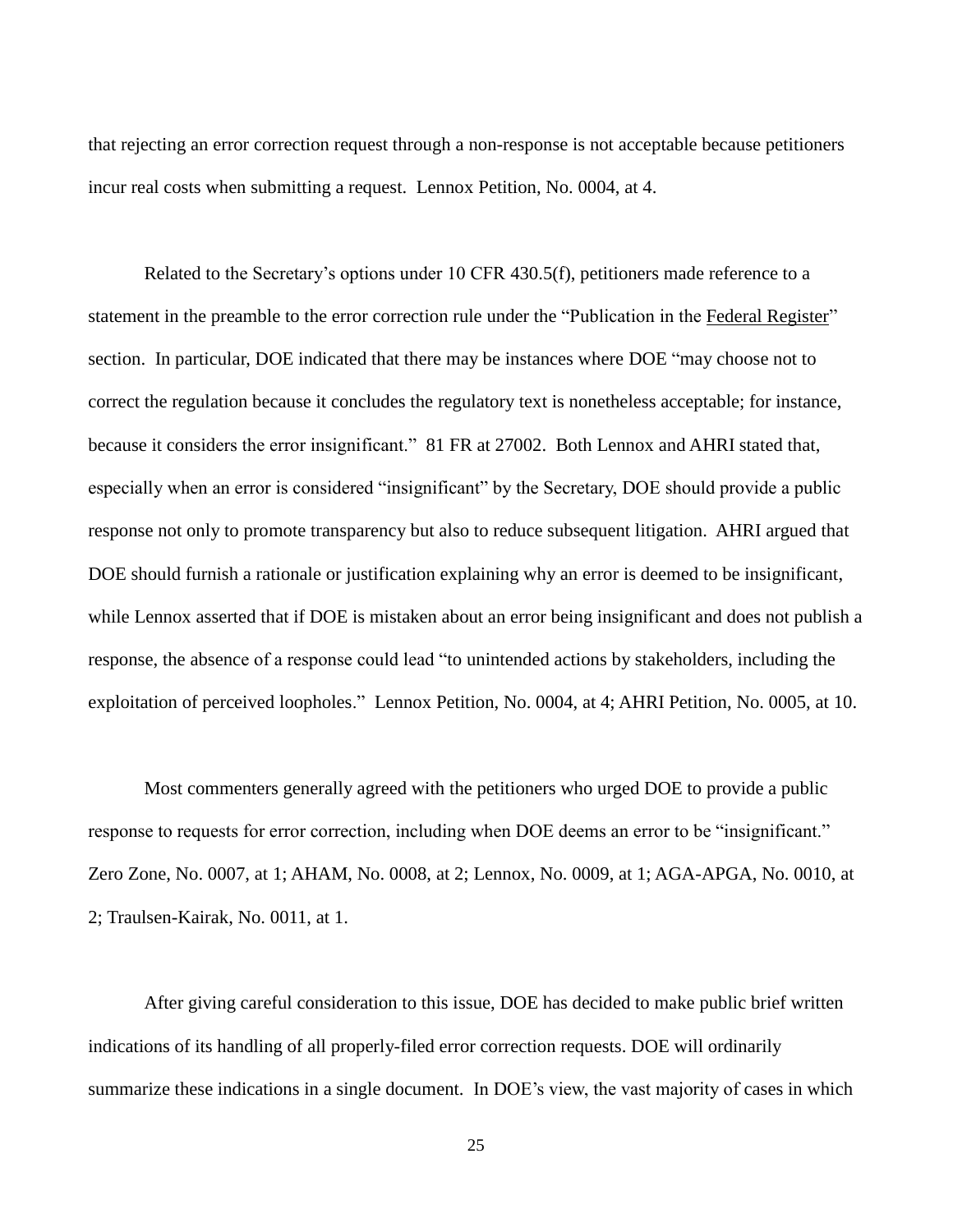it grants an error correction request are likely to involve a request that DOE correct a typographical addressing the request may note only that DOE made the requested change because the reason for the change may be readily apparent to the public. When requesters have sought to identify a potential error why that correction request has not been adopted will usually be helpful in assisting the public with understanding DOE's reasoning, and DOE will provide a brief explanation in those circumstances. Accordingly, DOE is modifying the regulatory text under 10 CFR 430.5(f) to include a provision same time it publishes the rule. error that appears in a posted, pre-publication version of a rule. In such cases, DOE's written indication in a posted standards rule and DOE has decided not to make the requested change, an explanation as to indicating that DOE will make available a brief written statement indicating the agency's treatment of the error correction requests it received. DOE expects to make such a statement available at around the

# **G. Notice and comment**

 proposed rule. It further asked that, upon granting the petition from AHRI, DOE seek stakeholder input deficiencies as the first version. AHAM Comments, No. 0008, at 2. In a separately filed comment, AHAM asked that the error correction final rule be treated as a in order to ensure that the next version of the error correction process does not suffer from the same

As an initial matter, DOE notes that the error correction rule was published as a final rule and has already taken effect. Moreover, DOE is not required to provide the public with an opportunity to comment on the error correction rule or any amendments to that rule because it is a rule of agency procedure and practice. See 5 U.S.C. 553(b)(A). However, as indicated elsewhere in this document, DOE is amending the error correction rule in part to address some of the suggestions offered by both petitioners and commenters. Accordingly, interested members of the public have been afforded the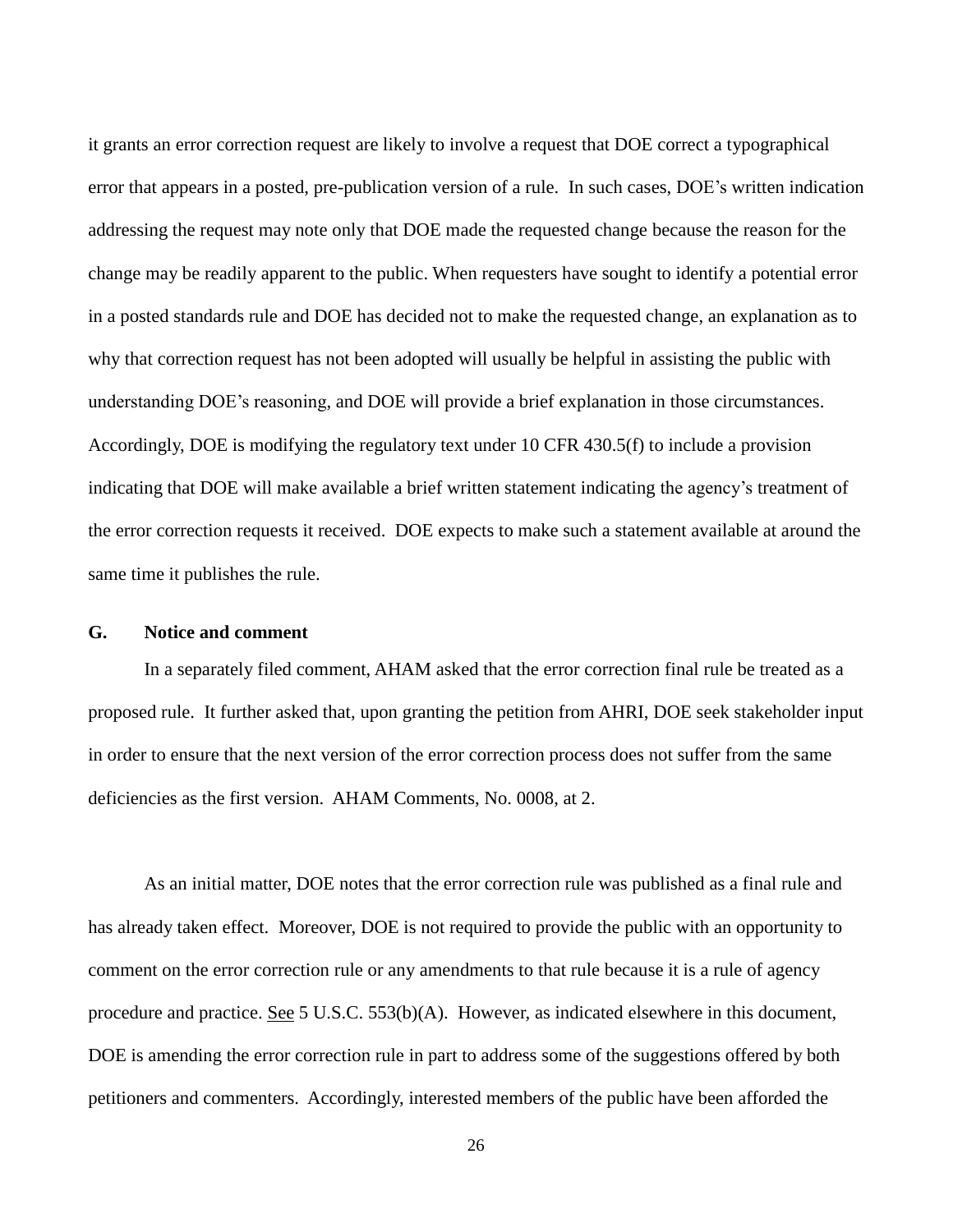this document. opportunity to provide input into shaping the final version of the error correction rule being adopted in

#### **H. Response to petitions seeking full reconsideration procedures**

 suggested changes to the current error correction rule, all of which AHRI also separately requests, in the alternative, in the event that DOE denies its principal request: (1) broaden the types of arguments arguments identifying an "error" as defined in the current rule, id. at 3-6; (2) allow the introduction of other parts of the regulatory record, id. at 12-13; (4) expand the error correction process to include rules establishing test procedures, id. at 7-8; and (5) extend the 30-day period for submitting error correction Register),<sup>4</sup> id. at 8-9. Lennox supported AHRI's principal request, as did other industry commenters. publication "petitions for reconsideration, as provided for under the [APA]" and including "the full AHRI's principal request is for DOE to replace the error correction rule with a process that "provide[s] for the posting of a pre-publication version of final rules under 42 U.S.C. 6293 and 6295 (and the corresponding provisions applicable to commercial equipment, sections 6313 and 6314) for a period of 60 days and allow[s] petitions for reconsideration under the APA during that prepublication period." AHRI Petition, No. 0005, at 2-3. Embedded in this request, it appears, are the following five that may be asserted in error correction requests to encompass any grounds for changing a rule, not just evidence that is not in the rulemaking record to support error correction requests, id. at 6; (3) expand the error correction process to include errors appearing in Technical Support Documents and perhaps requests (prior to publication in the Federal Register) to 60 days (also prior to publication in the Federal See Lennox Petition, No. 0004, at 2 (supporting "a 60 day pre-publication period" for "Petitions for Reconsideration, as provided for under the [APA]"); AGA-APGA, No. 0010, at 1-2 (supporting pre-

 $\overline{a}$ 

 4 AHRI's request in the alternative pertaining to timing also argues that DOE could instead allow error correction requests to be submitted during the existing 30-day pre-publication period and continuing until the effective date of the rule, which follows publication in the Federal Register. AHRI Petition, No. 0005, at 8-9; see also AGA-APGA, No. 0010, at 2.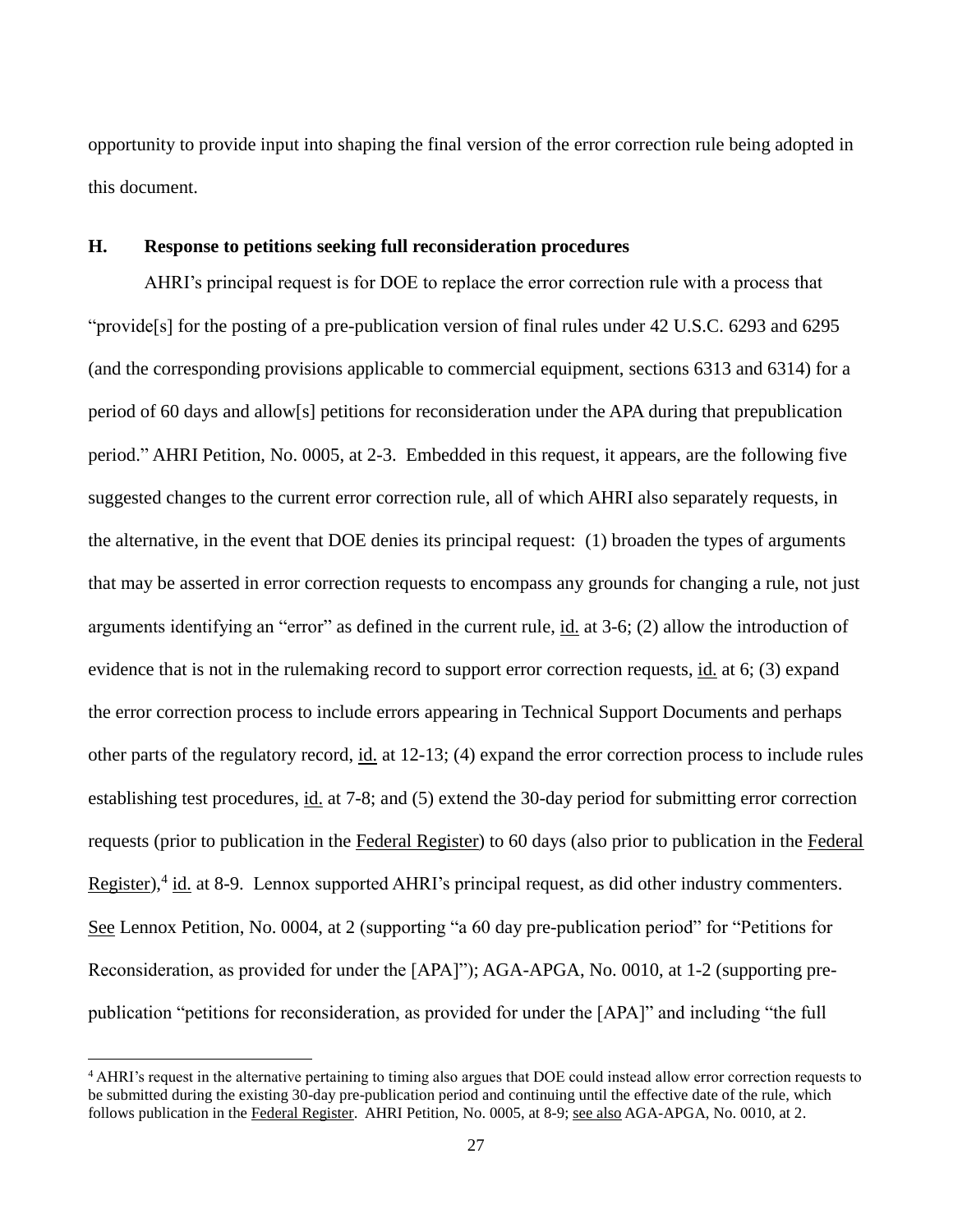under the [APA], will be considered"). range of reconsideration petitions that the APA contemplates"); AHRI-AHAM, No. 0012, at 5 (reiterating AHRI's view that "many of the main purposes articulated in the Final Rule are best met by allowing for a 60-day pre-publication period in which Petitions for Reconsideration, as provided for

 embedded in its principal suggestion. For the reasons explained below, DOE also rejects AHRI's first the error correction process to encompass requests alleging any grounds for changing a rule. DOE has explained above why it is rejecting (in part) AHRI's second through fifth requests request embedded in its principal suggestion (and offered as a standalone request)--that DOE expand

 request, as well as in item 1 under its alternative request, would encompass the full range of issues along the lines suggested by AHRI. Given the practical implications of crafting an error correction petitions asserting any ground for changing a rule. DOE understands that the "full" reconsideration procedure that AHRI describes in its principal germane to a given rulemaking. DOE has considered whether to adopt a reconsideration procedure process that would allow for full reconsideration of any factual or legal issue implicated by the rulemaking, as discussed in this preamble, DOE declines to broaden the error correction rule to permit

 terms of time, effort and cost, both on the part of stakeholders and DOE." AHRI Petition, No. 0005, at As AHRI acknowledges, energy conservation rulemakings are an "enormous undertaking . . . in 2. In addition, these rulemakings tend to involve an extensive opportunity for comment, both through written submissions in response to notices of proposed rulemaking and notices releasing additional technical information, as well as through oral participation at public meetings held by DOE. Adding a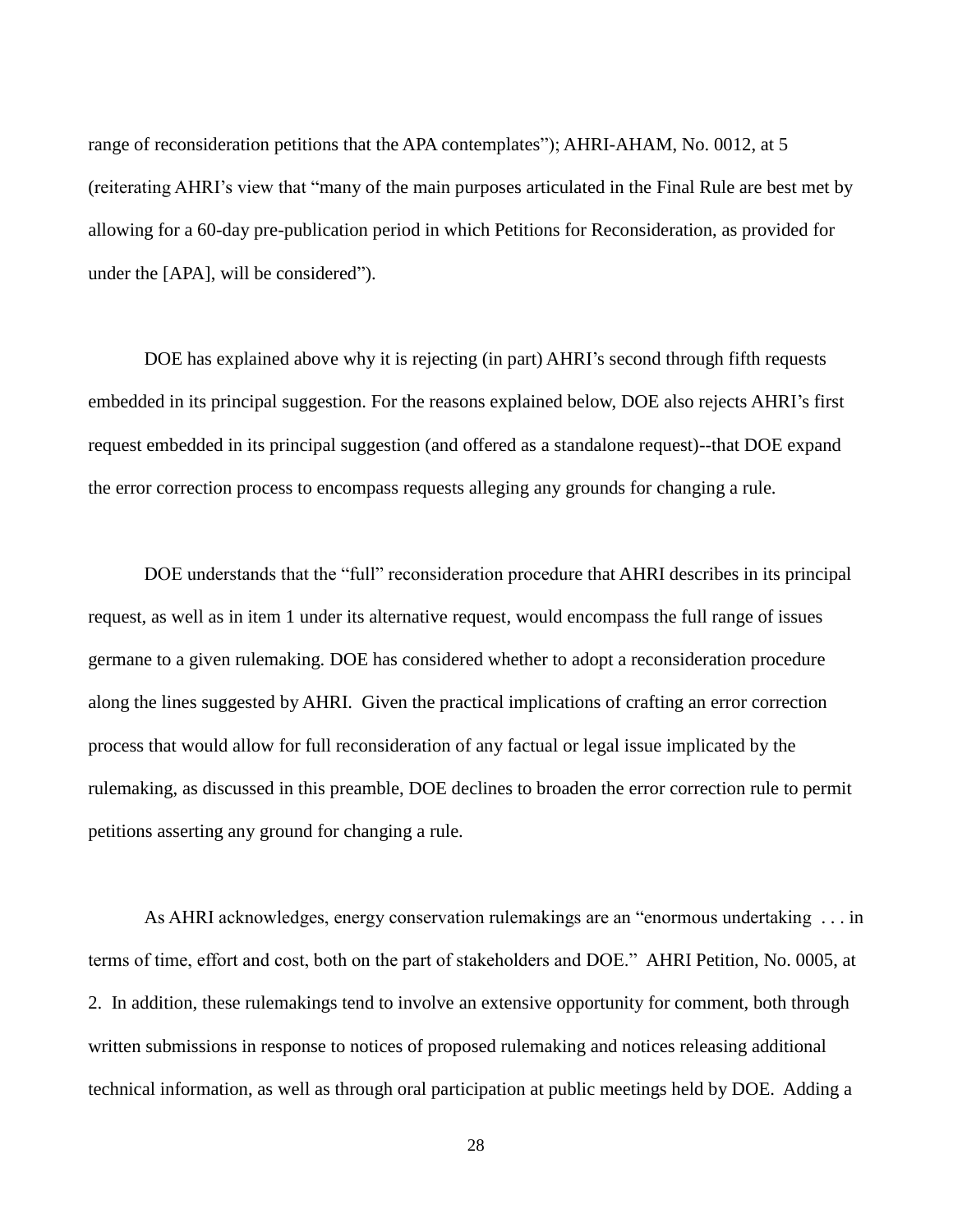the length of time they take. See Lennox Petition, No. 0004, at 5 (acknowledging that it is "important public input that the process already provides, a mandatory general reconsideration period covering all full reconsideration process, in which the Department would specifically review a further round of comment on any matter, would substantially increase the cost of energy conservation rulemakings and to bring finality to a given rulemaking"). Meanwhile, in DOE's view, given the opportunities for topics would, in many instances, not significantly increase meaningful public participation in rulemakings.

 challenging category of problems, namely errors that may occur in formulating the text of regulations inadvertent, and thus DOE is unaware of them. In addition, the narrow error correction rule helps avoid that it meets the statutory standards. That is so because many "errors" (as defined by the error adopt. For example, if DOE's calculations in the preamble to a final rule suggested that the standard technologically feasible and economically justified. By contrast, a request to change a rule on a ground By contrast, DOE developed the error correction rule to invite public input on a narrow but and that, if left uncorrected, could result in standards that would be binding on regulated parties but would not accurately reflect DOE's judgment about the appropriate standard level. Obtaining public input on "errors" as defined by the rule is particularly valuable because, by their nature, such errors are the possibility that DOE might inadvertently adopt an energy conservation without having determined correction rule) may, if uncorrected, result in the promulgation of standards that DOE did not intend to for a given product should be set at one level, but a more stringent standard was inadvertently presented in the regulatory text, that standard would not have been the one DOE intended to adopt as being other than the identification of an "error" (as defined by the error correction rule) does not raise the possibility that DOE adopted a standard in the regulatory text without determining that it was

29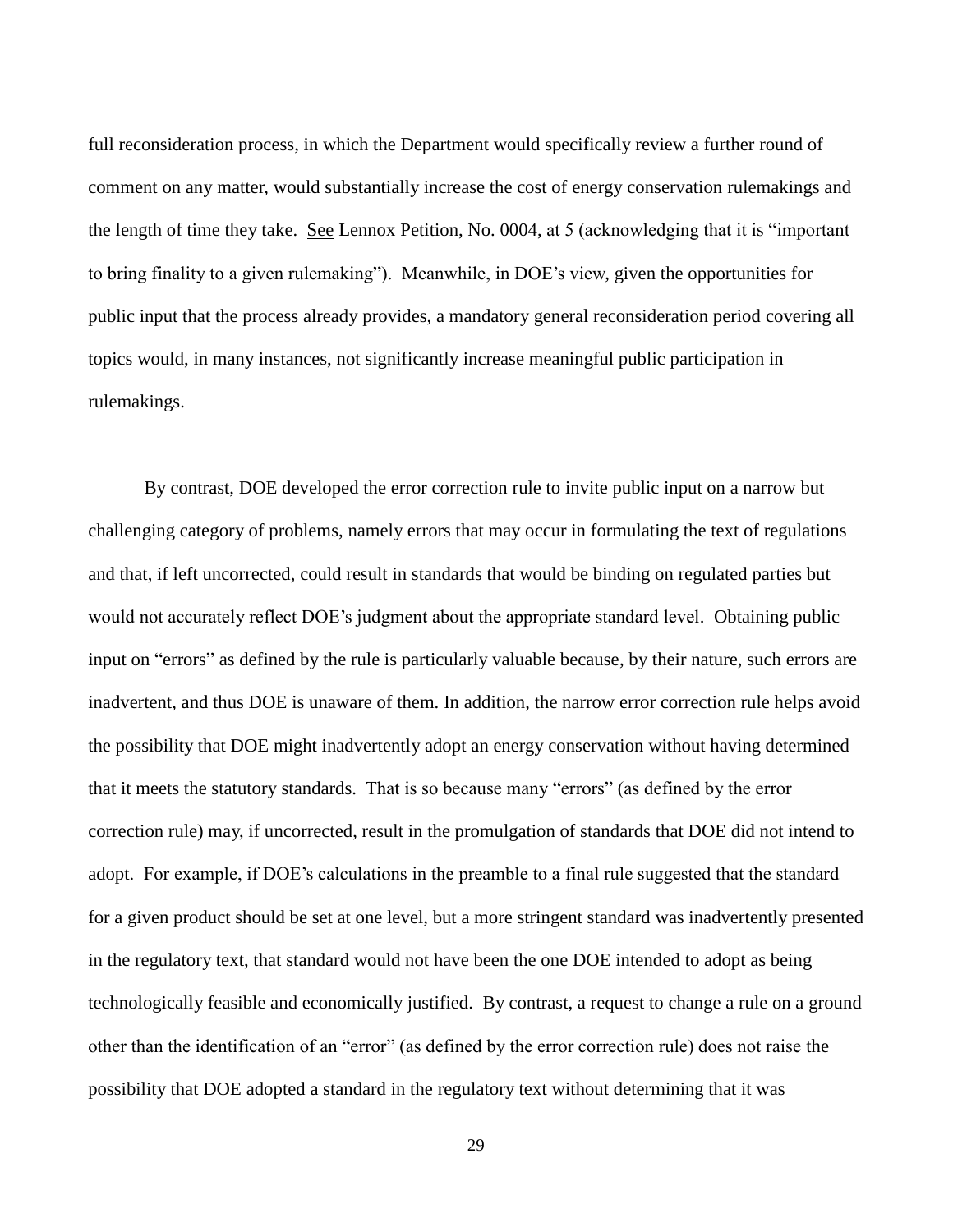technologically feasible and economically justified. Moreover, reviewing and responding to requests to correct errors as defined in the error correction rule should not be too burdensome because DOE will need to review only a limited scope of materials for each submission. Thus, the error correction rule is specifically tailored to address what the agency views as a critical class of inadvertent errors warranting the creation of an additional limited administrative process apart from the procedures already afforded by EPCA and the APA.

 in order to assess the particulars of any issue a person might raise in a reconsideration request. Because of the open-ended nature of such a process, DOE would need to provide interested persons with a period of time to submit reconsideration petitions that is longer than the 45-day period established by AHRI Petition, No. 0005, at 3. In contrast, the full reconsideration process that AHRI suggests is not closely tailored to address this key problem and would represent a commitment by DOE to revisiting the entire rulemaking record the error correction rule (as amended in this document). In addition, it would take DOE significantly more time to consider such petitions and to determine whether to change the rule in response to the petitions. Furthermore, DOE's preparation and issuance of a written response to any such reconsideration requests, as suggested by industry petitioners, would extend the process further. See

 DOE declines to extend its rulemaking procedures in that fashion. Many standards-setting rules issue a rule within two years of the notice of proposed rulemaking for an amended standard); see also are subject to a statutory deadline. See, e.g., 42 U.S.C. 6295(m)(1) (DOE must determine whether to amend an energy conservation standard for consumer products not later than six years after issuance of a final rule establishing or amending a standard); 42 U.S.C. 6295(m)(3)(A) (under which DOE must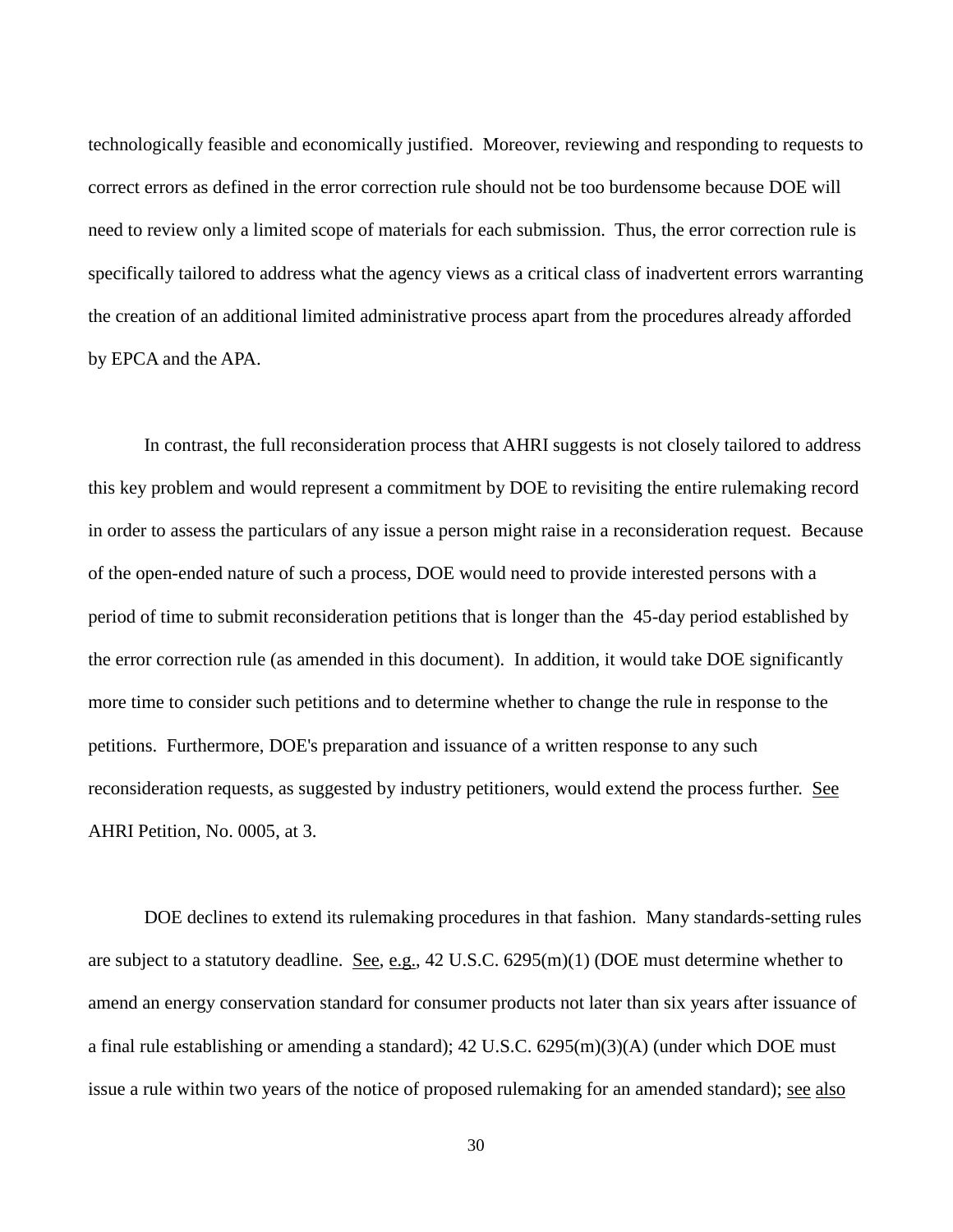reconsideration process within these already limited time periods would be even more difficult. The proceedings within statutory deadlines. See Joint Advocates Petition, No. 0006, at 1-2. In addition, about what the standard will eventually be. Accordingly, in DOE's view, the benefits AHRI attributes to a full reconsideration option are limited and outweighed by the delay and resource strain that would follow from the implementation of such a reconsideration process. 42 U.S.C. 6316 (applying section 6295(m), including its two-year window, to a variety of industrial equipment-related energy conservation standards, including (1) electric motors and pumps, (2) commercial refrigerators, freezers, and refrigerator-freezers, (3) automatic commercial ice makers, (4) walk-in coolers and walk-in freezers, and (5) commercial clothes washers). Given the complexity of these rulemakings, these statutory deadlines are difficult to meet in current circumstances, which include considerable periods of time that lie outside of DOE's control. Trying to fit a broad broader the issues available for review through an administrative reconsideration process, the greater the strain on departmental resources and the agency's ability to complete its portfolio of rulemaking DOE takes the timelines in EPCA as signals of congressional concern that standards rulemakings should not be unnecessarily delayed. As the preamble to the error correction rule observed, postponing the publication of a standards rule in the Federal Register means delaying the benefits to consumers and to the economy that the new standard will achieve; and it prolongs the uncertainty for manufacturers

 not limit the grounds on which reconsideration can be pursued." AHRI Petition, No. 0005, at 5. DOE also finds unpersuasive AHRI's argument that DOE must entertain pre-publication petitions for reconsideration alleging any grounds for changing a rule because "5 U.S.C. 553(e) does Reliance on section 553(e) is inapposite here because DOE is not establishing the error correction process under this section. Through the error correction rule, DOE established a new procedure in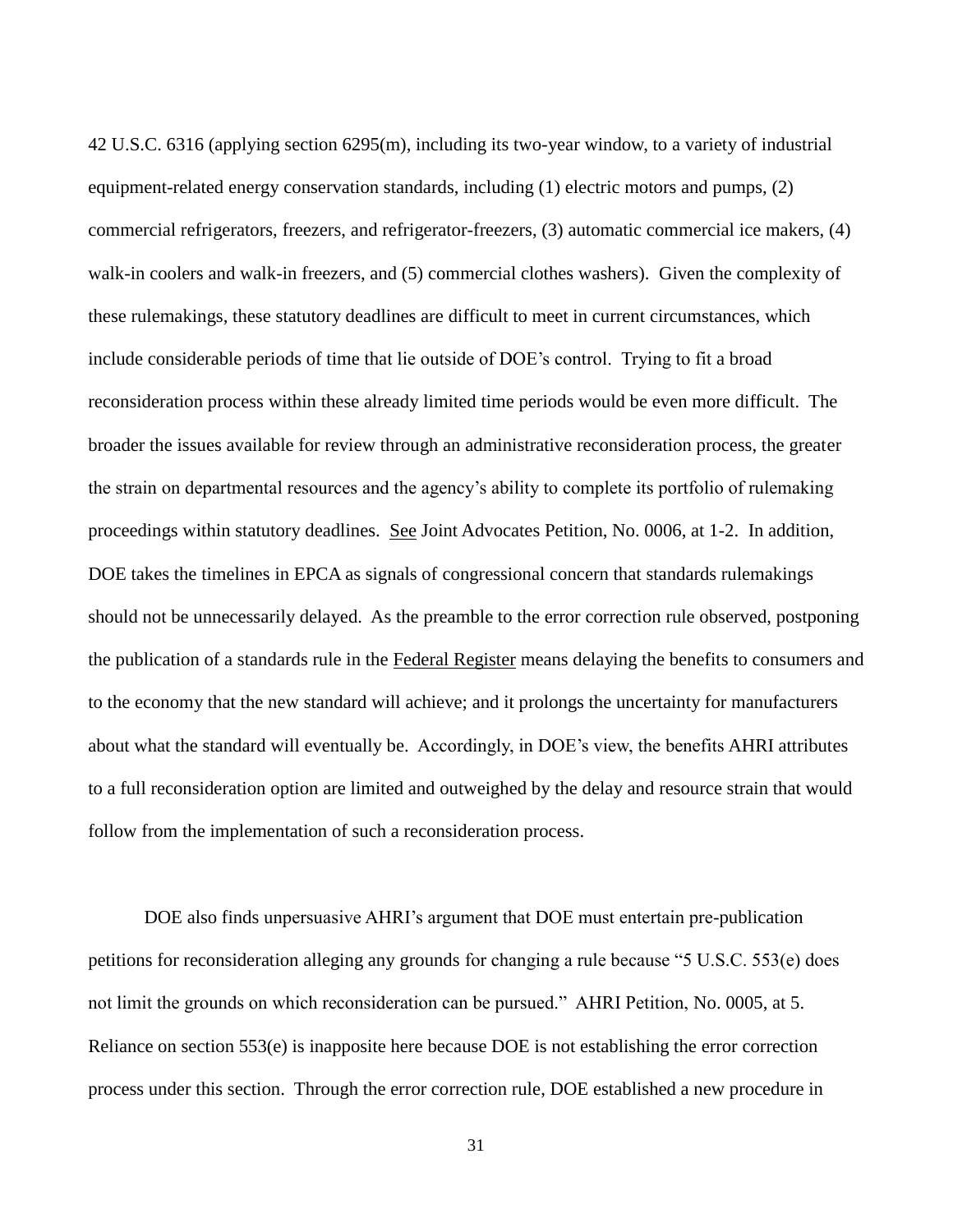the APA and EPCA. See 5 U.S.C. 553(e) ("Each agency shall give an interested person the right to final rule published under this section should be amended."). To the extent that those authorities permit the filing of petitions seeking to change a rule, that option remains available to the public and is not superseded or limited by the error correction rule in any way. Thus, contrary to AHRI's position, DOE procedure to encompass any ground for changing a standards rule. It is in DOE's sole discretion to the Department has reasonably concluded that this process should be limited to "errors" as defined in the rule. See Vermont Yankee Nuclear Power Corp. v. NRDC, 435 U.S. 519, 543-44 (1978) ("Absent addition to and independent of any statutory rights to petition for rulemaking afforded to persons under petition for the issuance, amendment, or repeal of a rule."); 42 U.S.C. 6295(n) ("[A]ny person may petition the Secretary to conduct a rulemaking to determine for a covered product if the standards contained either in the last final rule required under subsections (b) through (i) of this section or in a is not required by any statutory, regulatory, or other requirement to broaden the error correction determine the scope of the error correction procedure, and, for the reasons described in this preamble, constitutional constraints or extremely compelling circumstances the 'administrative agencies "should be free to fashion their own rules of procedure and to pursue methods of inquiry capable of permitting them to discharge their multitudinous duties."'") (internal citations omitted).

 Freezers (WICFs), Docket No. EERE-2010-BT-STD-0003, and AHRI argues that DOE must respond to those legal arguments here in order to determine whether the pre-publication error correction process In its petition to amend the error correction rule, AHRI refers back to certain arguments raised in its brief to the Fifth Circuit in Lennox Int'l, Inc. v. U.S. Dep't. of Energy, No. 14-60535, concerning AHRI's underlying July 30, 2014 Petition for Reconsideration of DOE's Rule for Walk-In Coolers and should be broadened to encompass requests to change a posted rule on any ground. See AHRI Petition,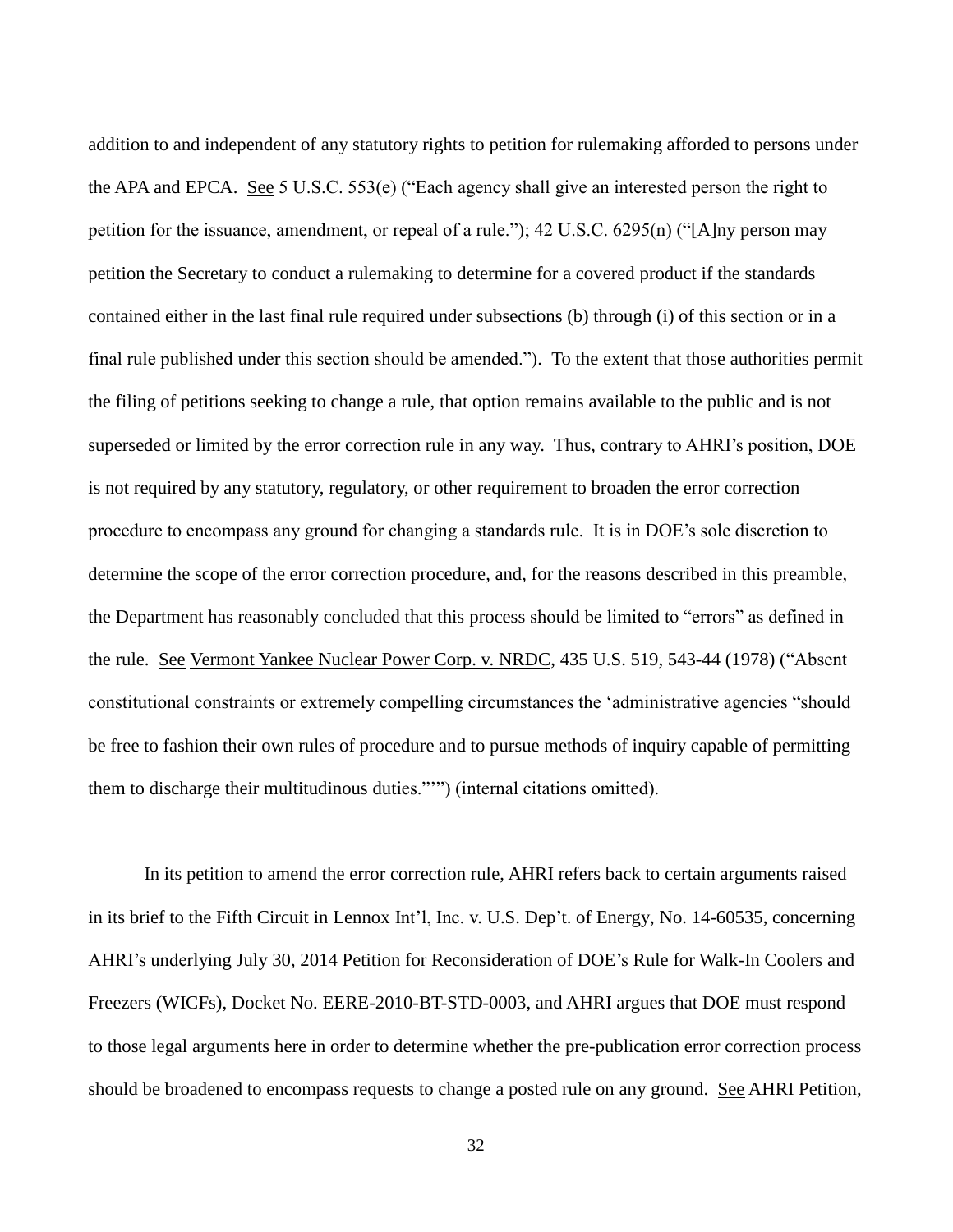walk in cooler/freezer rule that it lacked the power to grant reconsideration petitions"); see also id. and Freezers Rule and AHRI's subsequent Fifth Circuit brief dealt solely with the issue of DOE's Moreover, even if AHRI is correct that DOE has the authority to consider reconsideration petitions submitted after a rule is published in the Federal Register, it does not follow that DOE should expand changing a posted rule, which is a distinct question. Accordingly, DOE declines in this rulemaking to definitively resolve the legal arguments AHRI advanced in its Fifth Circuit brief regarding DOE's No. 0005, at 5 (contending that DOE wrongly "expressed the view in denying [reconsideration of] the (arguing that "DOE must . . . set[] out its current position as to what [Natural Resources Defense Council v. Abraham, 355 F.3d 179 (2d Cir. 2004),] says about DOE's EPCA reconsideration powers"). However, the relevant parts of DOE's denial of the petition for reconsideration of the Walk-In Coolers authority to grant petitions for reconsideration filed after publication of a rule in the Federal Register and before its effective date. The legal arguments raised in that context have no bearing on the validity of DOE's rule establishing a process for correcting errors before publication in the Federal Register. the pre-publication error correction process to encompass petitions alleging any ground as a basis for authority to consider petitions for reconsideration submitted after a rule is published in the Federal Register.

AHRI argued in its Fifth Circuit brief in Lennox that 42 U.S.C. 6295(o)(1)—which provides use . . . or decreases the minimum required energy efficiency" of a product—does not prevent DOE publication in the Federal Register but before the effective date of the relevant rule. See AHRI Brief in Lennox, at 28-38. But see Natural Resources Defense Council v. Abraham, 355 F.3d 179 (2d Cir. 2004) that DOE may not prescribe any amended standard that "increases the maximum allowable energy from reconsidering EPCA standards to make them less stringent when reconsideration is sought after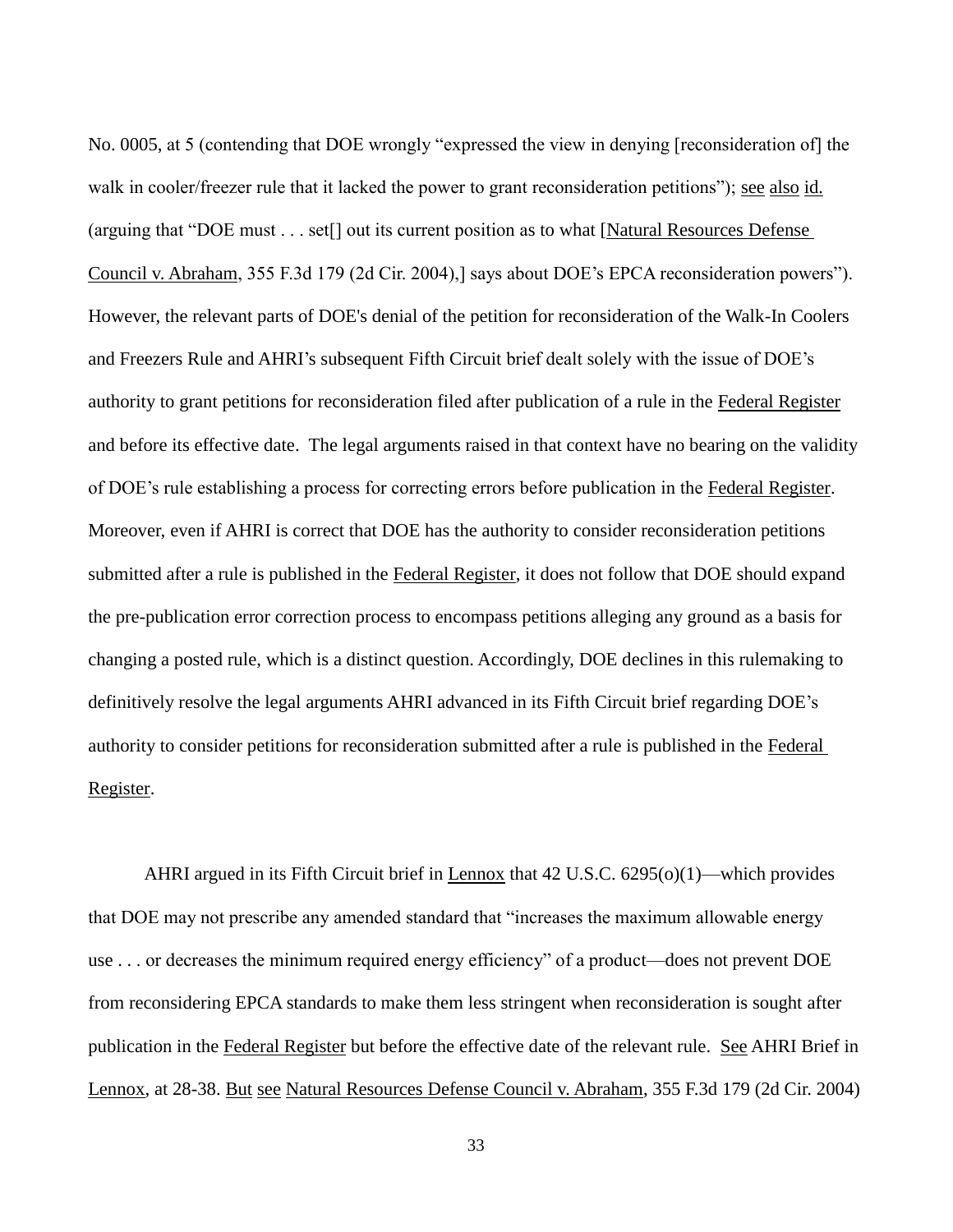Joint Advocates, No. 0013, at 1 (same). As the preamble to the error correction rule noted, section 6295(o)(1) does not unambiguously indicate the relevant reference point (*e.g.*, a publication in the energy efficiency." 81 FR at 27002. (interpreting section  $6295(0)(1)$  as applying as of Federal Register publication of a standards rule); Federal Register) for determining the "maximum allowable energy use" and the "minimum required

 However, because DOE has established a pre-publication error correction procedure, DOE can leave for another day the questions AHRI has raised about DOE's authority to reconsider rules that the Federal Register. *See* 81 FR 26998, 27002-27003 (May 5, 2016) (discussing § 430.5(g) of the error backsliding provision).<sup>5</sup> Indeed, neither AHRI nor any other petitioner or commenter has contended have already been published in the Federal Register. That is so because, regardless of whether section 6295(o)(1) bars DOE from considering some or all reconsideration petitions submitted after Federal Register publication, section 6295(o)(1) does not bar DOE from correcting errors prior to publication in correction rule and why pre-publication error correction requests do not implicate EPCA's antithat the error correction rule is inconsistent with section  $6295(0)(1)$ .<sup>6</sup>

 DOE from making a standards rule less stringent in response to a petition for reconsideration filed after Similarly, AHRI's Fifth Circuit brief in Lennox argued that 42 U.S.C. 6295(n) does not bar

 $\overline{a}$ 

 $5$  To the extent that the preamble to the error correction rule could be construed as having definitively taken a position on whether the anti-backsliding provision is triggered by publication of final rule in the *Federal Register*, *see* 81 FR at 27002, DOE now clarifies that it meant to express the more limited proposition that the anti-backsliding provision permits the pre-publication correction of errors in the manner that the error correction rule establishes.

 $6$  AHRI "note[s]" that "it would [be] just as consistent with DOE's construction of [section 6295(o)(1)] for DOE to allow for a process for full reconsideration (to any degree, of any aspect) of an energy conservation standard, as contrasted with the limited scope of the error correction rule"—*i.e*., to allow pre-publication petitions seeking to change a standards rule on any ground. AHRI Petition, No. 0005, at 6 (internal quotation marks omitted). Nonetheless, it is within DOE's discretion to determine the scope of the error correction procedure, and DOE has reasonably concluded that the procedure should be limited to "errors" as defined in the rule.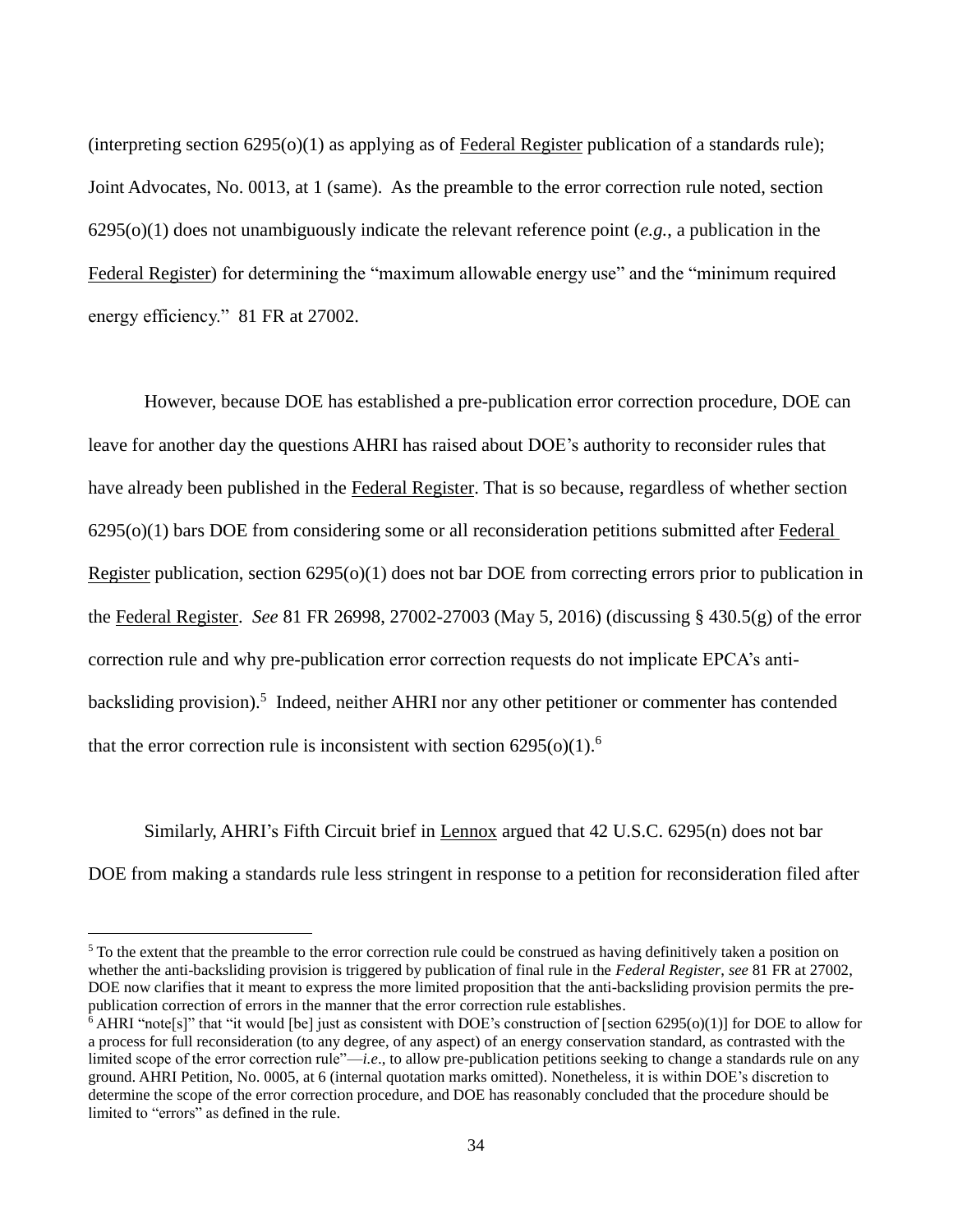the rule was published in the Federal Register but before the effective date of the relevant rule. See the pre-publication error correction procedures established under the error correction rule. AHRI Brief in Lennox, at 39-41. Section 6295(n), which addresses "[p]etition[s] for amended standards," applies to "petition[s] . . . to conduct a rulemaking to determine . . . if the standards contained either in the last final rule required under [42 U.S.C. 6295(b)-(i)] or in a final rule published under [section 6295] should be amended." DOE need not, however, resolve the question raised in the Lennox briefs of whether section 6295(n) applies to post-publication reconsideration petitions because, regardless of whether section 6295(n) applies to such petitions, 42 U.S.C. 6295(n) is not implicated by

 published the "last final rule[s] required" by subsections (b) through (i) of section 6295. Thus, for requests submitted pursuant to the error correction rule seeking to change a standard in a rule posted on requests do not qualify as section 6295(n) petitions. Section 6295(n) thus is irrelevant to whether DOE That conclusion follows from the text of section  $6295(n)$ . DOE has, for the most part, already nearly all new standards rules for consumer products and for any standards applicable to commercial equipment, a petition under section 6295(n) would be submitted under the second clause of that subsection, applicable to "published" rules. Regardless which clause of 6295(n) may be the basis for a rule (*i.e.*, the "required" rules clause or the "published" rules clause), DOE interprets that provision to apply no earlier than the date a rule is published in the Federal Register. Because error correction DOE's website based on an "error" are filed before the rule is published in the Federal Register, such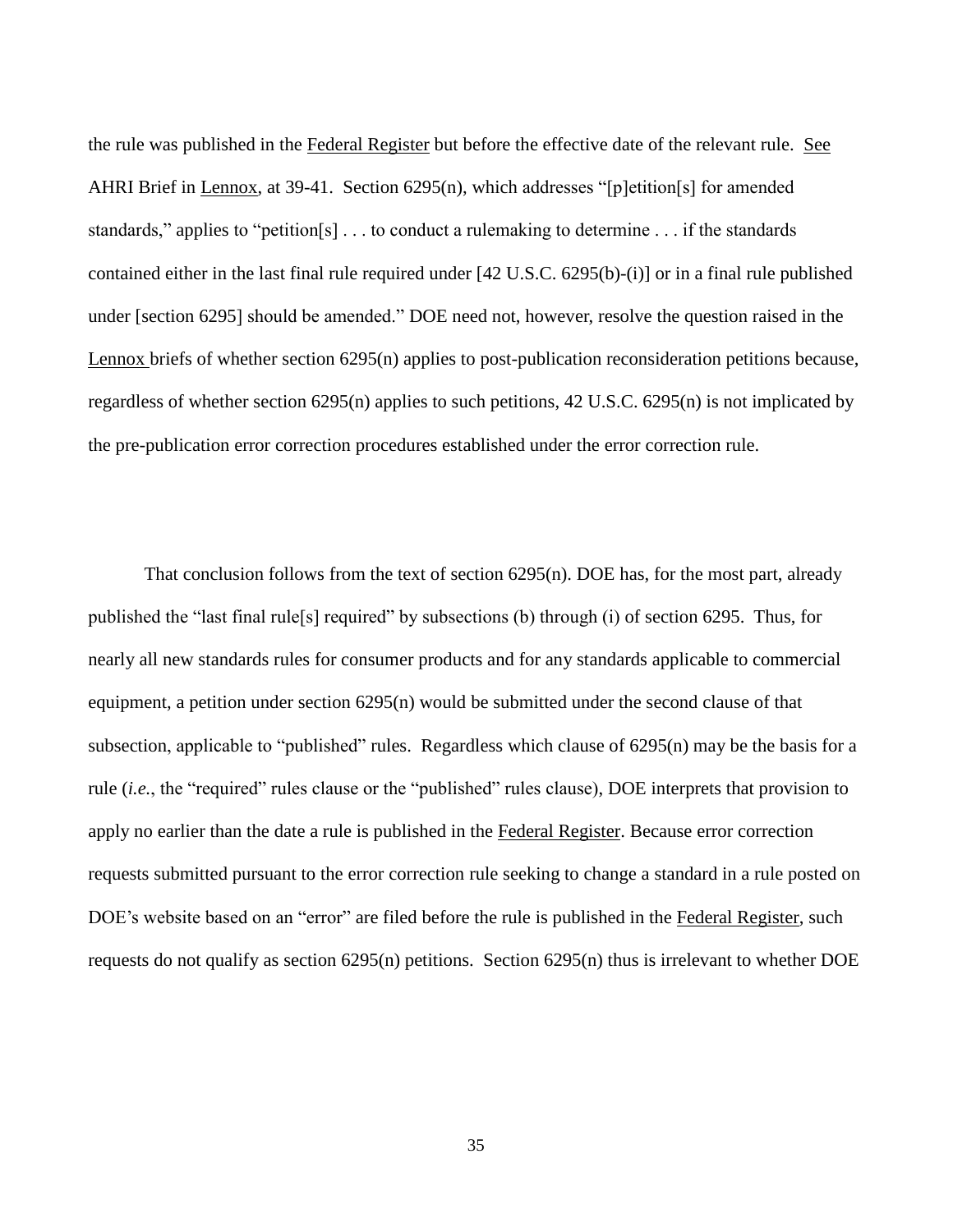AHRI) has argued to the contrary.<sup>7</sup> may consider and grant any given error correction request, and no petitioner or commenter (including

 reconsideration procedure that AHRI suggests – irrespective of what DOE's legal authority to accept a post-publication petition would be. Because resolution of those legal arguments is not determinative of procedure after a rule's publication in the Federal Register. The Department notes, however, that, amendment provision in section 6295(n) are triggered so as to have an impact on reconsideration As explained in this preamble, DOE has fully considered but is declining to adopt the full DOE's basis for rejecting a full reconsideration procedure in the matter at hand, DOE declines to definitively resolve the questions AHRI raises about the Department's authority to reconsider rules that have already been published in the Federal Register and is reserving judgment until a more appropriate time on whether and, if so, to what extent it possesses the legal authority to create a reconsideration regardless of the exact point in time when the anti-backsliding provision in section 6295(o)(1) and the requests, as DOE reads the provisions, they do not restrict DOE's correction of rules pursuant to the error correction process it has established. As such, DOE's error correction rule is consistent with both

 $\overline{a}$ 

 $7$  Accordingly, DOE rejects AHRI's argument that it "must reject the 42 U.S.C. 6295(n) rationale it adopted" when it denied reconsideration of the WICF rule. AHRI Petition, No. 0005, at 6. As explained in this document, 42 U.S.C. 6295(n) plainly does not apply to pre-publication error correction requests, and there is no need to substantively resolve in this rulemaking whether it applies to post-publication reconsideration petitions like the petition filed with respect to the WICF rule.

 For similar reasons, DOE rejects AHRI's suggestion that it must substantively resolve the argument AHRI advanced in its Lennox brief that DOE "acted inconsistently with its own action on prior reconsideration petitions" when it denied reconsideration of the WICF rule on the ground that it lacked authority to consider that petition. AHRI Petition, No. 0005, at 5. The alleged inconsistency concerns DOE's handling of reconsideration petitions submitted after rules are published in the Federal Register. See id. at 5  $\&$  n.3 (citing DOE's actions on reconsideration petitions submitted after rules were published in the Federal Register). As explained above, there is no need to substantively resolve in this rulemaking how DOE responds to such post-publication reconsideration petitions. DOE's response to the submission at issue in the Lennox case nowhere suggested that DOE would be unable to establish a mechanism like the error correction process, as an exercise of its authority to engage in administrative and procedural rulemaking regarding its implementation of EPCA.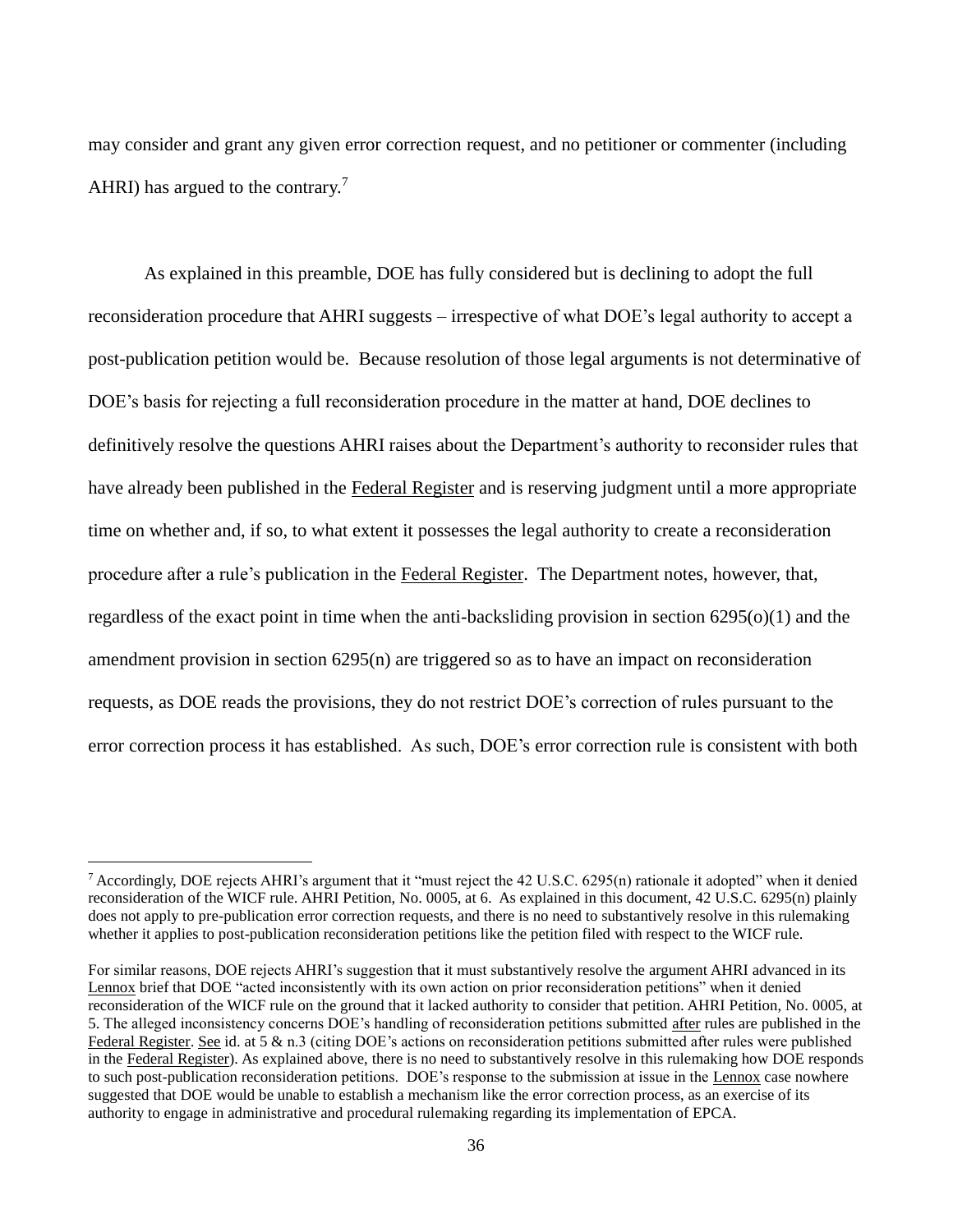the WICF rulemaking. EPCA and the rationale expressed by DOE in its order denying AHRI's petition for reconsideration in

It is DOE's position that a process to correct errors such as typographical mistakes or calculation errors can be resolved at the administrative level without causing an undue burden on agency resources or the agency's ability to comply with statutory deadlines. The error correction rule, as amended, reflects DOE's balancing between the resource-intensive rulemaking process and its ability to offer an additional administrative process to stakeholders that will reduce the need to pursue judicial review in instances where it is clear that the relevant standard in the posted rule is not the standard the agency had intended to select.

correcting the errors described in the amended error correction rule.<sup>8</sup> DOE has carefully considered petitioners' request for a full reconsideration procedure but concludes that agency and stakeholder interests will be best served by a streamlined process for

# **III. Procedural Issues and Regulatory Review**

#### **A. Administrative Procedure Act**

 $\overline{a}$ 

 and an opportunity for public comment pursuant to authority at 5 U.S.C. 553(b)(A). The Administrative This rule of agency procedure and practice is not subject the requirement to provide prior notice

<sup>&</sup>lt;sup>8</sup> AHRI asserts various arguments about how DOE must respond to its petition to amend the error correction rule under two settlement agreements in Lennox Int'l, Inc. v. U.S. Dep't of Energy, No. 14-60535 (5th Cir.). See AHRI Petition, No. 0005, at 2-5. DOE has complied with both settlement agreements because, *inter alia*, this document responding to petitions to amend the error correction rule "address[es]" AHRI's request that DOE "consider establishing a process for full reconsideration (to any degree, of any aspect) of an energy conservation standard." Joint Motion Embodying Further Settlement Agreement of All Parties for Dismissal Without Prejudice, Lennox Int'l Inc. v. U.S. Dep't of Energy, No. 14- 60535 (5th Cir.) (filed April 28, 2016). Indeed, for the reasons identified in this document, DOE declines to adopt AHRI's principal suggestion for expanding the error correction rule, and DOE also rejects AHRI's related request that parties be permitted to assert any grounds for changing a rule in their error correction requests.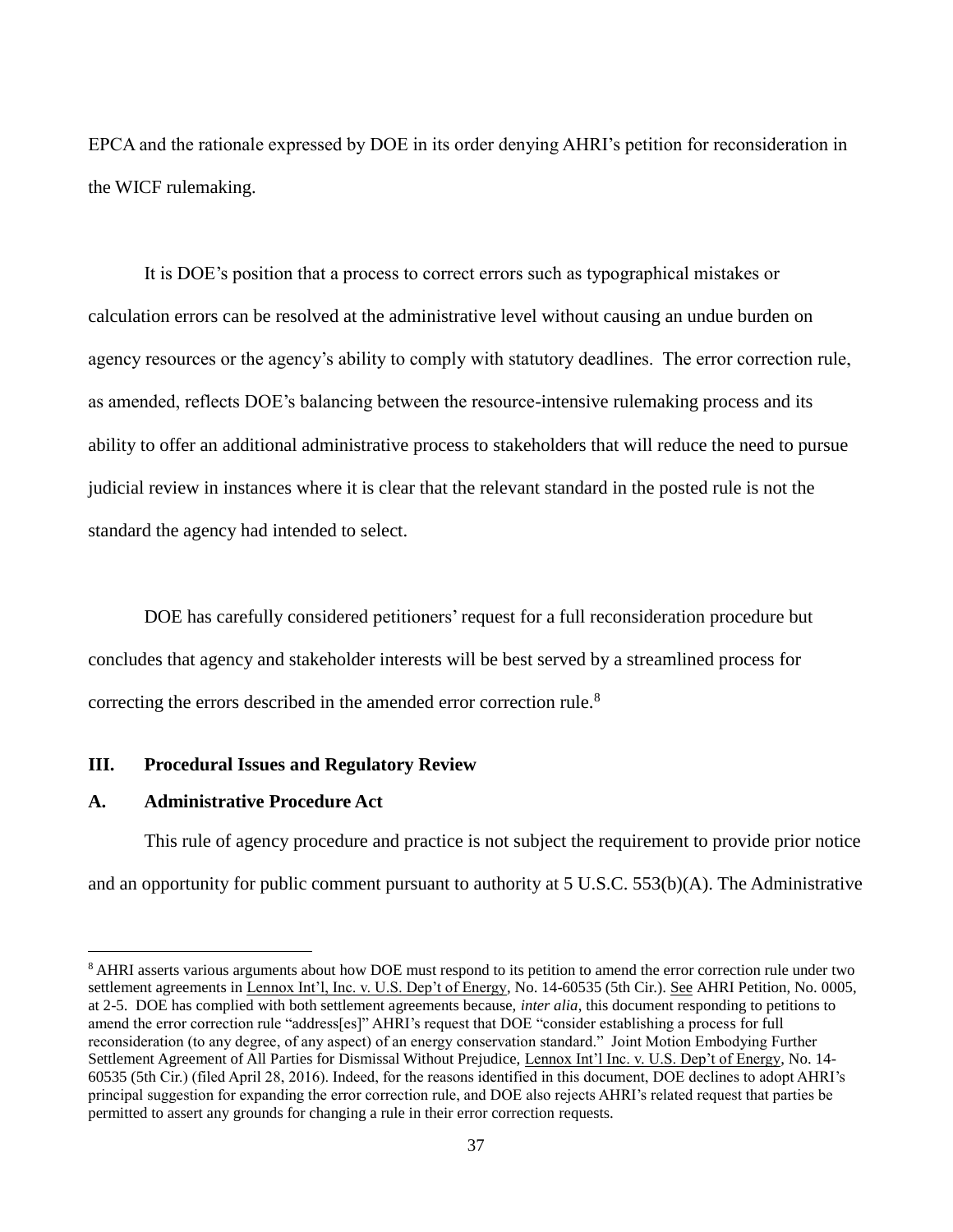Procedure Act's exception to the notice-and-comment rulemaking requirement for rules of agency seeking further input on this rule – beyond that which has already been provided through the submitted petitions to amend and comments responding to them -- would inappropriately divert valuable agency procedure and practice reflects Congress's judgment that such rules typically do not significantly benefit from notice-and-comment procedures, and that judgment is particularly applicable here, where the agency perceives no specific need for notice and comment. In addition, DOE has concluded that resources from other rulemakings that Congress has directed DOE to complete according to certain statutory timelines.

 U.S.C. 553(d). This rule is also not a substantive rule subject to a 30-day delay in effective date pursuant to 5

# **B. Review Under Executive Orders 12866 and 13563**

 12866. As a result, EO 13563 also does not apply to this rule. This regulatory action is not a "significant regulatory action" under section 3(f) of Executive Order 12866. Accordingly, this action was not subject to review under that Executive Order by the Office of Information and Regulatory Affairs ("OIRA") of the Office of Management and Budget ("OMB"). DOE has also reviewed this regulation pursuant to Executive Order 13563, issued on January 18, 2011. 76 FR 3281 (January 21, 2011). EO 13563 is supplemental to and explicitly reaffirms the principles, structures, and definitions governing regulatory review established in Executive Order

## **C. Review Under the Regulatory Flexibility Act**

The Regulatory Flexibility Act (5 U.S.C. 601, et seq.) requires preparation of an initial regulatory flexibility analysis ("IRFA") for any rule that by law must be proposed for public comment, unless the agency certifies that the rule, if promulgated, will not have a significant economic impact on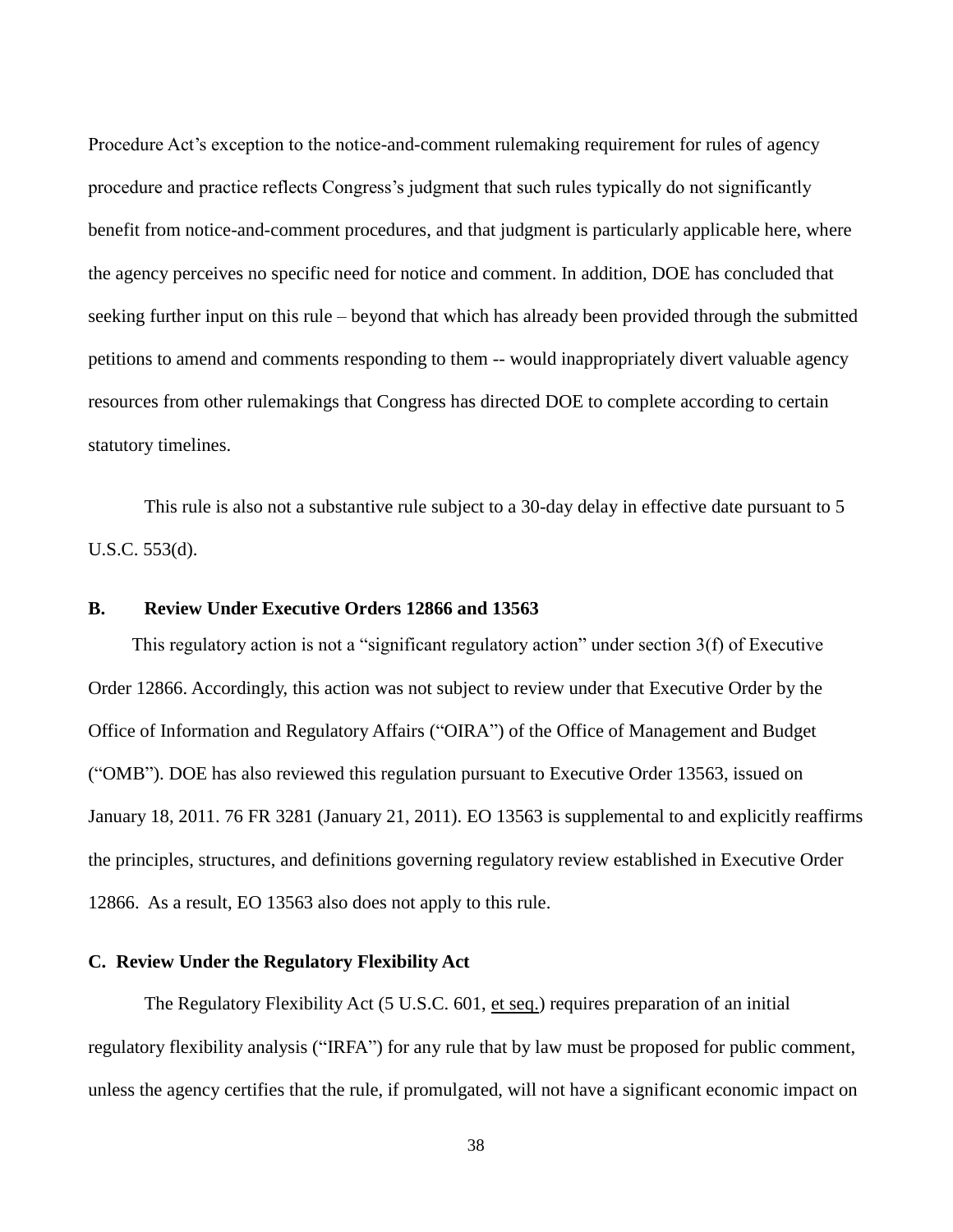the Regulatory Flexibility Act. a substantial number of small entities. Because this rule is not subject to the requirement to provide prior notice and an opportunity for public comment, it is not subject to the analytical requirements of

### **D. Review Under the Paperwork Reduction Act**

 Act. This rule does not contain a collection of information for purposes of the Paperwork Reduction

#### **E. Review Under the National Environmental Policy Act of 1969**

DOE has determined that this rule falls into a class of actions that are categorically excluded from review under the National Environmental Policy Act of 1969 (42 U.S.C. 4321 et seq*.*) and DOE's implementing regulations at 10 CFR part 1021. Specifically, this rule is strictly procedural and is covered by the Categorical Exclusion in 10 CFR part 1021, subpart D, paragraph A6. Accordingly, neither an environmental assessment nor an environmental impact statement is required.

#### **F. Review Under Executive Order 13132**

Executive Order 13132, "Federalism," 64 FR 43255 (August 10, 1999), imposes certain requirements on Federal agencies formulating and implementing policies or regulations that preempt State law or that have Federalism implications. The Executive Order requires agencies to examine the constitutional and statutory authority supporting any action that would limit the policymaking discretion of the States and to carefully assess the necessity for such actions. The Executive Order also requires agencies to have an accountable process to ensure meaningful and timely input by State and local officials in the development of regulatory policies that have Federalism implications. On March 14, 2000, DOE published a statement of policy describing the intergovernmental consultation process it will follow in the development of such regulations. 65 FR 13735. DOE examined this final rule and determined that it will not have a substantial direct effect on the States, on the relationship between the

39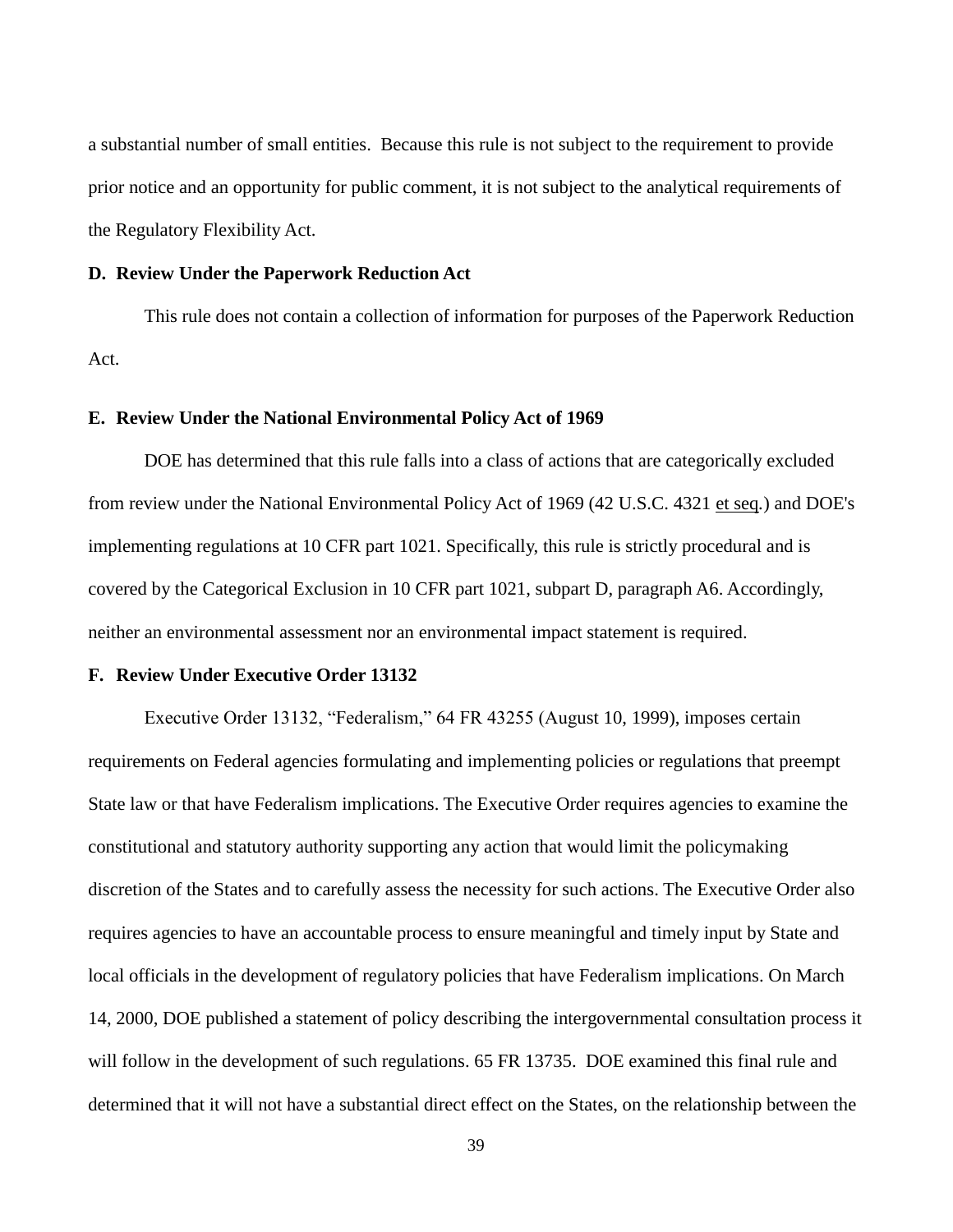6297(d)) No further action is required by Executive Order 13132. national government and the States, or on the distribution of power and responsibilities among the various levels of government. EPCA governs and prescribes Federal preemption of State regulations as to energy conservation for the equipment that are the subject of this final rule. States can petition DOE for exemption from such preemption to the extent, and based on criteria, set forth in EPCA. (42 U.S.C.

# **G. Review Under Executive Order 12988**

 effect, if any; (5) adequately defines key terms; and (6) addresses other important issues affecting clarity and general draftsmanship under any guidelines issued by the Attorney General. Section 3(c) of With respect to the review of existing regulations and the promulgation of new regulations, section 3(a) of Executive Order 12988, "Civil Justice Reform," imposes on Federal agencies the general duty to adhere to the following requirements: (1) eliminate drafting errors and ambiguity; (2) write regulations to minimize litigation; and (3) provide a clear legal standard for affected conduct rather than a general standard and promote simplification and burden reduction. 61 FR 4729 (February 7, 1996). Section 3(b) of Executive Order 12988 specifically requires that Executive agencies make every reasonable effort to ensure that the regulation: (1) clearly specifies the preemptive effect, if any; (2) clearly specifies any effect on existing Federal law or regulation; (3) provides a clear legal standard for affected conduct while promoting simplification and burden reduction; (4) specifies the retroactive Executive Order 12988 requires Executive agencies to review regulations in light of applicable standards in section 3(a) and section 3(b) to determine whether they are met or it is unreasonable to meet one or more of them. DOE has completed the required review and determined that, to the extent permitted by law, this rule meets the relevant standards of Executive Order 12988.

40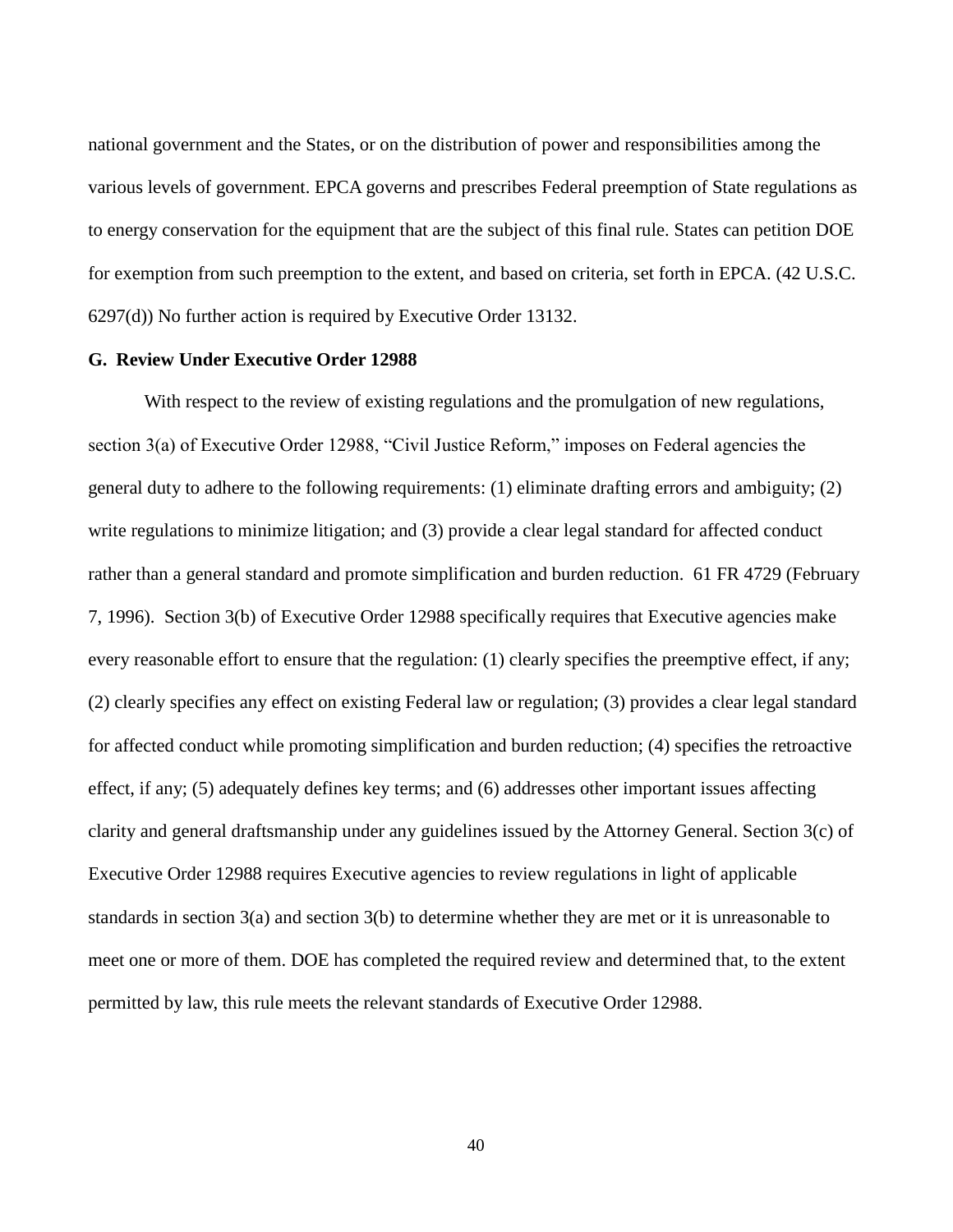#### **H. Review Under the Unfunded Mandates Reform Act of 1995**

 the private sector. Public Law 104-4, sec. 201 (codified at 2 U.S.C. 1531). For a regulatory action aggregate, or by the private sector of \$100 million or more in any one year (adjusted annually for the resulting costs, benefits, and other effects on the national economy. (2 U.S.C. 1532(a), (b)) The do not apply. Title II of the Unfunded Mandates Reform Act of 1995 ("UMRA") requires each Federal agency to assess the effects of Federal regulatory actions on State, local, and Tribal governments and resulting in a rule that may cause the expenditure by State, local, and Tribal governments, in the inflation), section 202 of UMRA requires a Federal agency to publish a written statement that estimates UMRA also requires a Federal agency to develop an effective process to permit timely input by elected officers of State, local, and Tribal governments on a proposed "significant intergovernmental mandate," and requires an agency plan for giving notice and opportunity for timely input to potentially affected small governments before establishing any requirements that might significantly or uniquely affect small governments. On March 18, 1997, DOE published a statement of policy on its process for intergovernmental consultation under UMRA. 62 FR 12820; also available at http://energy.gov/gc/office-general-counsel. DOE examined this final rule according to UMRA and its statement of policy and determined that the rule contains neither an intergovernmental mandate, nor a mandate that may result in the expenditure of \$100 million or more in any year, so these requirements

#### **I. Review Under the Treasury and General Government Appropriations Act, 1999**

 affect family well-being. This rule will not have any impact on the autonomy or integrity of the family Section 654 of the Treasury and General Government Appropriations Act, 1999 (Public Law 105-277) requires Federal agencies to issue a Family Policymaking Assessment for any rule that may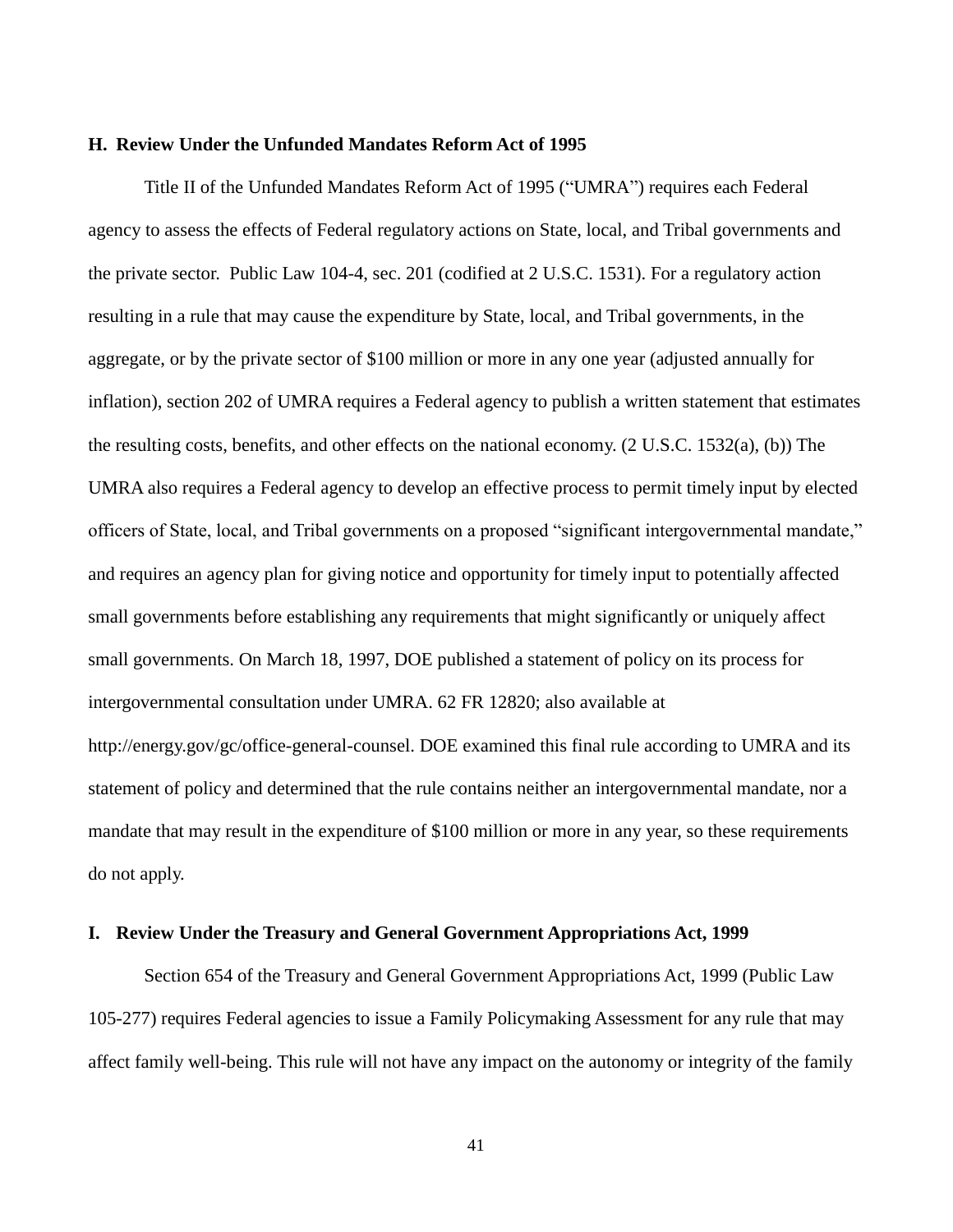as an institution. Accordingly, DOE has concluded that it is not necessary to prepare a Family Policymaking Assessment.

# **J. Review Under Executive Order 12630**

 Constitution. DOE has determined, under Executive Order 12630, "Governmental Actions and Interference with Constitutionally Protected Property Rights," 53 FR 8859 (March 18, 1988), that this regulation would not result in any takings that might require compensation under the Fifth Amendment to the U.S.

# **K. Review Under the Treasury and General Government Appropriations Act, 2001**

 and has concluded that it is consistent with applicable policies in those guidelines. Section 515 of the Treasury and General Government Appropriations Act, 2001 (44 U.S.C. 3516, note) provides for Federal agencies to review most disseminations of information to the public under guidelines established by each agency pursuant to general guidelines issued by OMB. OMB's guidelines were published at 67 FR 8452 (February 22, 2002), and DOE's guidelines were published at 67 FR 62446 (October 7, 2002). DOE has reviewed this final rule under the OMB and DOE guidelines

### **L. Review Under Executive Order 13211**

 submit to OIRA at OMB, a Statement of Energy Effects for any significant energy action. A action. For any significant energy action, the agency must give a detailed statement of any adverse Executive Order 13211, "Actions Concerning Regulations That Significantly Affect Energy Supply, Distribution, or Use" 66 FR 28355 (May 22, 2001), requires Federal agencies to prepare and "significant energy action" is defined as any action by an agency that promulgated or is expected to lead to promulgation of a final rule, and that: (1) is a significant regulatory action under Executive Order 12866, or any successor order; and (2) is likely to have a significant adverse effect on the supply, distribution, or use of energy; or (3) is designated by the Administrator of OIRA as a significant energy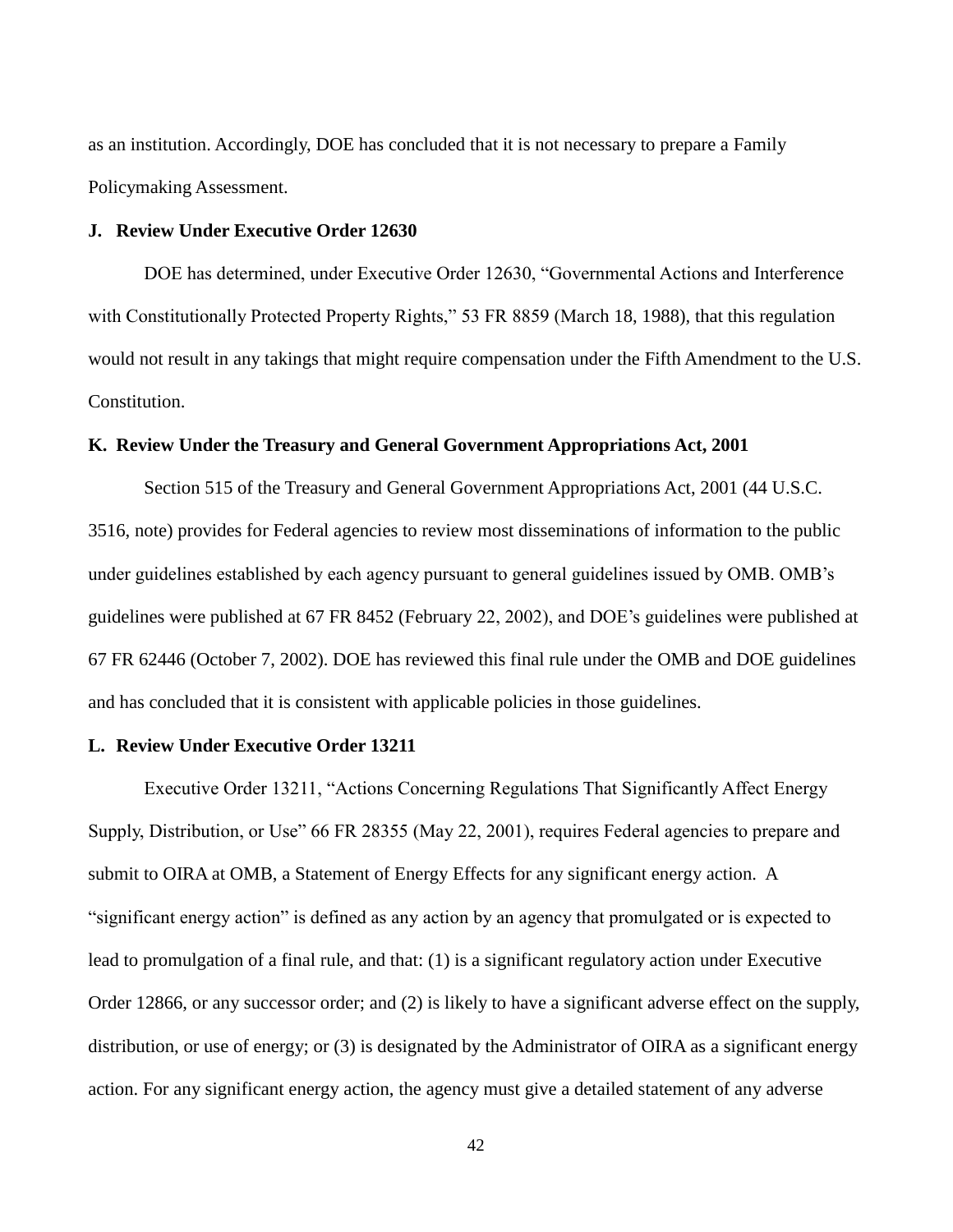effects on energy supply, distribution, or use if the regulation is implemented, and of reasonable alternatives to the action and their expected benefits on energy supply, distribution, and use.

 significant energy action, and, accordingly, DOE has not prepared a Statement of Energy Effects. This final rule is not a significant energy action because the ability to correct regulations will not, in itself, have a significant adverse effect on the supply, distribution, or use of energy. Moreover, it would not have a significant adverse effect on the supply, distribution, or use of energy, nor has it been designated as a significant energy action by the Administrator of OIRA. Therefore, it is not a

# **M. Congressional Notification**

 before its effective date. The report will state that it has been determined that the rule is not a "major As required by 5 U.S.C. 801, DOE will report to Congress on the promulgation of this rule rule" as defined by 5 U.S.C. 804(2).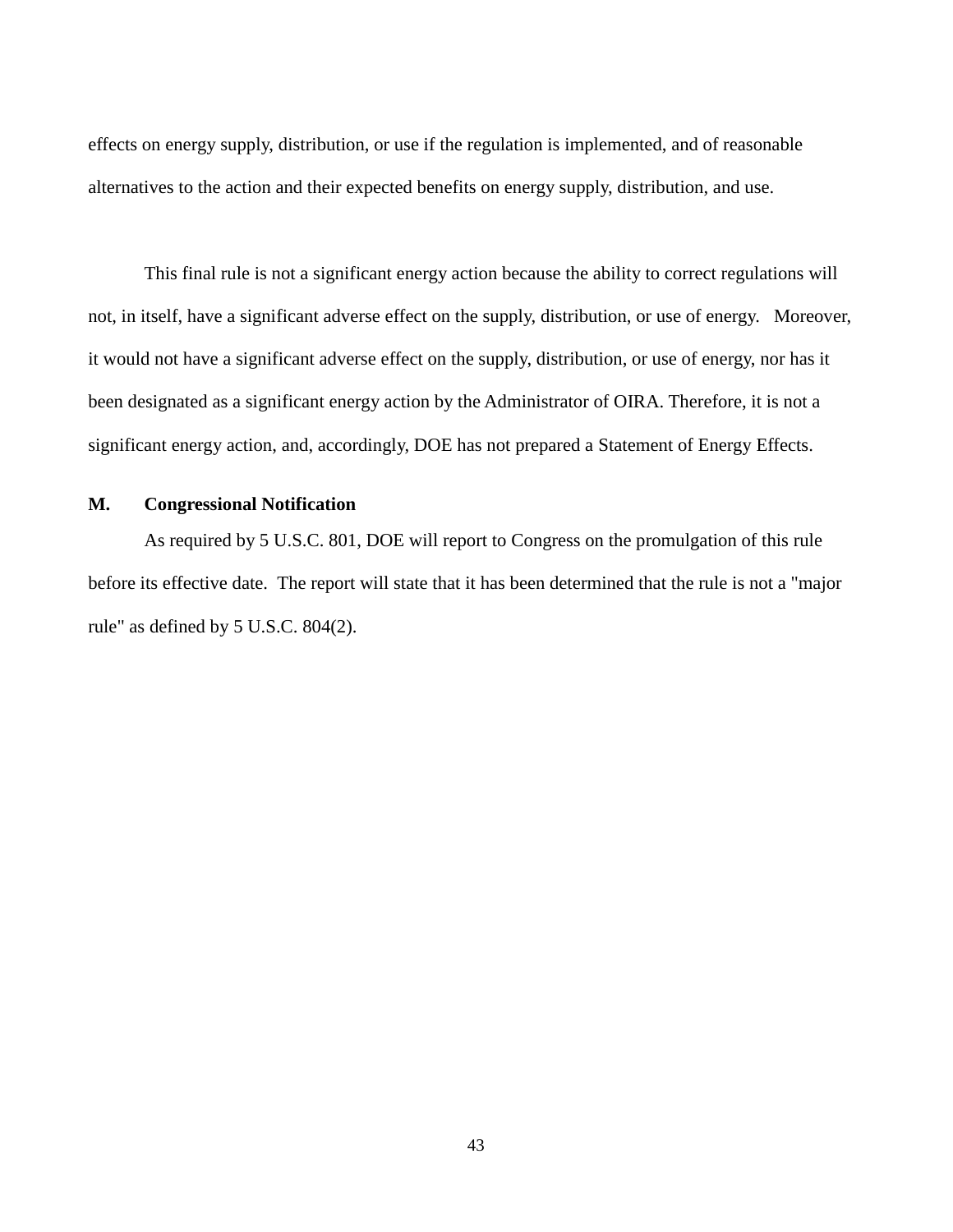#### IV. Approval of the Office of the Secretary

The Secretary of Energy has approved publication of this final rule.

# **List of Subjects**

# **10 CFR Part 430**

Administrative practice and procedure, Energy conservation test procedures, Household appliances.

#### **10 CFR Part 431**

Administrative practice and procedure, Energy conservation test procedures, Commercial and industrial equipment

Issued in Washington, DC, on August 10, 2016.

Kathleen B. Hogan Deputy Assistant Secretary for Energy Efficiency, Energy Efficiency and Renewable Energy

44

 $\mathbb{Z}$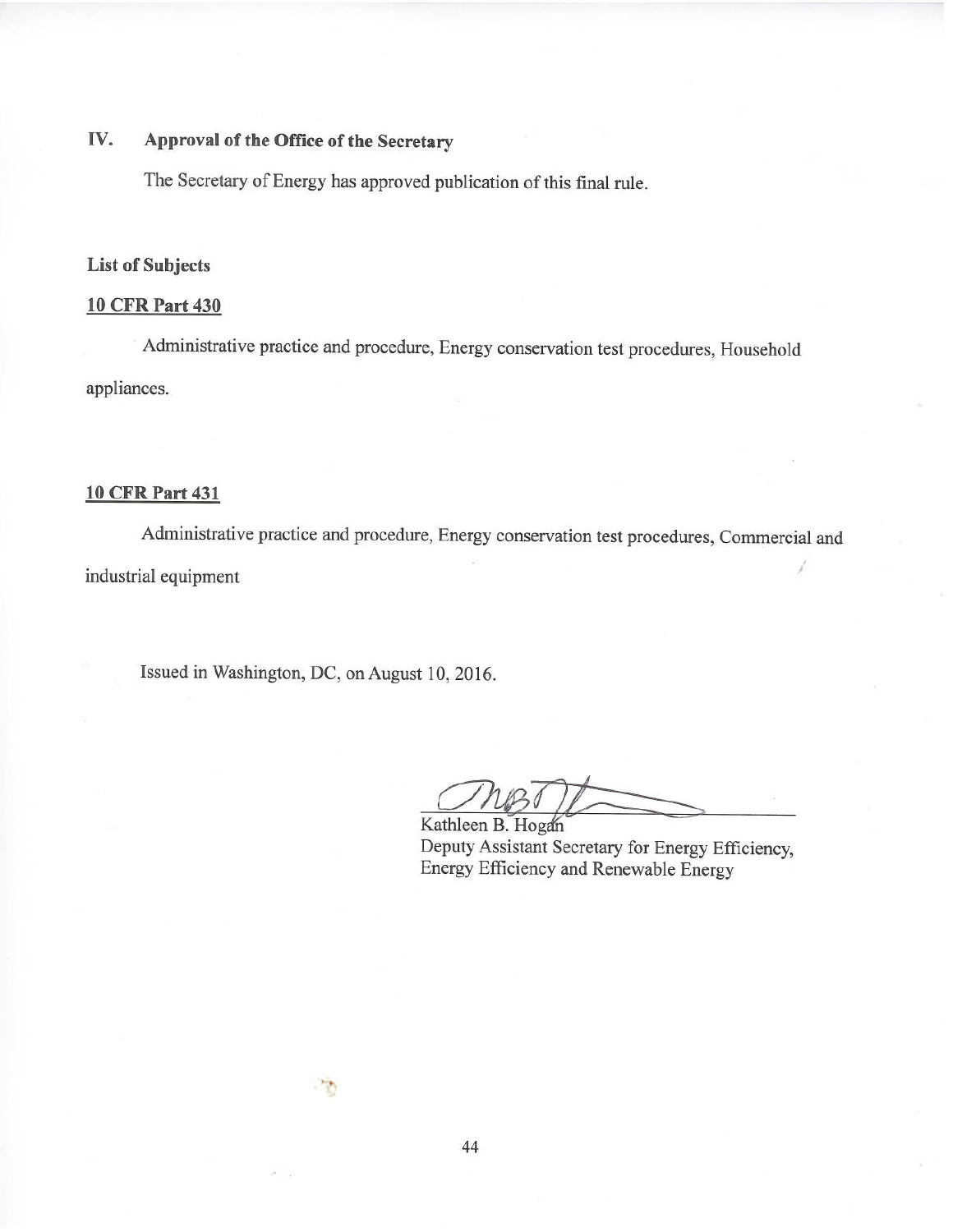For the reasons set forth in the preamble, DOE amends parts 430 and 431 of chapter II of title 10 of the Code of Federal Regulations as set forth below:

# **PART 430 – ENERGY CONSERVATION STANDARDS FOR CONSUMER PRODUCTS**

1. The authority citation for part 430 continues to read as follows:

**Authority:** 42 U.S.C. 6291-6309; 28 U.S.C. 2461 note.

2. Section 430.5 is revised to read as follows:

### **§430.5 Error correction procedures for energy conservation standards rules.**

(a) *Scope and purpose*. The regulations in this section describe procedures through which the Department of Energy accepts and considers submissions regarding possible Errors in its rules under the Energy Policy and Conservation Act, as amended (42 U.S.C. 6291-6317). This section applies to rules establishing or amending energy conservation standards under the Act, except that this section does not apply to direct final rules issued pursuant to section 325(p)(4) of the Act (42 U.S.C.  $6295(p)(4)$ ).

# (b) *Definitions*.

Act means the Energy Policy and Conservation Act of 1975, as amended (42 U.S.C. 6291- 6317).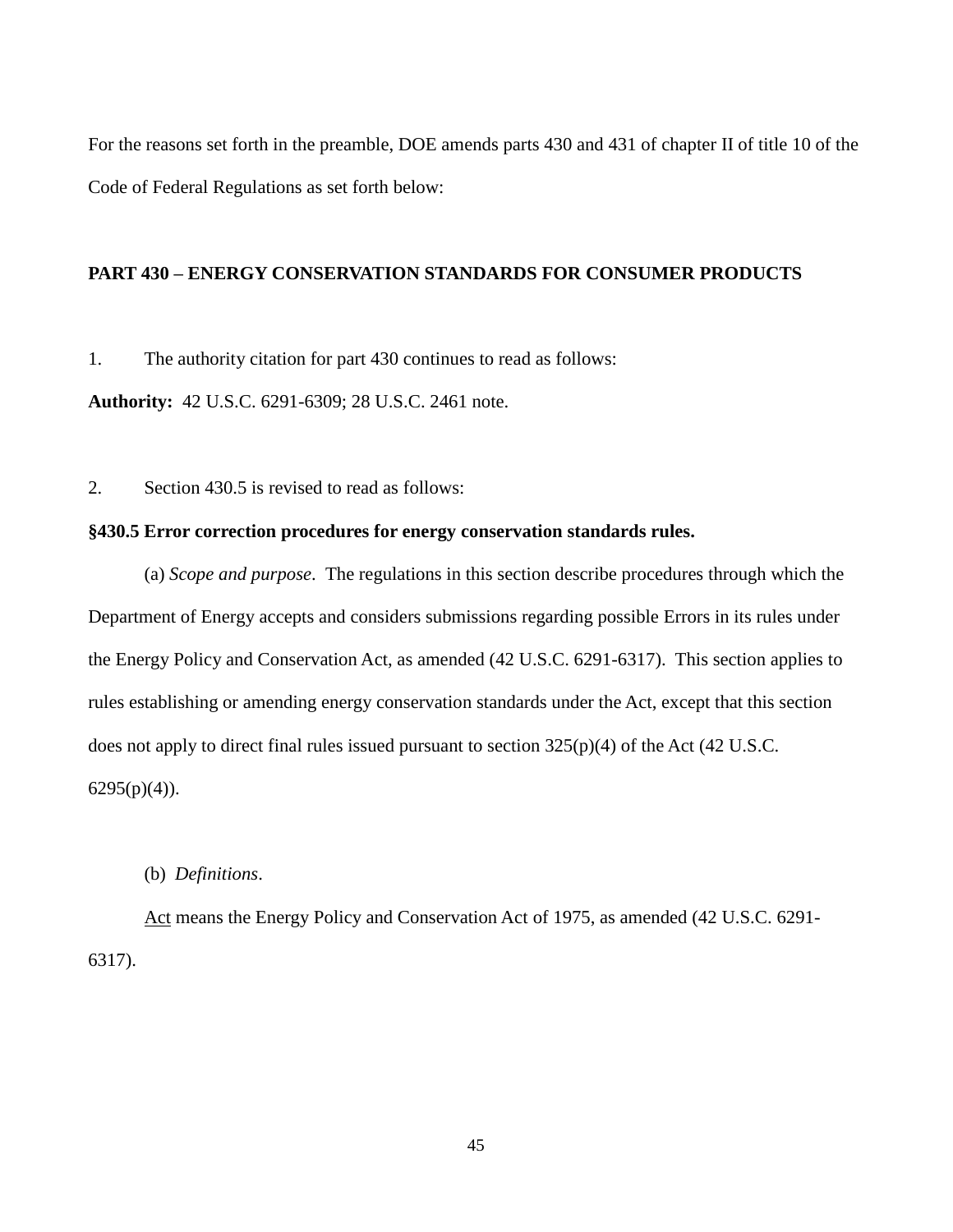Error means an aspect of the regulatory text of a rule that is inconsistent with what the Secretary intended regarding the rule at the time of posting. Examples of possible mistakes that might give rise to Errors include:

(1) A typographical mistake that causes the regulatory text to differ from how the preamble to the rule describes the rule;

(2) A calculation mistake that causes the numerical value of an energy conservation standard to differ from what technical support documents would justify; or

(3) A numbering mistake that causes a cross-reference to lead to the wrong text.

Rule means a rule establishing or amending an energy conservation standard under the Act.

Secretary means the Secretary of Energy or an official with delegated authority to perform a function of the Secretary of Energy under this section.

 (c) Posting of rules. (1) The Secretary will cause a rule under the Act to be posted on a publiclyaccessible website.

(2) The Secretary will not cause a rule to be published in the Federal Register during 45 calendar days after posting the rule pursuant to paragraph  $(c)(1)$  of this section.

(3) Each rule posted pursuant to paragraph  $(c)(1)$  of this section shall bear the following disclaimer: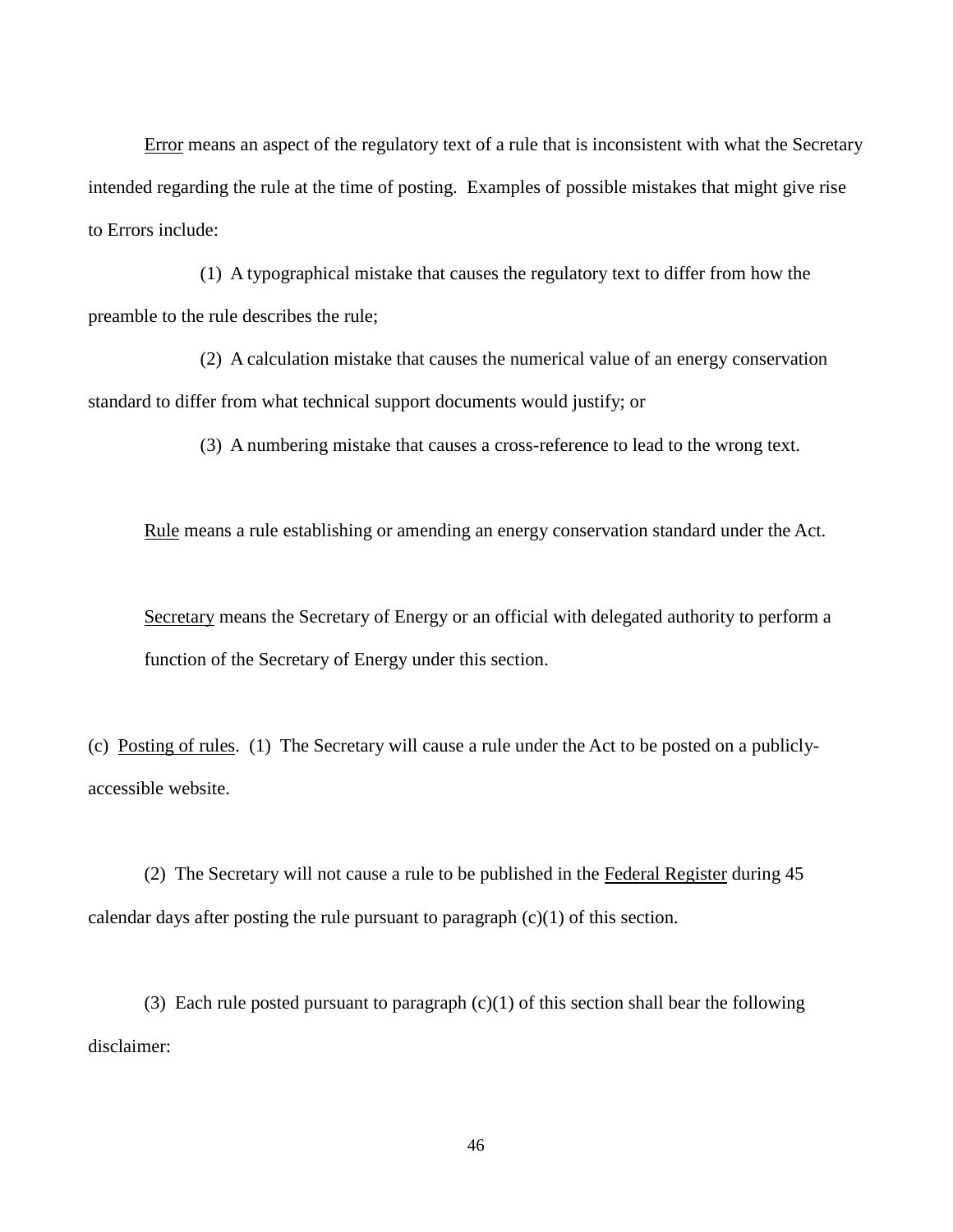States Department of Energy, by e-mail at **Appliance Standards Public Meetings@ee.doe.gov**, of any DATE 45 CALENDAR DAYS AFTER DATE OF POSTING OF THE DOCUMENT ON THE NOTICE: The text of this rule is subject to correction based on the identification of errors as defined in 10 CFR 430.5 before publication in the Federal Register. Readers are requested to notify the United typographical or other errors, as described in such regulations, by no later than midnight on [INSERT DEPARTMENT'S WEBSITE], in order that DOE may make any necessary corrections in the regulatory text submitted to the Office of the Federal Register for publication.

 (d) *Request for correction*. (1) A person identifying an Error in a rule subject to this section may of the posting of the rule pursuant to paragraph (c) of this section. request that the Secretary correct the Error. Such a request must be submitted within 45 calendar days

(2)(i) A request under this section must identify an Error with particularity. The request must state what text is claimed to be erroneous. The request must also provide text that the requester argues would be a correct substitute. If a requester is unable to identify a correct substitute, the requester may submit a request that states that the requester is unable to determine what text would be correct and explains why the requester is unable to do so. The request must also substantiate the claimed Error by citing evidence from the existing record of the rulemaking that the text of the rule as issued is inconsistent with what the Secretary intended the text to be.

(ii) A person's disagreement with a policy choice that the Secretary has made will not, on its own, constitute a valid basis for a request under this section.

47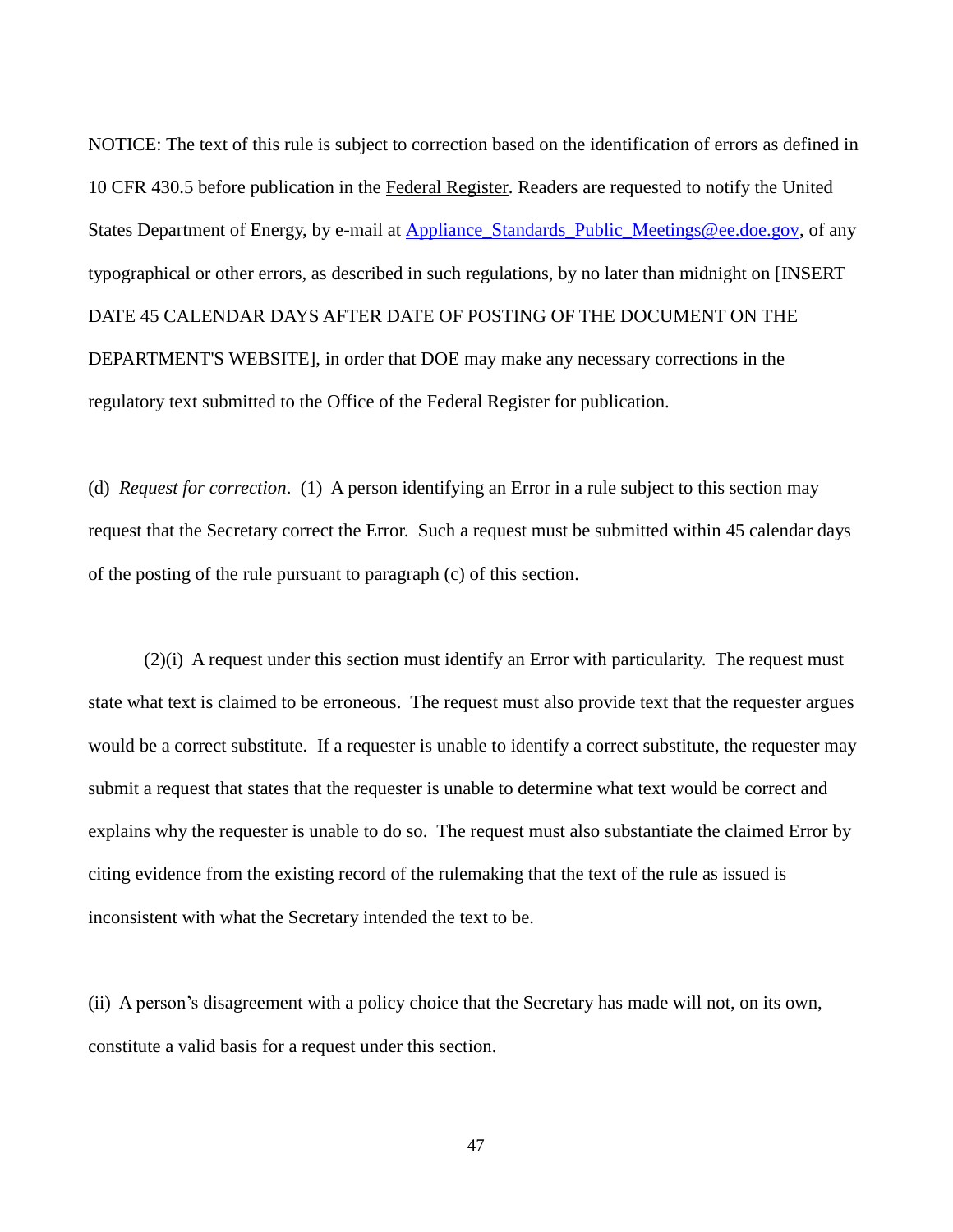(3) The evidence to substantiate a request (or evidence of the Error itself) must be in the record of the rulemaking at the time of the rule's posting, which may include the preamble accompanying the rule. The Secretary will not consider new evidence submitted in connection with a request.

 of filing a request. (4) A request under this section must be filed in electronic format by email to the address that the rule designates for correction requests. Should filing by email not be feasible, the requester should contact the program point of contact designated in the rule regarding an appropriate alternative means

(5) A request that does not comply with the requirements of this section will not be considered.

(e) *Correction of rules*. The Secretary may respond to a request for correction under paragraph (d) of this section or address an Error discovered on the Secretary's own initiative by submitting to the Office of the Federal Register either a corrected rule or the rule as previously posted.

 (f) *Publication in the Federal Register*. (1) If, after receiving one or more properly filed requests for correction, the Secretary decides not to undertake any corrections, the Secretary will submit the rule for publication to the Office of the Federal Register as it was posted.

(2) If the Secretary receives no properly filed requests after posting a rule and identifies no Errors on the Secretary's own initiative, the Secretary will in due course submit the rule, as it was posted, to the Office of the Federal Register for publication. This will occur after the period prescribed by paragraph (c)(2) of this section has elapsed.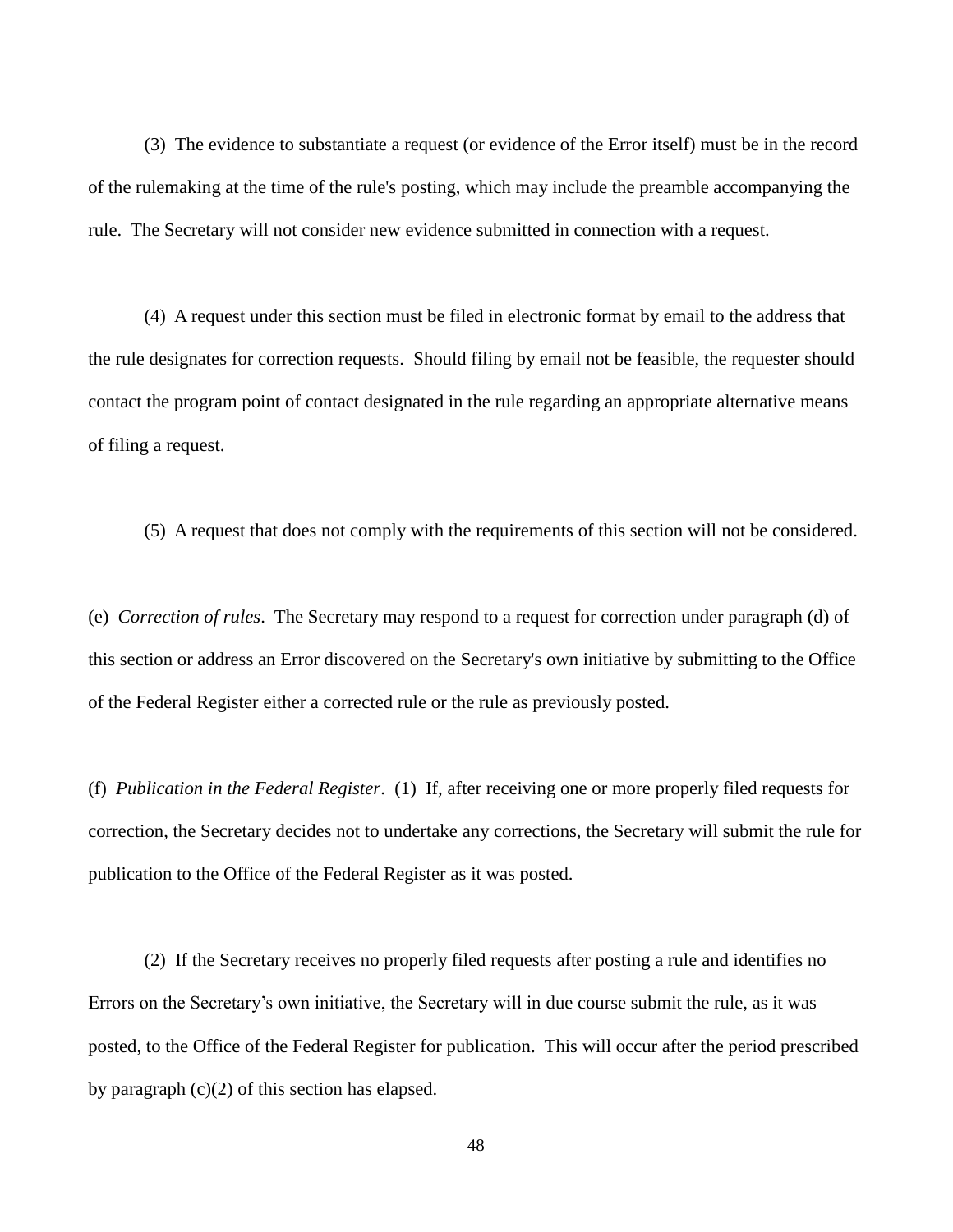(3) If the Secretary receives a properly filed request after posting a rule and determines that a for publication in the Federal Register within 30 days after the 45-day period prescribed by paragraph (c)(2) of this section has elapsed. correction is necessary, the Secretary will, absent extenuating circumstances, submit a corrected rule

(4) Consistent with the Act, compliance with an energy conservation standard will be required upon the specified compliance date as published in the relevant rule in the Federal Register.

the publication of the rule in the Federal Register. (5) Consistent with the Administrative Procedure Act, and other applicable law, the Secretary will ordinarily designate an effective date for a rule under this section that is no less than 30 days after

 $(6)$  When the Secretary causes a rule to be published, the Secretary will make publicly available a written statement indicating how any properly filed requests for correction were handled.

 (g) *Alteration of standards*. Until an energy conservation standard has been published in the Federal Register, the Secretary may correct such standard, consistent with the Administrative Procedure Act.

 (h) *Judicial review*. For determining the prematurity, timeliness, or lateness of a petition for judicial review pursuant to section 336(b) of the Act (42 U.S.C. 6306), a rule is considered "prescribed" on the date when the rule is published in the Federal Register.